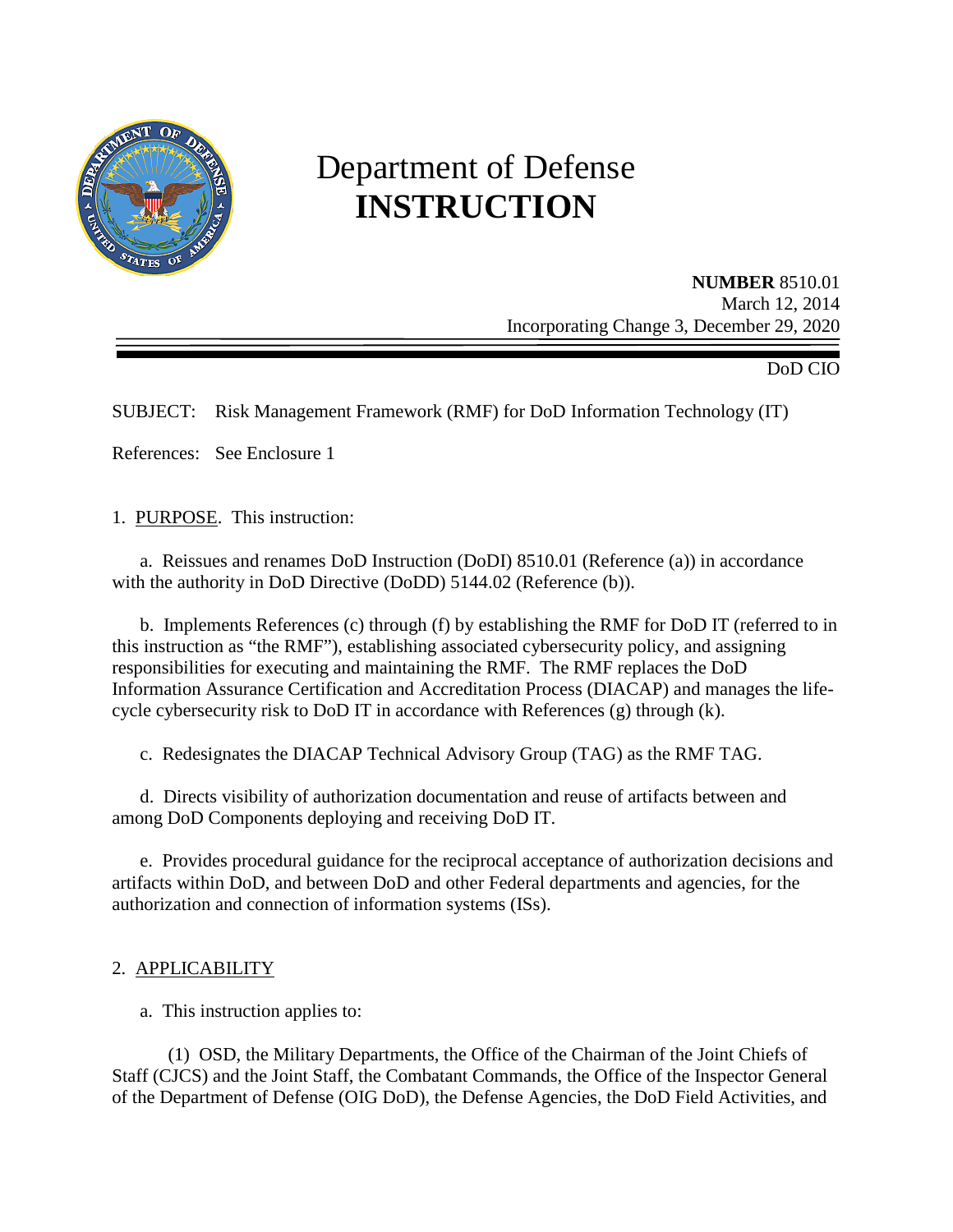all other organizational entities within the Department of Defense (referred to collectively in this instruction as the "DoD Components").

(2) The United States Coast Guard. The United States Coast Guard will adhere to DoD cybersecurity requirements, standards, and policies in this instruction in accordance with the direction in Paragraphs 4a*.*, b*.*, c*.*, and d*.* of the Memorandum of Agreement Between the Department of Defense and the Department of Homeland Security (Reference (q)).

(3) All DoD IT that receive, process, store, display, or transmit DoD information. These technologies are broadly grouped as DoD IS, platform IT (PIT), IT services, and IT products. This includes IT supporting research, development, test and evaluation (T&E), and DoDcontrolled IT operated by a contractor or other entity on behalf of the DoD.

 b. Nothing in this instruction alters or supersedes the existing authorities and policies of the Director of National Intelligence regarding the protection of sensitive compartmented information (SCI), as directed by Executive Order 12333 (Reference (l)) and other laws and regulations. The application of the provisions and procedures of this instruction to information technologies processing SCI is encouraged where they may complement or cover areas not otherwise specifically addressed.

#### 3. POLICY. It is DoD policy that:

a. The DoD will establish and use an integrated enterprise-wide decision structure for cybersecurity risk management (the RMF) that includes and integrates DoD mission areas (MAs) pursuant to DoDD 8115.01 (Reference (m)) and the governance process prescribed in this instruction.

 b. The cybersecurity requirements for DoD information technologies will be managed through the RMF consistent with the principles established in National Institute of Standards and Technology (NIST) Special Publication (SP) 800-37 (Reference (c)). DoD IS and PIT systems will transition to the RMF in accordance with Table 2 of Enclosure 8 of this instruction.

c. The RMF must satisfy the requirements of subchapter III of chapter 35 of Title 44, United States Code (U.S.C.), also known and referred to in this instruction as the "Federal Information Security Management Act (FISMA) of 2002" (Reference (d)). DoD must meet or exceed the standards required by the Office of Management and Budget (OMB) and the Secretary of Commerce, pursuant to FISMA and section 11331 of Title 40, U.S.C. (Reference (n)).

 d. All DoD IS and PIT systems must be categorized in accordance with Committee on National Security Systems Instruction (CNSSI) 1253 (Reference (e)), implement a corresponding set of security controls from NIST SP 800-53 (Reference (f)), and use assessment procedures from NIST SP 800-53A (Reference (g)) and DoD-specific assignment values, overlays, implementation guidance, and assessment procedures found on the Knowledge Service (KS) at https://rmfks.osd.mil. As supporting reference security control documents are updated, DoD's implementation of these updates will be coordinated through the RMF TAG.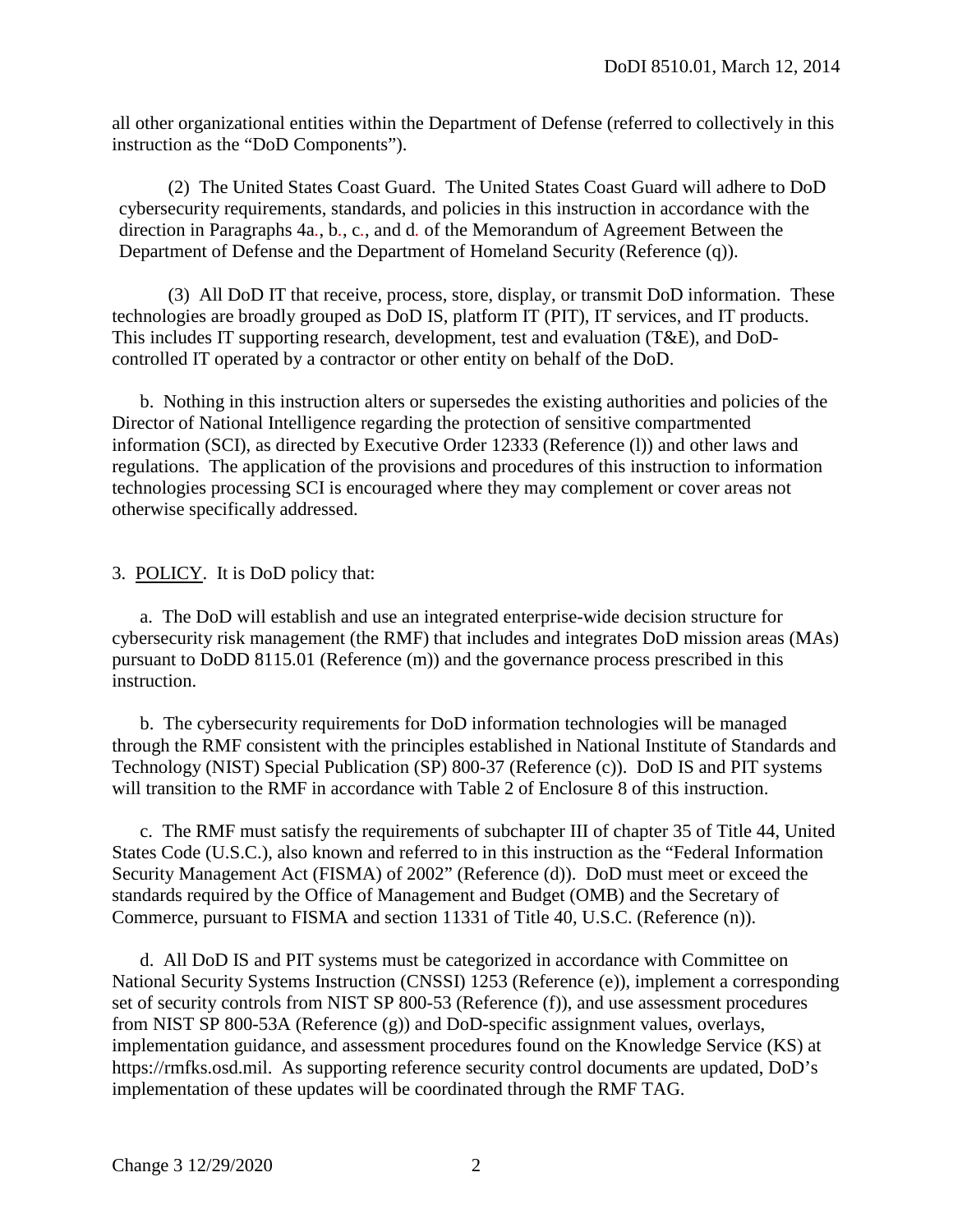e. Resources for implementing the RMF must be identified and allocated as part of the Defense planning, programming, budgeting, and execution process.

 f. Each DoD IS, DoD partnered system, and PIT system must have an authorizing official (AO) responsible for authorizing the system's operation based on achieving and maintaining an acceptable risk posture.

 g. Reciprocal acceptance of DoD and other Federal agency and department IS and PIT system authorizations will be implemented to the maximum extent possible. Refusals must be timely, documented, and reported to the responsible DoD Component senior information security officer (SISO) (formerly known as the senior information assurance (IA) officer).

 h. All DoD IT identified in paragraph 2a*.*(2) must be under the governance of a DoD Component cybersecurity program in accordance with DoDI 8500.01(Reference (h)).

 i. A plan of action and milestones (POA&M) must be developed and maintained to address known vulnerabilities in the IS or PIT system.

j. Continuous monitoring capabilities will be implemented to the greatest extent possible.

 k. The RMF process will inform acquisition processes for all DoD IT, including requirements development, procurement, and both developmental T&E (DT&E) and operational T&E (OT&E), but the RMF process does not replace these processes.

4. RESPONSIBILITIES. See Enclosure 2.

5. PROCEDURES. See Enclosure 3.

6. RELEASABILITY. **Cleared for public release**. This instruction is available on the Directives Division Website at https://www.esd.whs.mil/DD/.

7. SUMMARY OF CHANGE 3. This change:

a. Reassigns DoD Chief Information Officer (DoD CIO) responsibilities to the DoD Senior Information Security Officer (DoD SISO).

b. Updates the Commander, United States Strategic Command (USSTRATCOM) responsibilities and assigns responsibilities to the Commander, United States Space Command in accordance with Presidential Space Policy Directive-4 (Reference (ae)).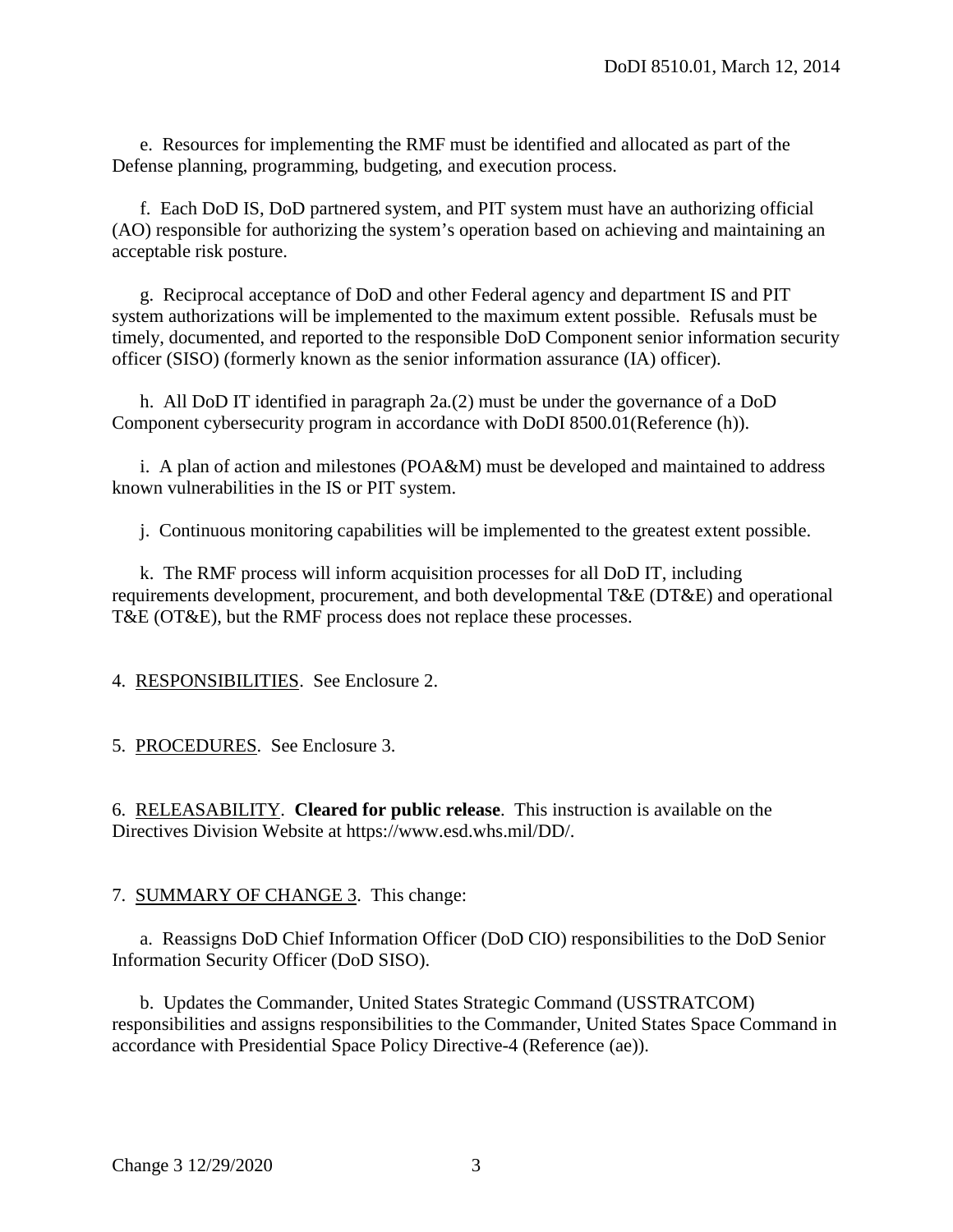c. Reassigns the Under Secretary of Defense for Acquisition, Technology, and Logistics responsibilities to the Under Secretary of Defense for Acquisition and Sustainment (USD(A&S)) and the Under Secretary of Defense for Research and Engineering (USD(R&E)).

d. Updates outdated references, terms, and organizational names and symbols.

8. EFFECTIVE DATE. This instruction is effective March 12, 2014.

June de char

Teresa M. Takai DoD Chief Information Officer

Enclosures

- 1. References
- 2. Responsibilities
- 3. RMF Procedures
- 4. RMF Governance
- 5. Cybersecurity Reciprocity
- 6. Risk Management of IS and PIT Systems
- 7. KS
- 8. RMF Transition

Glossary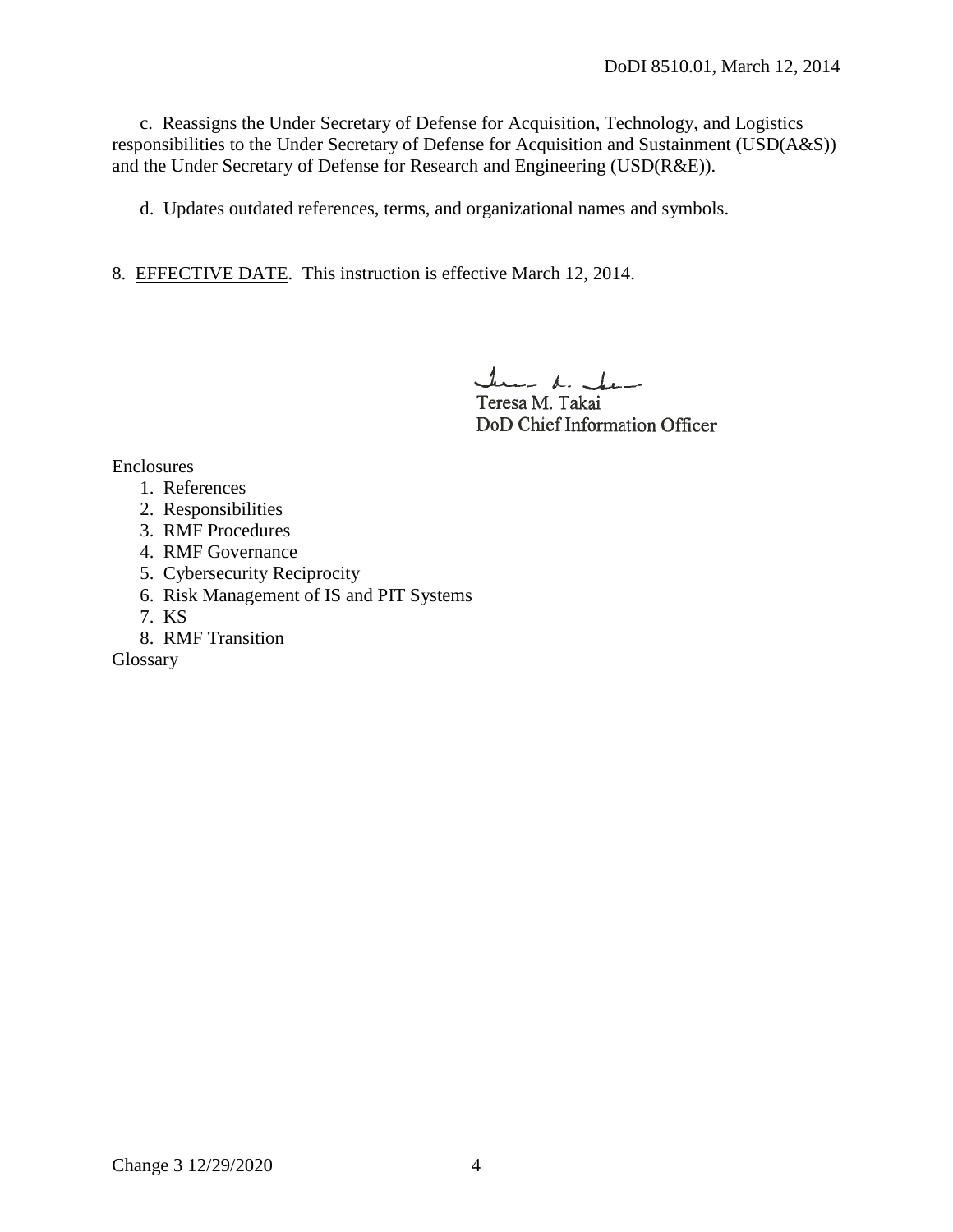# TABLE OF CONTENTS

| DIRECTOR, NATIONAL SECURITY AGENCY/CHIEF, CENTRAL SECURITY |  |
|------------------------------------------------------------|--|
|                                                            |  |
|                                                            |  |
|                                                            |  |
|                                                            |  |
|                                                            |  |
|                                                            |  |
|                                                            |  |
|                                                            |  |
|                                                            |  |
|                                                            |  |
|                                                            |  |
|                                                            |  |
|                                                            |  |
|                                                            |  |
|                                                            |  |
|                                                            |  |
|                                                            |  |
|                                                            |  |
|                                                            |  |
|                                                            |  |
|                                                            |  |
|                                                            |  |
|                                                            |  |
|                                                            |  |
|                                                            |  |
|                                                            |  |
|                                                            |  |
|                                                            |  |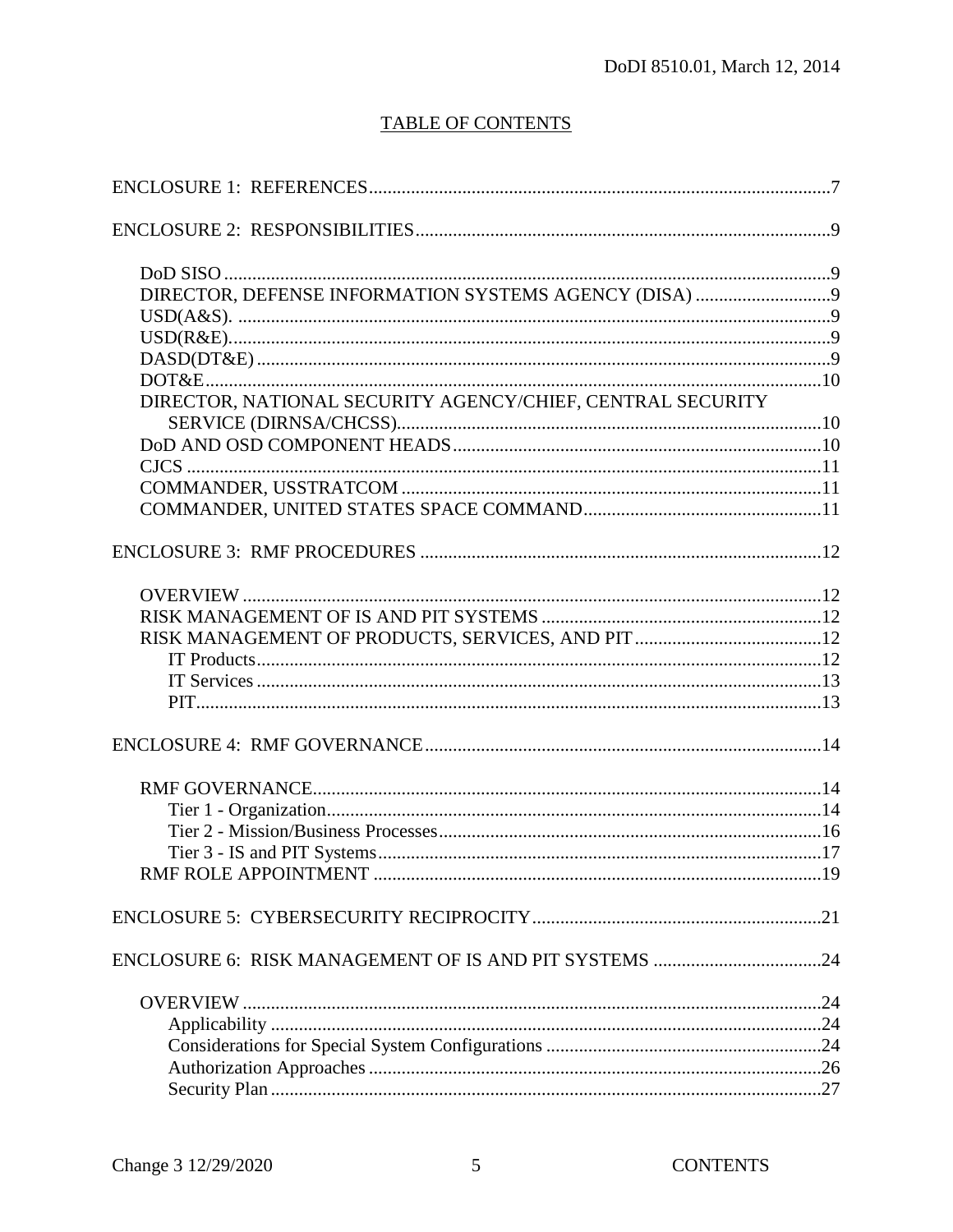| INTEGRATING THE RMF INTO THE DEFENSE ACQUISITION MANAGEMENT |  |
|-------------------------------------------------------------|--|
|                                                             |  |
|                                                             |  |
|                                                             |  |
|                                                             |  |
|                                                             |  |
|                                                             |  |
|                                                             |  |
|                                                             |  |
|                                                             |  |
|                                                             |  |
|                                                             |  |
|                                                             |  |
|                                                             |  |

# **TABLES**

## **FIGURES**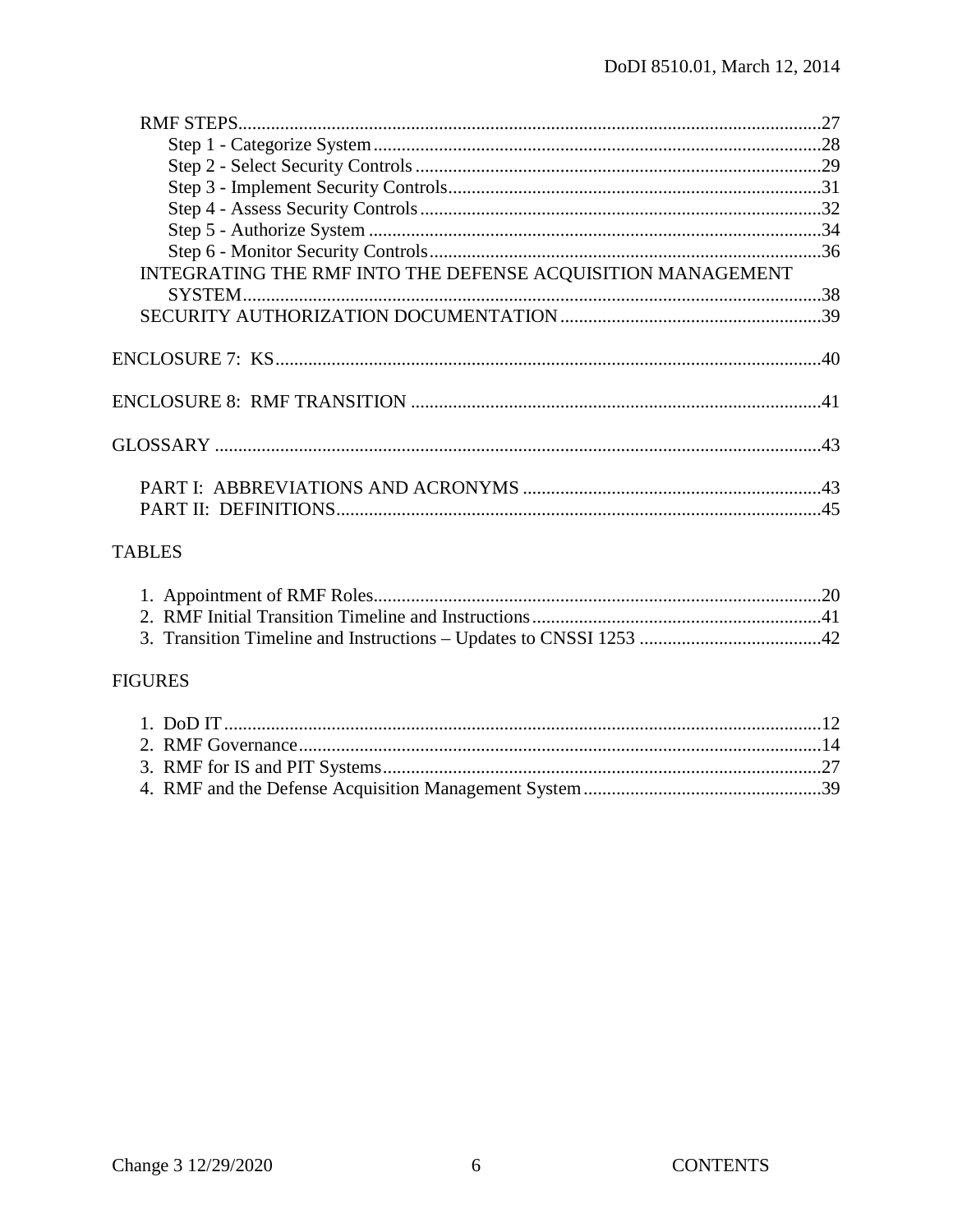#### ENCLOSURE 1

#### REFERENCES

- (a) DoD Instruction 8510.01, "DoD Information Assurance Certification and Accreditation Process (DIACAP)," November 28, 2007 (hereby cancelled)
- (b) DoD Directive 5144.02, "DoD Chief Information Officer (DoD CIO)," November 21, 2014, as amended
- (c) National Institute of Standards and Technology Special Publication 800-37, "Risk Management Framework for Information Systems and Organizations: A System Life Cycle Approach for Security and Privacy," December 2018
- (d) Subchapter II of chapter 35 of Title 44, United States Code (also known as the "Federal Information Security Modernization Act (FISMA) of 2014")
- (e) Committee on National Security Systems Instruction 1253, "Security Categorization and Control Selection for National Security Systems," March 27, 2014, as amended
- (f) National Institute of Standards and Technology Special Publication 800-53, "Security and Privacy Controls for Federal Information Systems and Organizations," April 2013
- (g) National Institute of Standards and Technology Special Publication 800-53A, "Assessing Security and Privacy Controls in Federal Information Systems and Organizations," December 2014
- (h) DoD Instruction 8500.01, "Cybersecurity," March 14, 2014, as amended
- (i) National Institute of Standards and Technology Special Publication 800-39, "Managing Information Security Risk: Organization, Mission, and Information System View," March 2011
- (j) National Institute of Standards and Technology Special Publication 800-30, "Guide for Conducting Risk Assessments," September 2012
- (k) DoD Directive 8000.01, "Management of the Department of Defense Information Enterprise (DoD IE)," March 17, 2016, as amended
- (l) Executive Order 12333, "United States Intelligence Activities," December 4, 1981, as amended
- (m) DoD Directive 8115.01, "Information Technology Portfolio Management," October 10, 2005
- (n) Section 11331 of Title 40, United States Code
- (o) DoD Directive 8140.01, "Cyberspace Workforce Management," August 11, 2015
- (p) Committee on National Security Systems Instruction No. 1200, "National Information Assurance Instruction for Space Systems Used to Support National Security Missions," May 7, 2014
- (q) DoD Instruction 8320.07, "Implementing the Sharing of Data, Information, and Information Technology (IT) Services in the Department of Defense," August 3, 2015, as amended
- (r) DoD Instruction 5000.02, "Operation of the Defense Acquisition System," January 23, 2020
- (s) DoD Instruction 5000.02T, "Operation of the Defense Acquisition System," January 7, 2015, as amended
- (t) DoD Chief Information Officer Memorandum, "DoD Enterprise Services Designation Collaboration, Content Discovery, and Content Delivery," February 2, 2009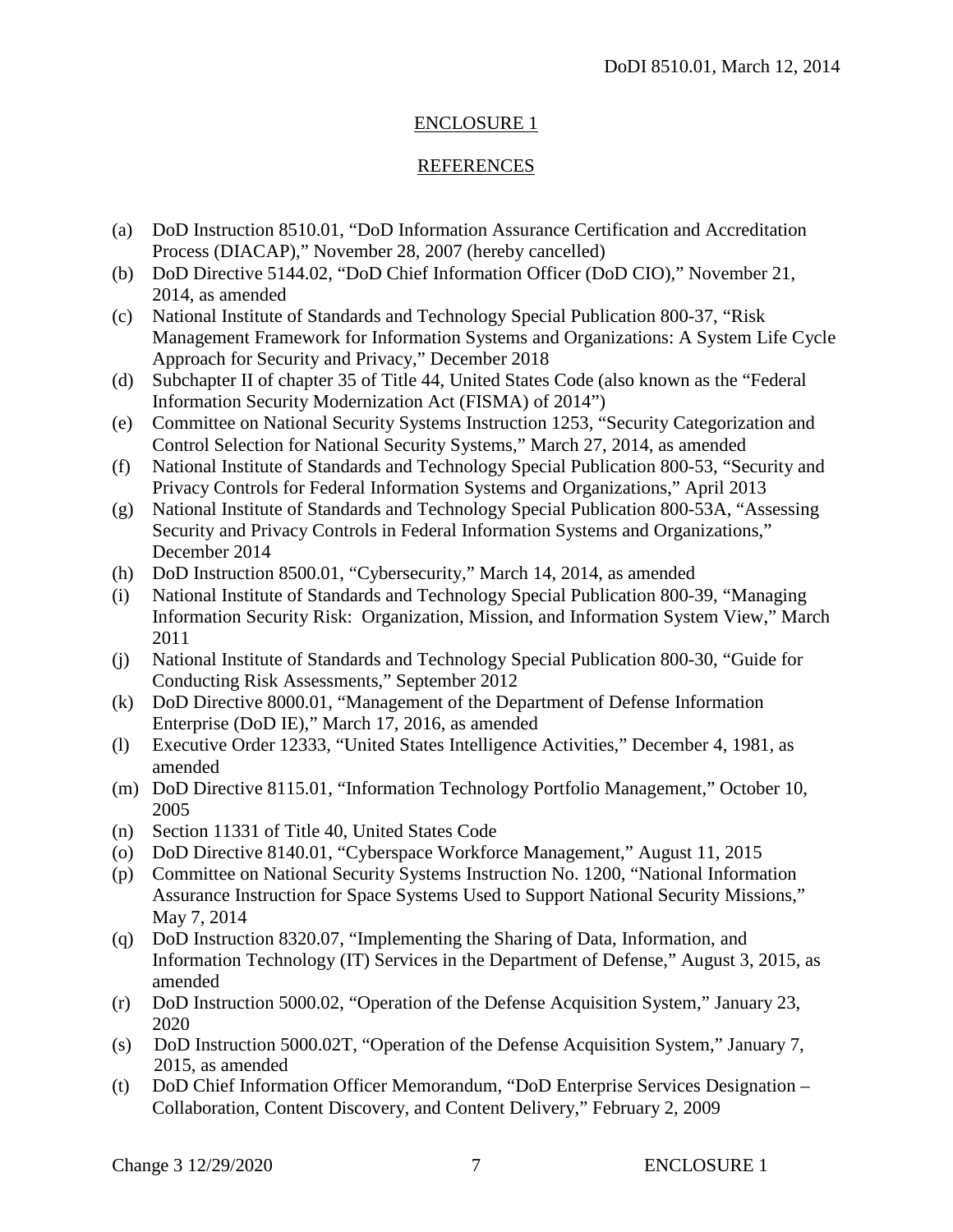- (u) DoD Chief Information Officer and Intelligence Community Chief Information Officer Memorandum, "Use of Unified Cross Domain Management Office (UCDMO) Baseline Cross Domain Solutions (CDSs)," December 1, 2011
- (v) Chairman of the Joint Chiefs of Staff Instruction 6211.02D, "Defense Information Systems Network (DISN) Responsibilities," January 24, 2012, as amended
- (w) DoD Instruction 8100.04, "DoD Unified Capabilities (UC)," December 9, 2010
- (x) DoD Directive 5105.53, "Director of Administration and Management (DA&M)," February 26, 2008
- (y) DoD Manual 5200.02, "Procedures for the DoD Personnel Security Program," April 3, 2017, as amended
- (z) Public Law 104-191, "Health Insurance Portability and Accountability Act of 1996," August 21, 1996
- (aa) DoD 8570.01-M, "Information Assurance Workforce Improvement Program," December 19, 2005, as amended
- (ab) Appendix III to Office of Management and Budget Circular No. A-130, "Security of Federal Automated Information Resources," November 28, 2000
- (ac) Committee on National Security Systems Instruction 4009, "Committee on National Security Systems (CNSS) Glossary," April 6, 2015
- (ad) National Security Presidential Directive-54, "Cyber Security and Monitoring" /Homeland Security Presidential Directive-23, "Cybersecurity Policy," January 8, 2008[1](#page-7-0)
- (ae) Presidential Space Policy Directive-4, "Establishment of the United States Space Force," February 19, 2019

<span id="page-7-0"></span> $1$  Document is classified TOP SECRET. To obtain a copy, fax a request to the Homeland Security Council Executive Secretary at 202-456-5158 and the National Security Council's Senior Director for Records and Access Management at 202-456-9200.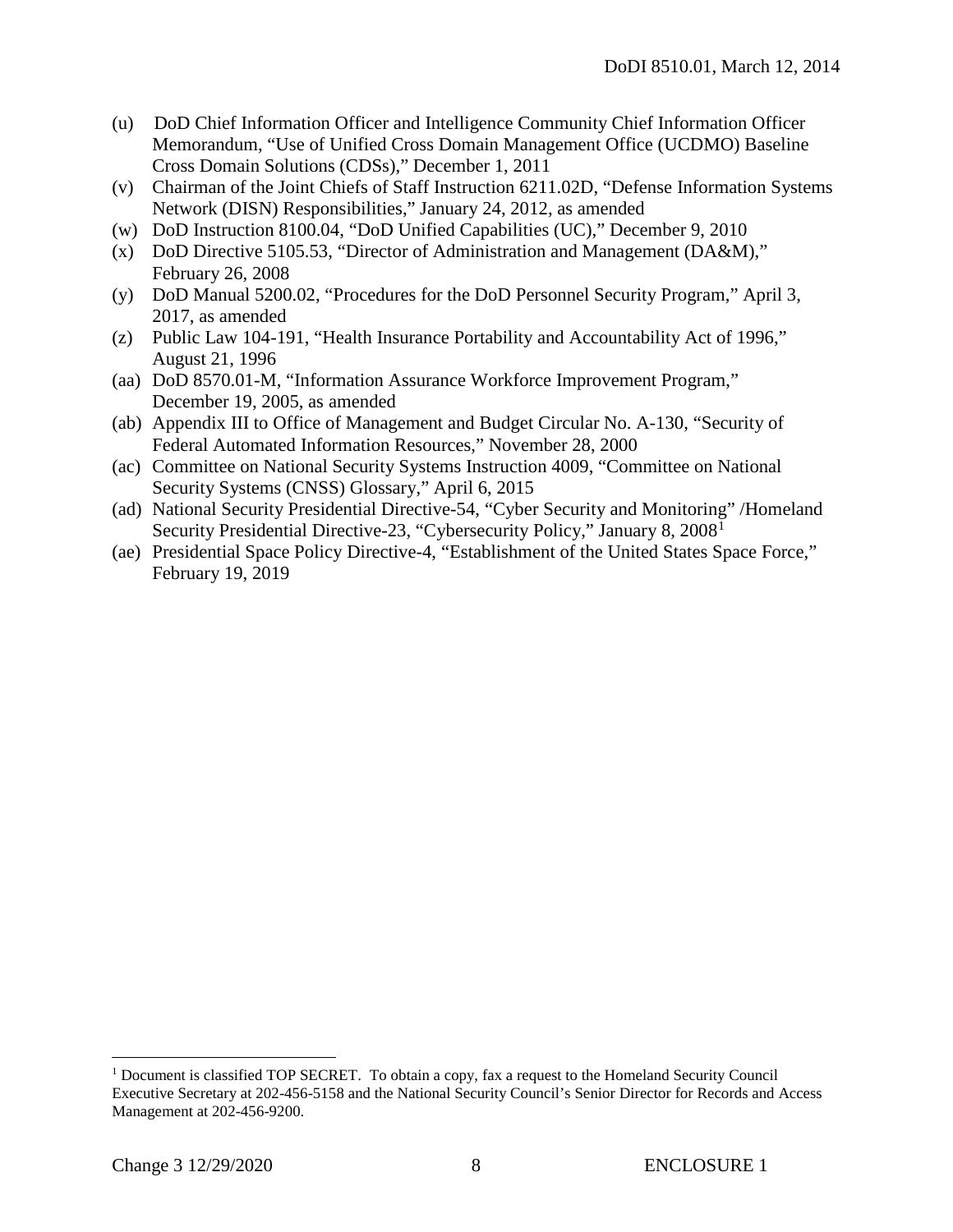#### ENCLOSURE 2

#### RESPONSIBILITIES

1. DoD SISO. Under the authority, direction, and control of the DoD CIO, the DoD SISO:

a. Oversees implementation of this instruction, directs and oversees the cybersecurity risk management of DoD IT, distributes RMF information standards and sharing requirements, and manages the transition from the DIACAP to the RMF. In addition, oversees the RMF TAG and the online KS.

b. In coordination with the Director, Developmental Test and Evaluation (D(DT&E)) and the Director, Operational Test and Evaluation (DOT&E), ensures that developmental and OT&E activities and findings are integrated into the RMF.

2. DIRECTOR, DEFENSE INFORMATION SYSTEMS AGENCY (DISA). Under the authority, direction, and control of the DoD CIO and in addition to the responsibilities in paragraph 8 of this enclosure, the Director, DISA:

a. Ensures that control correlation identifiers (CCIs), security requirements guides (SRGs), and security technical implementation guides (STIGs) developed by DISA are consistent with security controls and assessment procedures used by the DoD.

b. Develops and provides RMF training and awareness products and a distributive training capability to support the DoD Components in accordance with Reference (h) and DoDD 8140.01 (Reference (o)); posts the training materials on the DoD Cyber Exchange (https://cyber.mil).

c. Identifies or develops and provides DoD Enterprise RMF management tools.

3. USD(A&S). In addition to the responsibilities in paragraph 8, the USD(A&S) coordinates with the DoD SISO to ensure that RMFs processes are appropriately integrated with Defense Acquisition System processes for acquisitions of DoD IT.

4. USD(R&E). In addition to the responsibilities in paragraph 8, the USD(R&E) coordinates with the DoD SISO to ensure that RMF for DoD ITs processes are appropriately integrated with DoD systems security engineering and testing processes for acquisition of DoD IT.

5. D(DT&E). Under the authority, direction, and control of the USD(R&E), in coordination with the DoD SISO, the D(DT&E):

a. Ensures integration of DT&E activities into the RMF.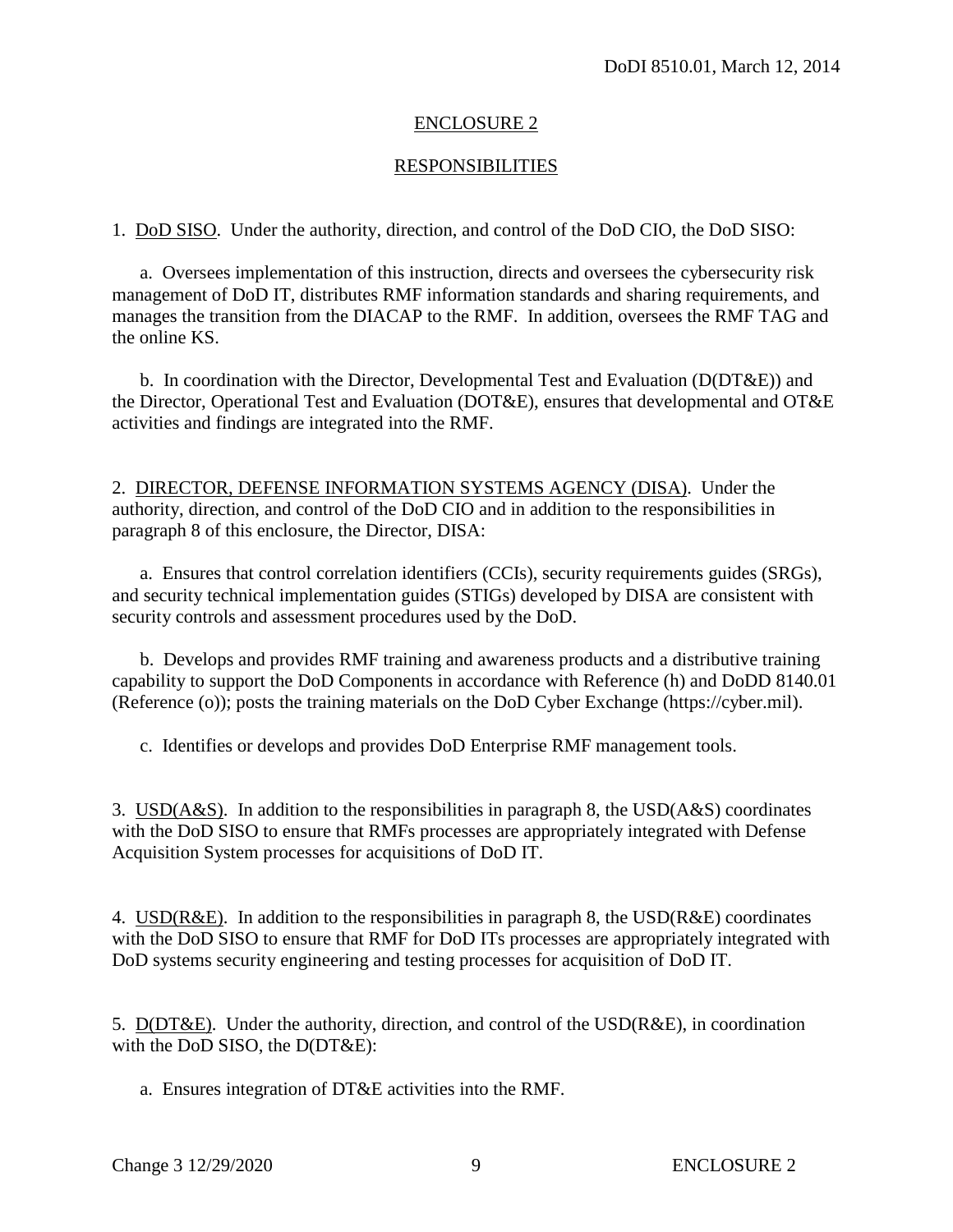b. Provides the RMF TAG with input as appropriate or required.

#### 6. DOT&E. The DOT&E:

a. Reviews plans, execution, and results of operational testing to ensure adequate evaluation of cybersecurity for all DoD IT acquisitions subject to oversight.

b. In coordination with DoD SISO, ensures integration of OT&E activities into the RMF and provides the RMF TAG with input as appropriate or required.

#### 7. DIRECTOR, NATIONAL SECURITY AGENCY/CHIEF, CENTRAL SECURITY

SERVICE (DIRNSA/CHCSS)). Under the authority, direction, and control of the Under Secretary of Defense for Intelligence and Security and in addition to the responsibilities in paragraph 8 of this enclosure, the DIRNSA/CHCSS:

a. Ensures that IS security engineering services, when provided to the DoD Components, support the RMF.

b. Develops risk model and risk assessment tools to support authorization decisions.

#### 8. DoD and OSD COMPONENT HEADS. The DoD and OSD Component heads:

a. Ensure that DoD IS and PIT systems are categorized according to the guidelines provided in this instruction.

b. Verify that a program manager (PM) or system manager (SM) is appointed for all ISs and PIT systems.

c. Ensure that a trained and qualified AO is appointed in writing for all DoD IS and PIT systems operating within or on behalf of the DoD Component in accordance with Reference (h) and that the systems are authorized in accordance with this instruction.

(1) This role must be assigned to government personnel only. This role may not be redelegated to personnel that do not also meet these requirements.

(2) Relevant PIT expertise must be a factor in the selection and appointment of AOs responsible for authorizing PIT systems.

d. Develop and issue guidance for PIT systems that reflects DoD Component-unique operational and environmental demands as needed.

e Ensure that DoD information technologies under their authority comply with the RMF.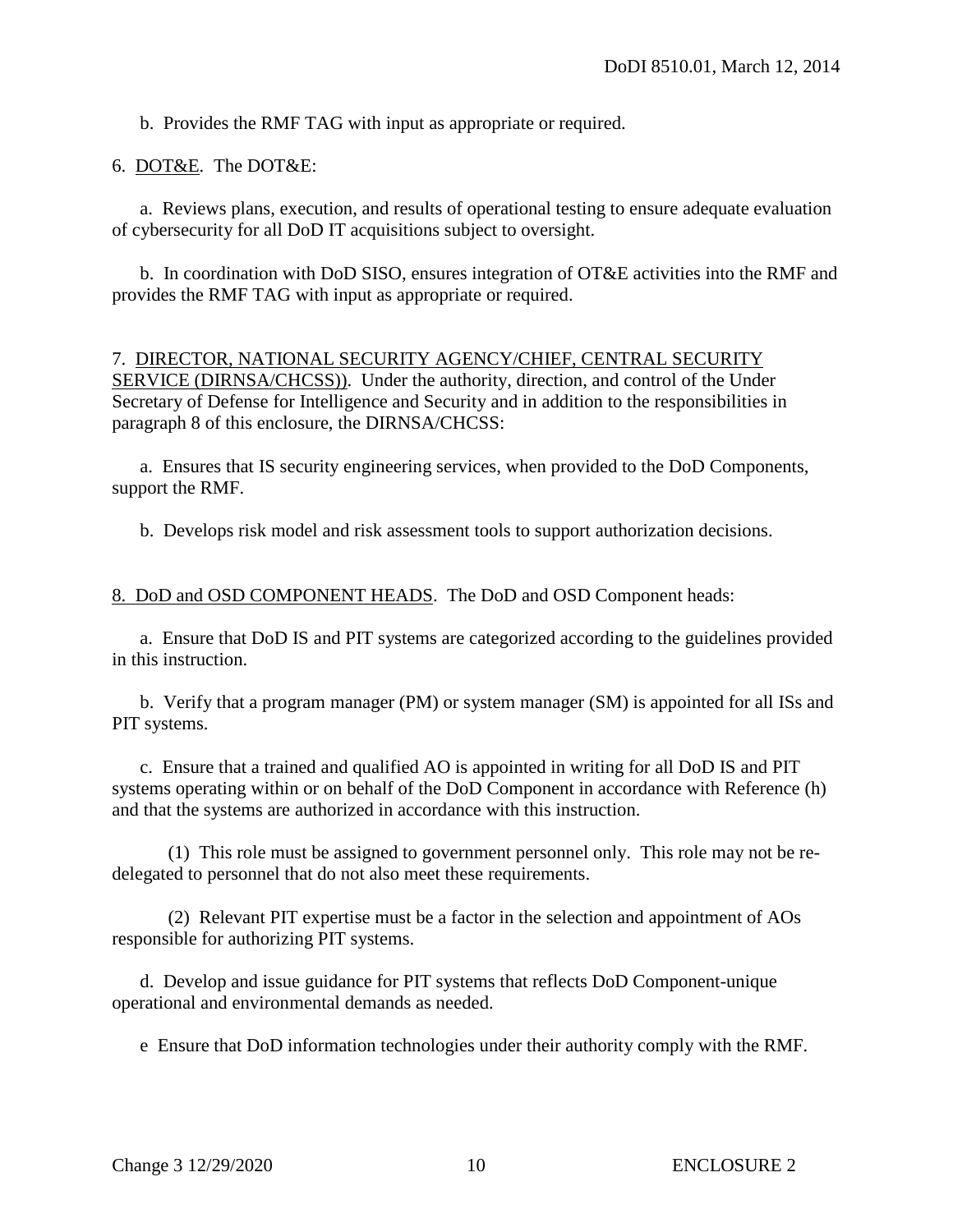f. Operate only authorized ISs and PIT systems (i.e., those with a current authorization to operate (ATO) or interim authorization to test (IATT)).

g. Comply with all authorization decisions, including denial of authorization to operate (DATO), and enforce authorization termination dates (ATD).

h. Ensure that personnel engaged in or supporting the RMF are appropriately trained and possess professional certifications consistent with Reference (o) and supporting issuances.

i. Ensure that IS owners (ISOs) appoint user representatives (URs) for DoD IS and PIT systems under the DoD Component's purview.

j. Oversee the DoD Component chief information officer (CIO)'s implementation of this instruction.

k. Ensure participation in the RMF TAG.

l. Ensure that contracts and other agreements include specific requirements in accordance with this instruction.

9. CJCS. In coordination with the DoD SISO and in addition to the responsibilities in paragraph 8 of this enclosure, the CJCS ensures that the Joint Capabilities Integration and Development System (JCIDS) process supports and documents IS and PIT system categorization consistent with this instruction.

10. COMMANDER, USSTRATCOM. In addition to the responsibilities in paragraph 8 of this enclosure, the Commander, USSTRATCOM, serves as the AO for processing, storing, and transmitting nuclear command, control, and communication data on ISs.

11. COMMANDER, UNITED STATES SPACE COMMAND. In addition to the responsibilities in paragraph 8 of this enclosure, the Commander, United States Space Command, assigns AOs, issues authorization guidance consistent with this instruction, and resolves authorization issues for space systems used by the DoD in accordance with CNSSI No. 1200 (Reference (p)).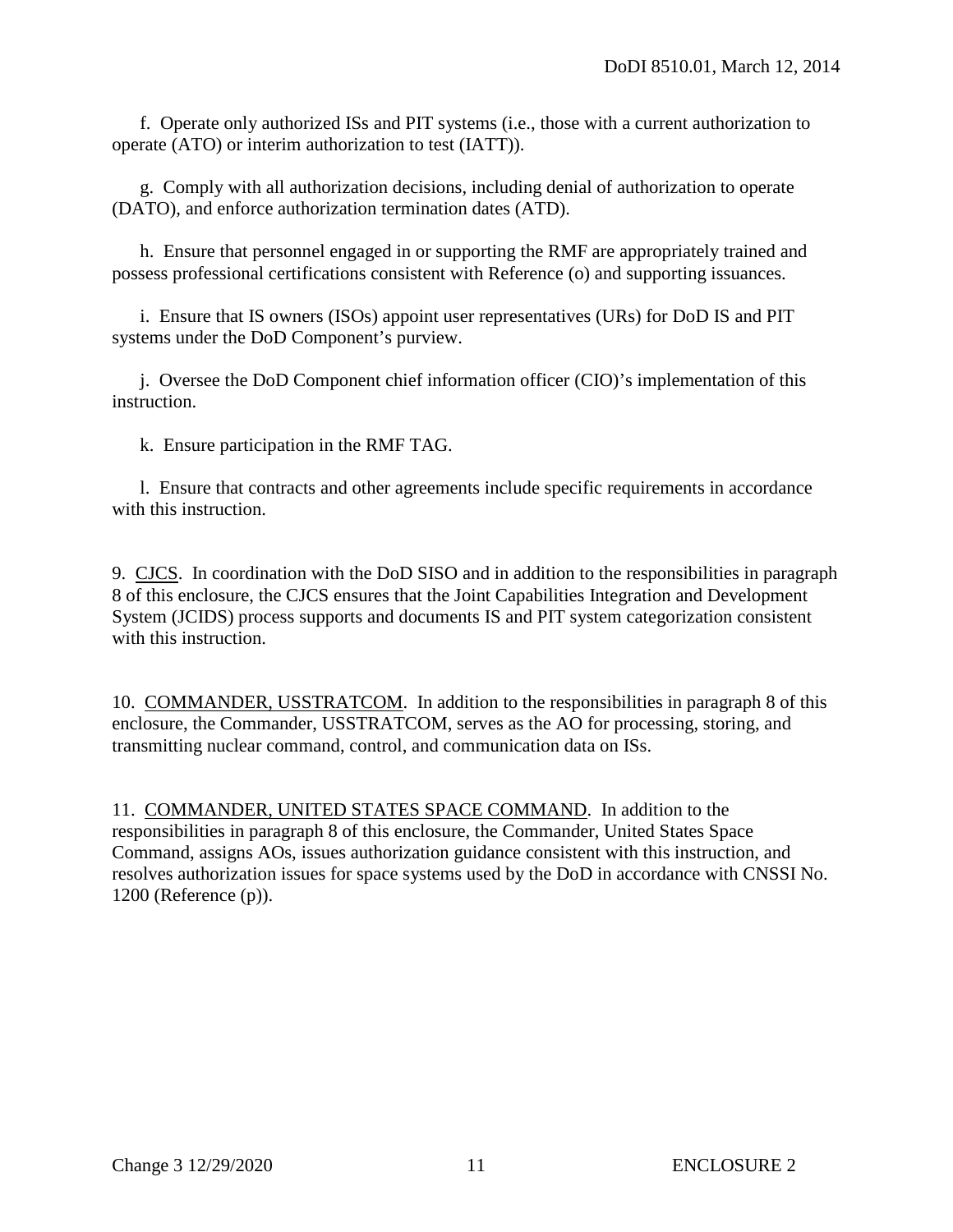#### ENCLOSURE 3

#### RMF PROCEDURES

1. OVERVIEW. The forms of DoD IT, as shown in Figure 1, range in size and complexity from individual hardware and software products to stand-alone systems to massive computing environments, enclaves, and networks.



#### 2. RISK MANAGEMENT OF IS AND PIT SYSTEMS. See Enclosure 6.

3. RISK MANAGEMENT OF IT PRODUCTS, SERVICES, AND PIT. IT products, services, and PIT are not authorized for operation through the full RMF process. These types of IT must be securely configured in accordance with applicable DoD policies and security controls and undergo special assessment of their functional and security-related capabilities and deficiencies. The IS security manager (ISSM) (with the review and approval of the responsible AO) is responsible for ensuring all products, services and PIT have completed the appropriate evaluation and configuration processes prior to incorporation into or connection to an IS or PIT system. Paragraphs 3*.*a through 3*.*c summarize the categories of IT, the applicable evaluation process, and associated policy references.

a. IT Products. IT products (including applications), as defined in Reference (h), will be configured in accordance with applicable STIGs under a cognizant ISSM and security control assessor (SCA). STIGs are product-specific and document applicable DoD policies and security requirements, as well as best practices and configuration guidelines. STIGs are associated with security controls through CCIs, which are decompositions of NIST SP 800-53 security controls into single, actionable, measurable items. SRGs are developed by DISA to provide general security compliance guidelines and serve as source guidance documents for STIGs. When a STIG is not available for a product, an SRG may be used. STIGs, SRGs and CCIs are available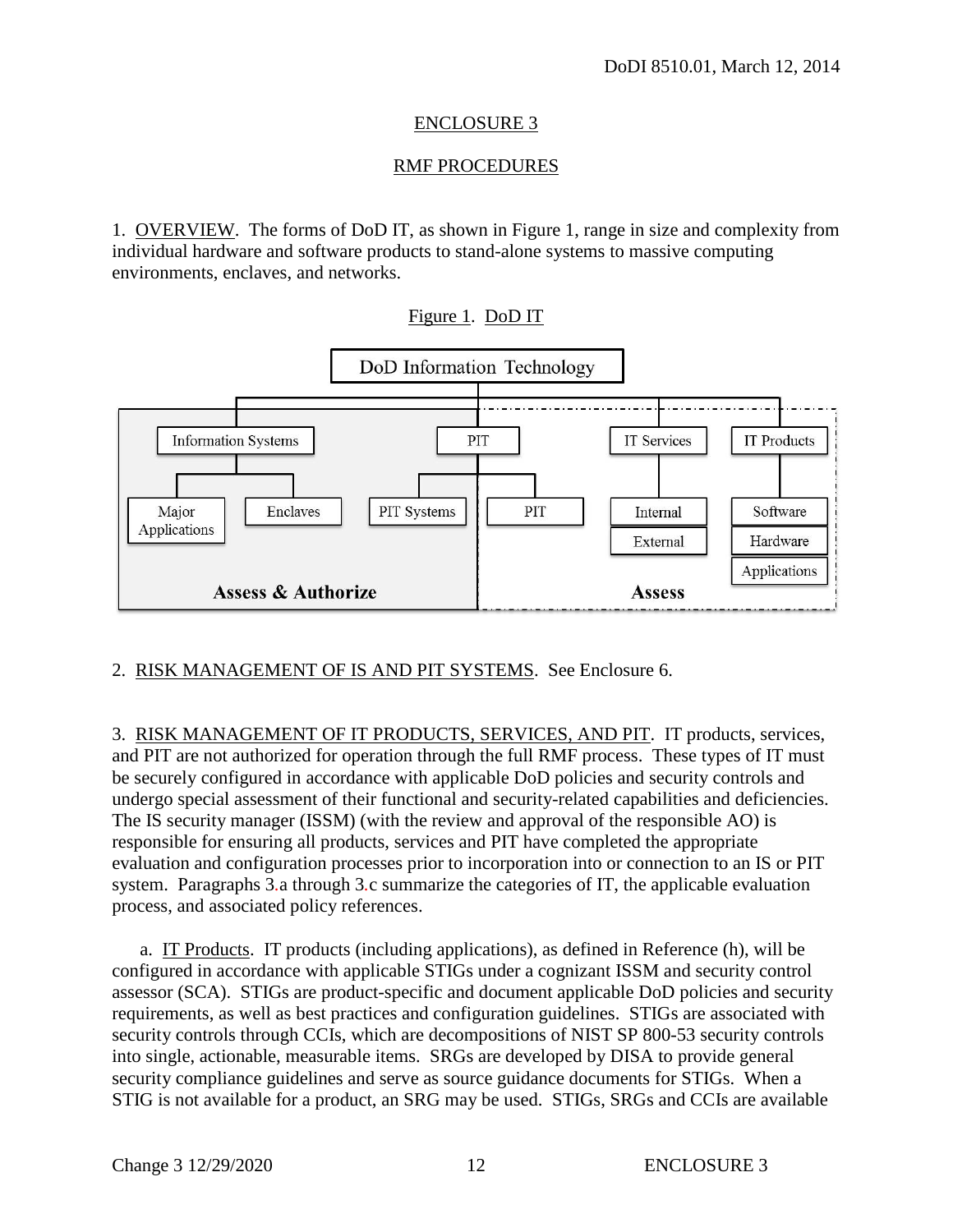on the DoD Cyber Exchange (https://cyber.mil). STIG and SRG compliance results for products will be documented as security control assessment results within a product-level security assessment report (SAR) and reviewed by the responsible ISSM (under the direction of the AO) prior to acceptance or connection into an authorized computing environment (e.g., an IS or PIT system with an authorization). This review ensures that products will not introduce vulnerabilities into the hosting IS or PIT system. DoD Component-level guidance maximizes testing and review results to minimize duplication of effort across the DoD. See the KS for additional guidance on the review of products.

b. IT Services. IT services are outside the service user organization's authorization boundary, and the service user's organization has no direct control over the application or assessment of required security controls. DoD organizations that use IT services are typically not responsible for authorizing them (i.e., issue an authorization decision).

(1) Internal IT services are delivered by DoD ISs. DoD organizations that use internal IT services must ensure that the categorization of the IS delivering the service is appropriate to the needs of the DoD IS using the service, and that written agreements describing the roles and responsibilities of both the providing and the receiving organization are in place.

(2) DoD organizations that use external IT services provided by a non-DoD Federal government department or agency must ensure that the categorization of the IS delivering the service is appropriate to the confidentiality, integrity, and availability needs of the information and mission, and that the IS delivering the service is operating under a current authorization from that department or agency. In accordance with Reference (h), interagency agreements or government statements of work for these external services must contain requirements for service level agreements (SLAs) that include the application of appropriate security controls.

(3) DoD organizations that use external IT services provided by a commercial or other non-Federal government entity must ensure that the security protections of the IS delivering the service is appropriate to the confidentiality, integrity, and availability needs of the DoD organization's information and mission. DoD organizations must perform categorization in accordance with Reference (e) and tailor appropriately to determine the set of security controls to be included in requests for proposals. DoD organizations will assess the adequacy of security proposed by potential service providers, and accept the proposed approach, negotiate changes to the approach to meet DoD needs, or reject the offer. The accepted security approach must be documented in the resulting contract or order.

(4) DoD organizations contracting for external IT services in the form of commercial cloud computing services must comply with DoD cloud computing policy and procedural guidance as published.

c. PIT. PIT that does not rise to the level of a PIT System may be categorized using Reference (e) with the resultant security control baselines tailored as needed. Otherwise, the specific cybersecurity needs of PIT must be assessed on a case-by-case basis and security controls applied as appropriate.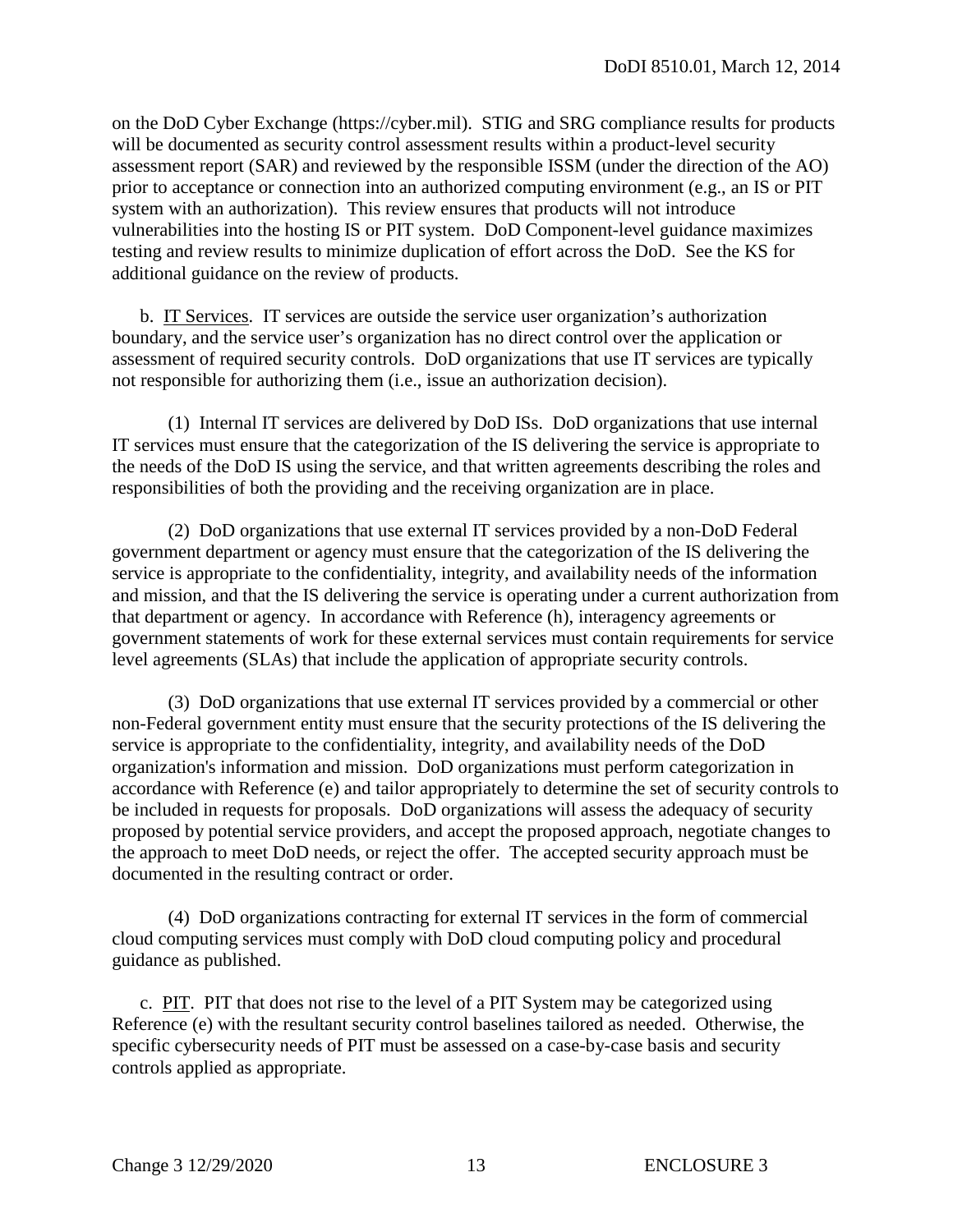#### ENCLOSURE 4

#### RMF GOVERNANCE

1. RMF GOVERNANCE. The DoD RMF governance structure implements the three-tiered approach to cybersecurity risk management described in NIST SP 800-39 (Reference (i)), synchronizes and integrates RMF activities across all phases of the IT life cycle, and spans logical and organizational entities. These elements are illustrated in Figure 2.





a. Tier 1 – Organization. For the purposes of the RMF, the organization described in Tier 1 is the OSD or strategic level, and it addresses risk management at the DoD enterprise level. The key governance elements in Tier 1 are:

(1) DoD SISO. The DoD SISO:

(a) Directs and oversees the cybersecurity risk management of DoD IT and directs and coordinates the DoD Cybersecurity Program, which includes establishing and maintaining the RMF.

(b) Advises and informs the principal authorizing officials (PAOs) and their representatives.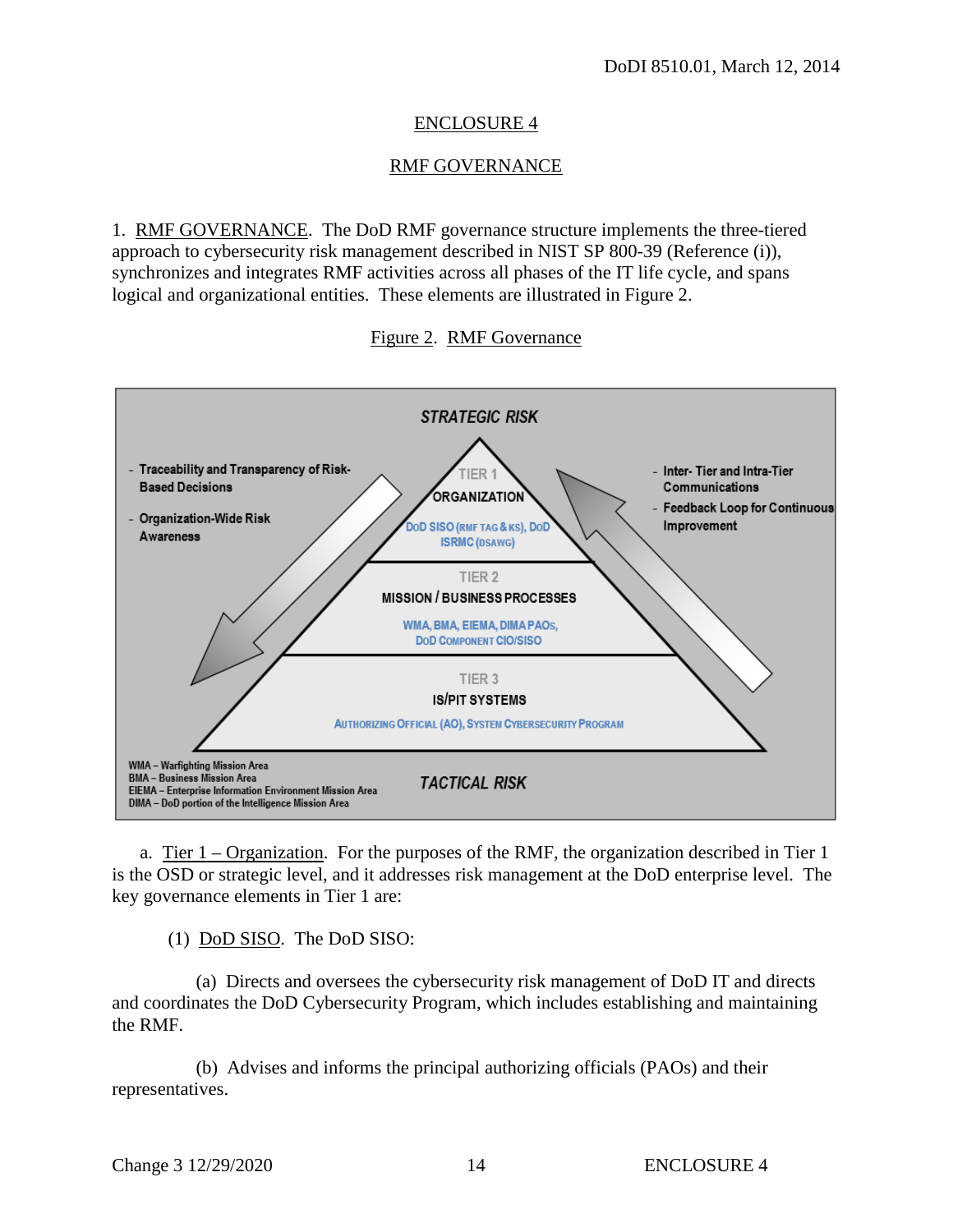(c) Oversees the RMF TAG and the online KS.

(2) Risk Executive Function

 (a) DoD Information Security Risk Management Committee (ISRMC) (formerly the Defense Information Systems Network (DISN)/Global Information Grid (GIG) Flag Panel). The DoD ISRMC performs the DoD Risk Executive Function as described in Reference (i). The panel provides strategic guidance to Tiers 2 and 3; assesses Tier 1 risk; authorizes information exchanges and connections for enterprise ISs, cross-MA ISs, cross security domain connections, and mission partner connections.

 (b) Defense Security/Cybersecurity Authorization Working Group (DSAWG). The DSAWG, in support of the DoD ISRMC, is the community forum for reviewing and resolving authorization issues related to the sharing of community risk. The DSAWG develops and provides guidance to the AOs for IS connections to the DoD Information Enterprise.

(3) DoD Cybersecurity Architecture. The DoD Cybersecurity architecture consists of strategies, standards, and plans that have been developed for achieving an assured, integrated, and survivable information enterprise.

 (4) The RMF TAG. The RMF TAG (formerly known as the DIACAP TAG) provides implementation guidance for the RMF by interfacing with the DoD Component cybersecurity programs, cybersecurity communities of interest (COIs), and other entities (e.g., DSAWG) to address issues that are common across all entities, by:

(a) Providing detailed analysis and authoring support for the KS.

 (b) Recommending changes to security controls in Reference (f), security control baselines and overlays in Reference (e), DoD assignment values, and associated implementation guidance and assessment procedures to the DoD SISO.

 (c) Recommending changes to cybersecurity risk management processes to the DoD SISO.

 (d) Advising DoD forums established to resolve RMF priorities and cross-cutting issues.

 (e) Developing and managing automation requirements for DoD services that support the RMF.

(f) Developing guidance for facilitating RMF reciprocity throughout the DoD.

 (5) The KS. The KS, a dynamic online knowledge base, supports RMF implementation, planning, and execution by functioning as the authoritative source for RMF procedures and guidance. The KS supports RMF practitioners by providing access to DoD security control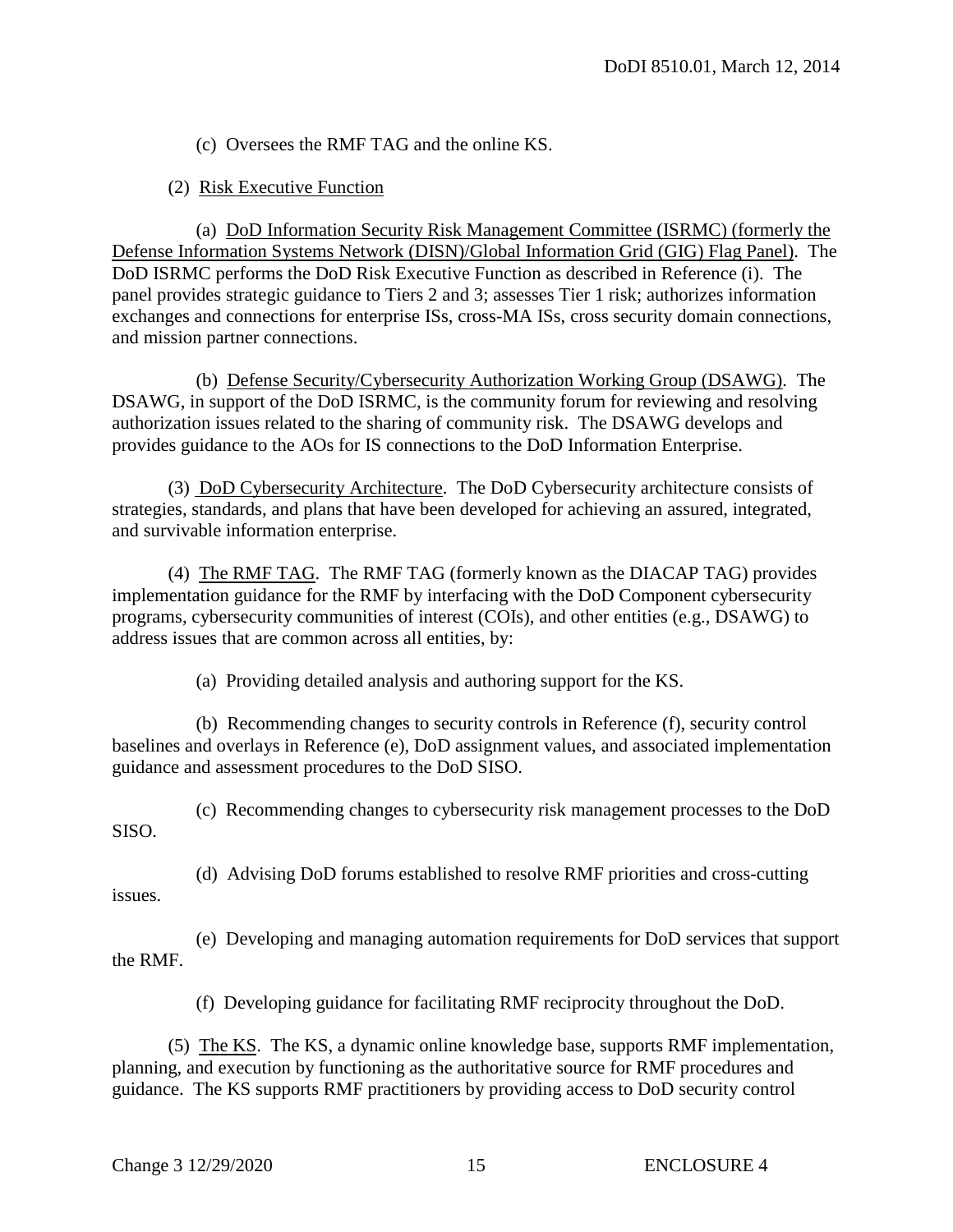baselines, security control descriptions, security control overlays, and implementation guidance and assessment procedures, all compliant with References (e) and (f). The KS also supports the RMF TAG by enabling TAG functions and activities, including maintenance of membership; voting, analysis, and authoring; and configuration control of KS enterprise content and functionality. See Enclosure 7 for more information on KS capabilities.

#### b. Tier 2 - Mission/Business Processes

 (1) PAO. A PAO is appointed for each of the DoD MAs (i.e., the warfighting MA (WMA), business MA (BMA), enterprise information environment MA (EIEMA), and DoD portion of the intelligence MA (DIMA)), and their representatives are members of the DoD ISRMC. PAOs must:

 (a) Represent the interests of the MA, as defined in Reference (m), and, as required, issue authorization guidance specific to the MA, consistent with this instruction.

 (b) Resolve authorization issues within their respective MAs and work with other PAOs to resolve issues among MAs, as needed.

 (c) Designate AOs for MA IS and PIT systems supporting MA COIs specified in DoDI 8320.07 (Reference (q)), in coordination with appropriate DoD Component heads, if required.

 (d) Designate information security architects or IS security engineers for MA segments or systems of systems, as needed.

 (2) DoD Component CIO. Each DoD Component CIO, supported by the DoD Component SISO appointed in accordance with Reference (h), is responsible for administration of the RMF within the DoD Component cybersecurity program; participation in the RMF TAG; visibility and sharing of the RMF status of assigned ISs and PIT systems; and enforcement of training requirements for persons participating in the RMF. DoD Component CIOs must:

 (a) Maintain visibility of assessment and authorization status of DoD Component IS and PIT systems through automated assessment and authorization tools or designated repositories for their Component to the DoD CIO and PAOs.

 (b) Verify that a PM or SM is identified for each DoD Component IS and PIT system.

 (c) Establish and maintain processes and procedures to manage DoD Component POA&Ms.

 (d) Appoint a DoD Component SISO to direct and coordinate the DoD Component cybersecurity program.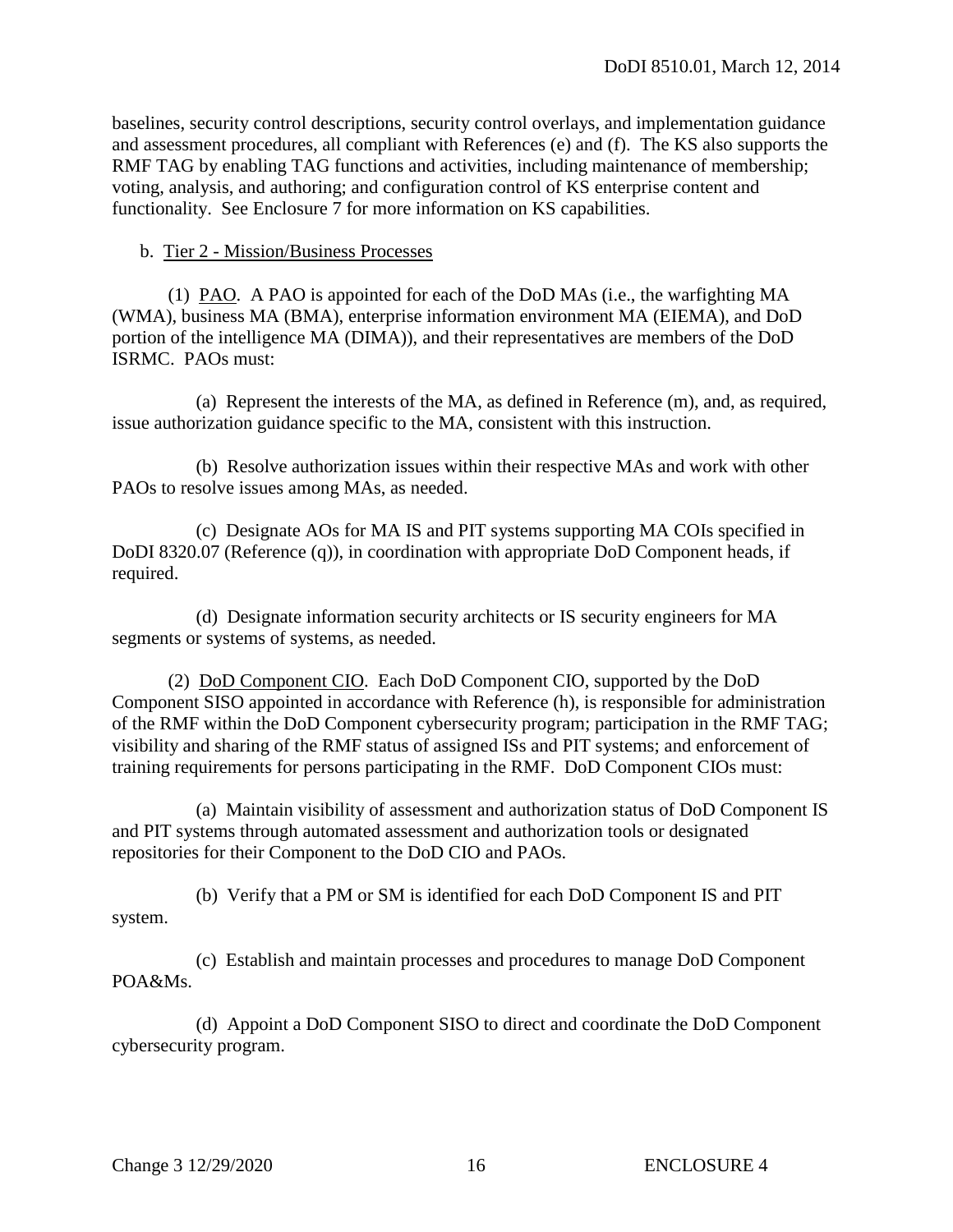(e) Review and document concurrence on all ATOs issued for Component IS and PIT systems with a level of risk of "Very High" or "High."

 (3) DoD Component SISO. DoD Component SISOs have authority and responsibility for security controls assessment and must establish and manage a coordinated security assessment process for information technologies governed by the DoD Component cybersecurity program. DoD Component SISOs must:

 (a) Implement and enforce the RMF within the DoD Component cybersecurity program.

 (b) Perform as the SCA or formally delegate the security control assessment role for governed information technologies.

 (c) Track the assessment and authorization status of IS and PIT systems governed by the DoD Component cybersecurity program.

 (d) Establish and oversee a team of cybersecurity professionals qualified in accordance with Reference (p) responsible for conducting security assessments. DoD Component SISOs may task, organize, staff, and centralize or direct assessment activities to representatives as appropriate. Regardless of the adopted model, the SISO is responsible for assessing quality, capacity, visibility, and effectiveness.

 (e) Identify and recommend changes and improvements to the security assessment process, security T&E, and risk assessment methodology, including procedures, risk factors, assessment approach, and analysis approach to the RMF TAG for inclusion in the KS.

 (f) Advise AOs on the adequacy of acquisition program implementation of cybersecurity requirements.

 (g) Serve as the single cybersecurity coordination point for joint or DoD-wide programs that are deploying information technologies to DoD Component enclaves.

 (h) Ensure that DoD Component RMF guidance is posted to the DoD Component portion of the KS, and is consistent with DoD policy and guidance.

(i) Oversee DoD Component-level participation in the RMF TAG.

c. Tier 3 – IS and PIT Systems

 (1) AO. The DoD Component heads are responsible for the appointment of trained and qualified AOs for all DoD ISs and PIT systems within their Component. AOs should be appointed from senior leadership positions within business owner and mission owner organizations (as opposed to limiting appointments to CIO organizations) to promote accountability in authorization decisions that balance mission and business needs and security concerns. In addition to the responsibilities established in Reference (h), AOs must: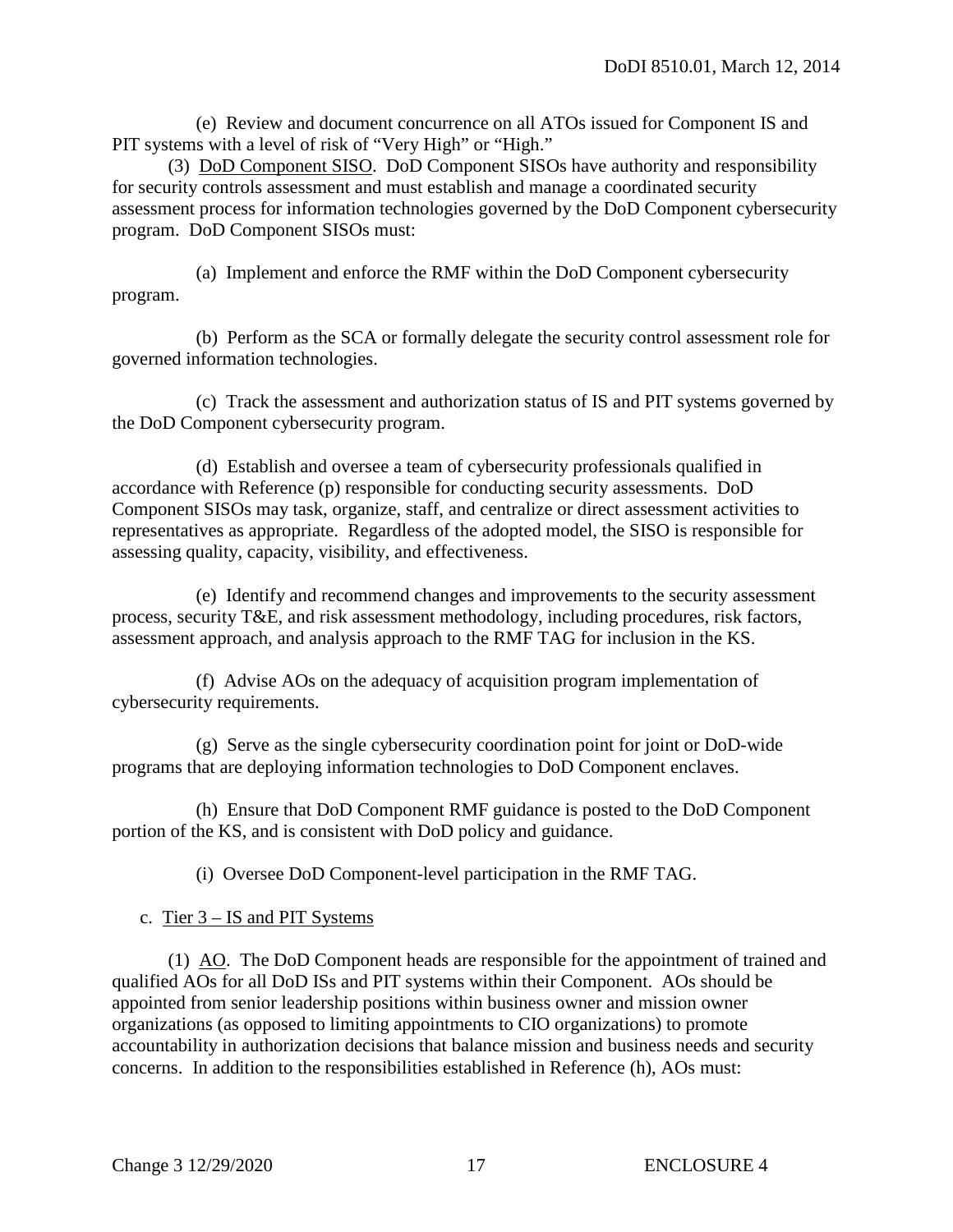(a) Comply with DoD ISRMC direction issued on behalf of the MA PAOs.

 (b) Ensure that all appropriate RMF tasks are initiated and completed, with appropriate documentation, for assigned ISs and PIT systems.

(c) Monitor and track overall execution of system-level POA&Ms.

(d) Promote reciprocity to the maximum extent possible.

 (e) Not delegate authorization decisions. Other AO responsibilities and tasks may be delegated to formally appointed and qualified AO designated representatives (AODRs).

 (2) IS or PIT System Cybersecurity Program. The system cybersecurity program consists of the policies, procedures, and activities of the ISO, PM/SM, UR, ISSM, and IS security officers (ISSOs) at the system level. The system cybersecurity program implements and executes policy and guidance from Tier 1 and Tier 2, and augments them as needed. The system cybersecurity program is responsible for establishing and maintaining the security of the system, including the monitoring and reporting of the system security status. Specific cybersecurity program responsibilities include:

(a) ISOs must:

1. In coordination with the information owner (IO), categorize systems in accordance with Reference (e) and document the categorization in the appropriate JCIDS capabilities document (e.g., capabilities development document).

2. Appoint a UR for assigned IS and PIT systems.

3. Develop, maintain, and track the security plan for assigned IS and PIT systems. (Common security controls owner performs this function for inherited controls.)

(b) PMs (or SM, if no PM is assigned) must:

1. Appoint an ISSM for each assigned IS or PIT system with the support, authority, and resources to satisfy the responsibilities established in this instruction.

 2. Ensure that each program acquiring an IS or PIT system has an assigned IS security engineer and that they are fully integrated into the systems engineering process.

3. Implement the RMF for assigned IS and PIT systems.

 4. Ensure that the planning and execution of all RMF activities are aligned, integrated with, and supportive of the system acquisition process.

5. Enforce AO authorization decisions for hosted or interconnected IS and PIT systems.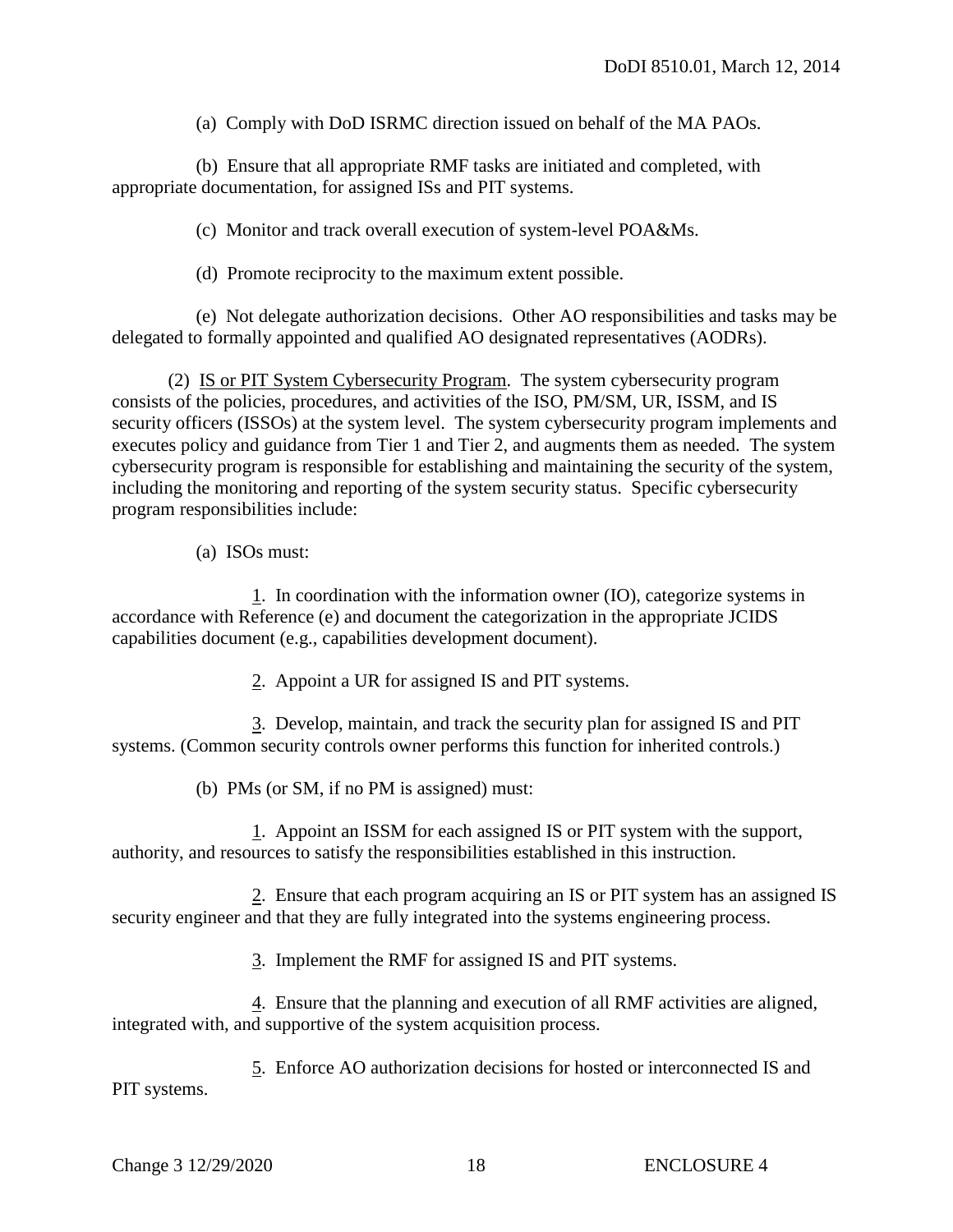6. Implement and assist the ISO in the maintenance and tracking of the security plan for assigned IS and PIT systems.

7. Ensure POA&M development, tracking, and resolution.

 8. Ensure that periodic reviews, testing and assessment of assigned IS and PIT systems are conducted at least annually.

9. Provide the IS or PIT system description.

10. Register the IS or PIT system in the DoD Component registry.

 11. Ensure that T&E of assigned IS and IT system is planned, resourced, and documented in the program T&E master plan in accordance with DoDI 5000.02 (Reference (r)).

 (c) URs must represent the operational and functional requirements of the user community in the RMF process.

(d) ISSMs, in addition to the responsibilities established in Reference (h), must:

1. Support implementation of the RMF.

 2. Maintain and report IS and PIT systems assessment and authorization status and issues in accordance with DoD Component guidance.

3. Provide direction to the ISSO in accordance with Reference (h).

 4. Coordinate with the organization's security manager to ensure that issues affecting the organization's overall security are addressed appropriately.

2. RMF ROLE APPOINTMENT. Table 1 identifies the appropriate authority for the appointment of RMF roles.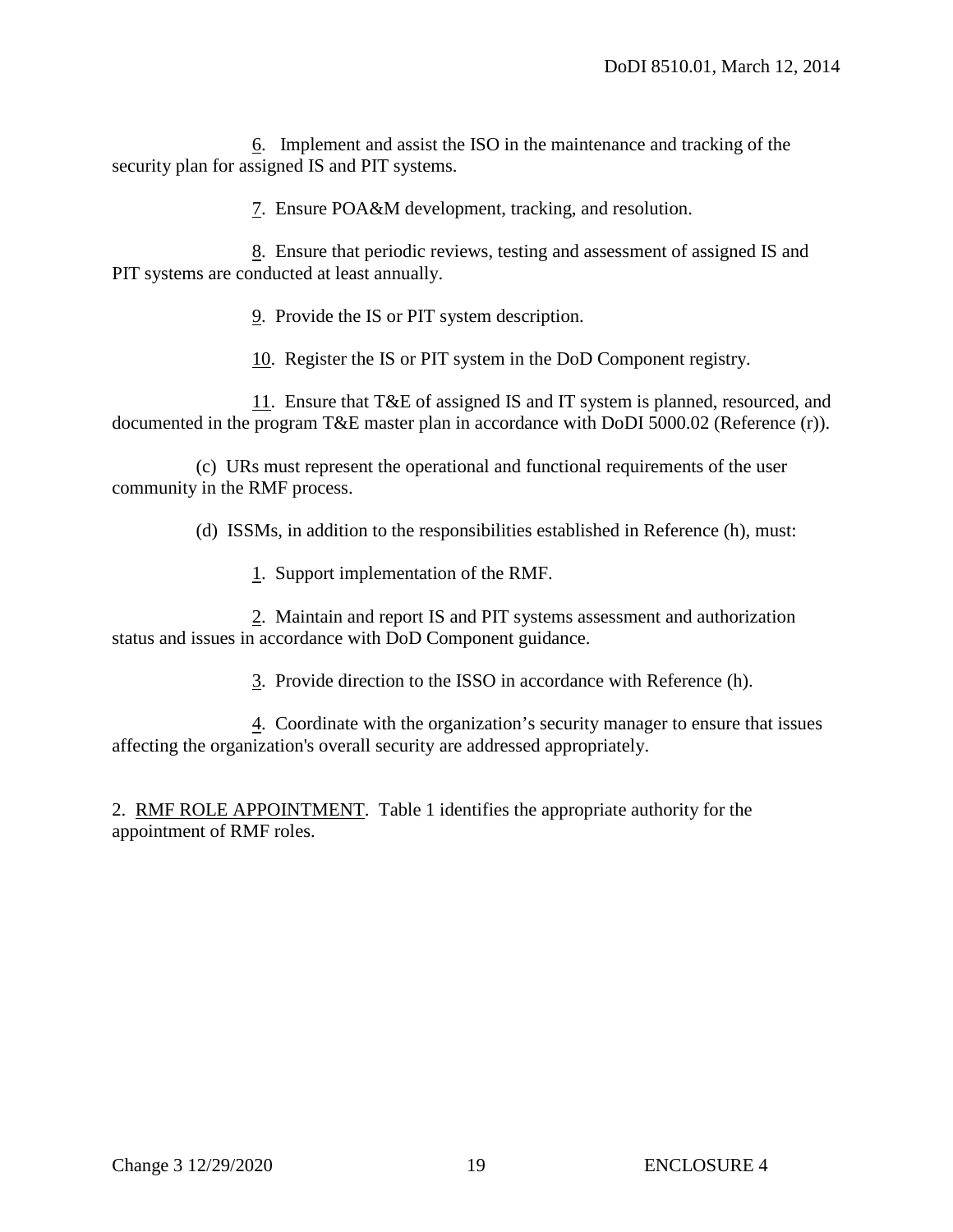| Role                                                                                 | <b>Appointed By</b>                                                                                                             |
|--------------------------------------------------------------------------------------|---------------------------------------------------------------------------------------------------------------------------------|
| PAO (formerly principal accrediting<br>authority)                                    | DoD MA owner                                                                                                                    |
| DoD SISO (formerly the Senior IA<br>Officer)                                         | DoD CIO                                                                                                                         |
| DoD Component CIO                                                                    | DoD Component head                                                                                                              |
| AO (formerly designated approving (or<br>accrediting) authority)                     | DoD Component head; PAO for MA-<br>managed ISs                                                                                  |
| AODR (formerly designated approving<br>(or accrediting) authority<br>representative) | AO                                                                                                                              |
| DoD Component SISO                                                                   | DoD Component CIO or, in organizations in<br>which the position of DoD Component CIO<br>does not exist, the DoD Component head. |
| SCA (formerly certifying authority)                                                  | DoD Component SISO is the Component<br>SCA, but may formally delegate the SCA<br>role as appropriate.                           |
| PM/SM                                                                                | DoD Component head                                                                                                              |
| ISSM (formerly IA manager)                                                           | PM or SM                                                                                                                        |
| <b>UR</b>                                                                            | <b>ISO</b>                                                                                                                      |
| <b>RMF TAG Representative (formerly</b><br><b>DIACAP TAG Representative)</b>         | DoD Component SISO                                                                                                              |

# Table 1. Appointment of RMF Roles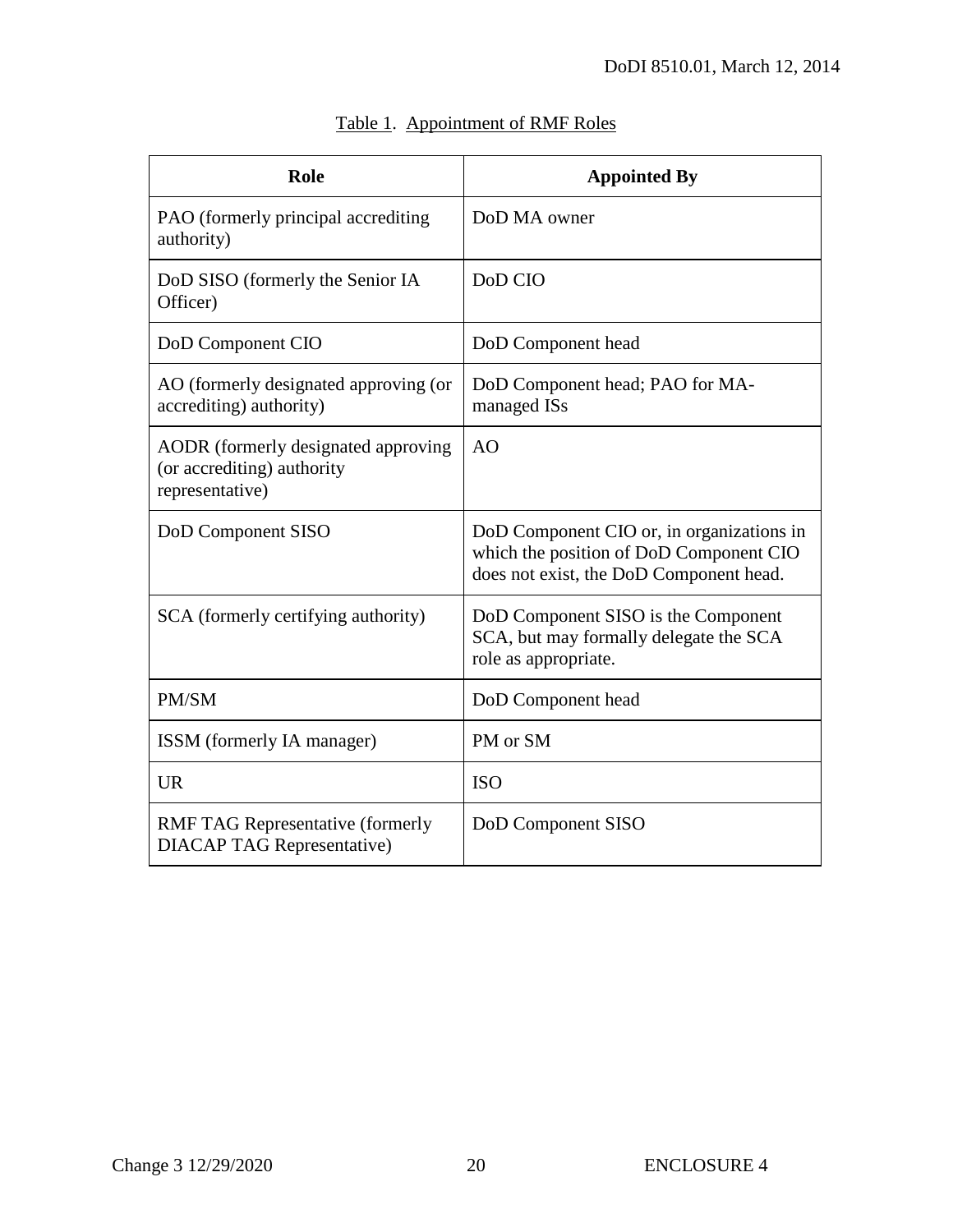#### ENCLOSURE 5

#### CYBERSECURITY RECIPROCITY

1. Cybersecurity reciprocity (referred to in this instruction as "reciprocity") is an essential element in ensuring that IT capabilities are developed and fielded rapidly and efficiently across the DoD Information Enterprise. Applied appropriately, reciprocity reduces redundant testing, assessing and documentation, and the associated costs in time and resources. The DoD RMF presumes acceptance of existing test and assessment results and authorization documentation. In order to facilitate reciprocity, the concepts in paragraphs 1a through 1e are fundamental to a common understanding and must be adhered to:

a. IS and PIT systems have only a single valid authorization. Multiple authorizations indicate multiple systems under separate ownership and configuration control.

b. Deploying systems with valid authorizations (from a DoD organization or other Federal department or agency) are intended to be accepted into receiving organizations without adversely affecting the authorizations of either the deployed system or the receiving enclave or site. Deploying system ISOs and PMs must coordinate system security requirement with receiving organizations or their representatives early and throughout system development.

 c. An authorization decision for IS or PIT system cannot be made without completing the required assessments and analysis, as recorded in the security authorization package. Deploying organizations must provide the complete security authorization package to receiving organizations. PMs/ ISOs deploying systems across DoD Components will post security authorization documentation to Enterprise Mission Assurance Support Service (eMASS) or other electronic means to provide visibility of authorization status and documentation to planned receiving sites.

d. The process for receiving organizations to accept IS and PIT systems is:

(1) Review the complete security authorization package.

 (2) Determine the security impact of connecting the deploying system within the receiving enclave or site.

(3) Determine the risk of hosting the deploying system within the enclave or site.

 (4) If the risk is acceptable, execute a documented agreement between deploying and receiving organizations (e.g., memorandum of understanding (MOU), memorandum of agreement (MOA), SLA) for the maintenance and monitoring of the security posture of the system (security controls, cybersecurity service provider (CSSP), etc.).

(5) Document the acceptance by the receiving AO.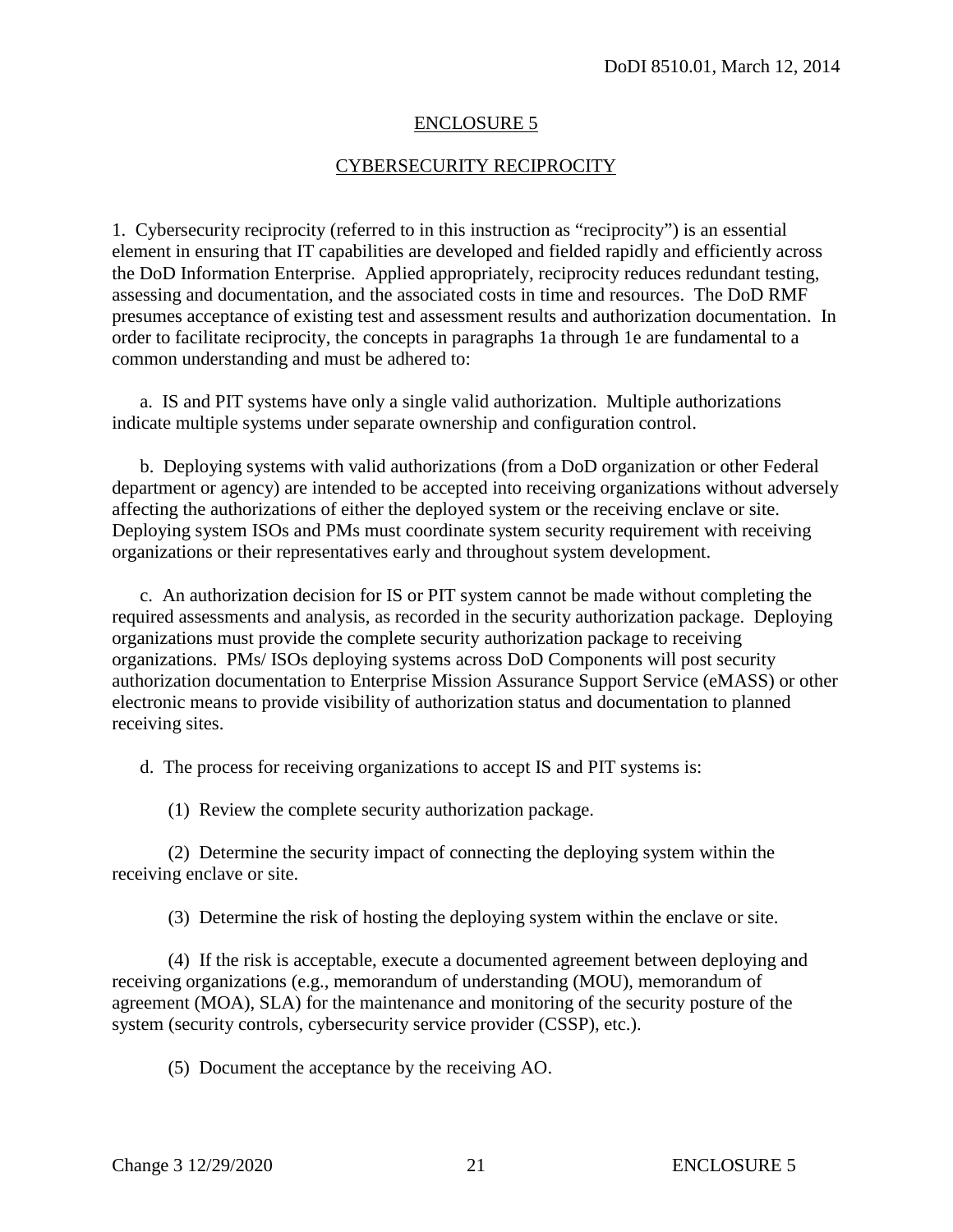(6) Update the receiving enclave or site authorization documentation for inclusion of the deployed system.

e. Receiving organizations have the right to refuse deploying systems due to a security authorization package that does not meet sufficiency and completeness requirements as defined on the KS, or due to excessive risk to the enclave or site, as determined by the enclave or site AO. Refusals must be documented by the refusing AO, and provided to the deploying organization's ISO or PM, AO, and Component SISO, and to the refusing organization's Component SISO. Disputes should be resolved at the lowest possible level. Disputes that cannot be resolved will be raised to the next appropriate level (e.g., DoD Component, MA PAO, DSAWG, DoD ISRMC).

2. The cases in paragraph 2.a. through 2.e. describe the proper application of DoD policy on reciprocity in the most frequently occurring scenarios:

a. A system is authorized by a DoD AO for subsequent deployment into receiving environments authorized by other DoD AOs. This case includes systems designated as enterprise systems in accordance with DoD CIO Memorandum (Reference (r)), as well as nonenterprise systems that will be developed, authorized, and deployed within a single DoD Component, or across multiple DoD Components. Systems with existing authorizations issued by DoD AOs do not require a new authorization to be issued by the receiving enclave or site.

 (1) The receiving site executes the acceptance process in paragraph 1.d. of this enclosure. Issues identified during the acceptance process will be negotiated between the deploying ISO or PM and the receiving enclave or site ISO or SM. Following resolution of any issues, which may result in modifications in either the deploying system or the receiving environment, the deploying system is allowed to be incorporated or connected to the hosting environment. The nature or magnitude of any modifications to the deploying system or receiving site may result in additional assessment activities, but the deploying system and receiving environment retain their own separate authorizations. It is the joint responsibility of the ISOs of deploying systems and the receiving sites to ensure that the system design reflects the security, technical and threat environment of the planned receiving sites, as well as leveraging any common controls. Unresolved issues, disputes, and refusals are addressed in accordance with paragraph 1e of this enclosure. Document the acceptance by the receiving AO.

 (2) The DoD ISRMC, supported by the DSAWG, may make an enterprise-level risk acceptance determination for authorized enterprise systems, which will satisfy the requirements of the first three elements of paragraph 1.d. of this enclosure. If the DoD ISRMC accepts the risk on behalf of the DoD Information Enterprise, the receiving organization may not refuse to deploy the system.

 b. A system is authorized by another U.S. Government department or agency, and a DoD organization takes ownership of the system for deployment into DoD ISs or enclaves. Systems with an existing authorization issued by other Federal departments or agencies require authorization by a DoD AO in accordance with Enclosure 3 of this instruction prior to operating if the providing organization relinquishes configuration and maintenance of the system to DoD.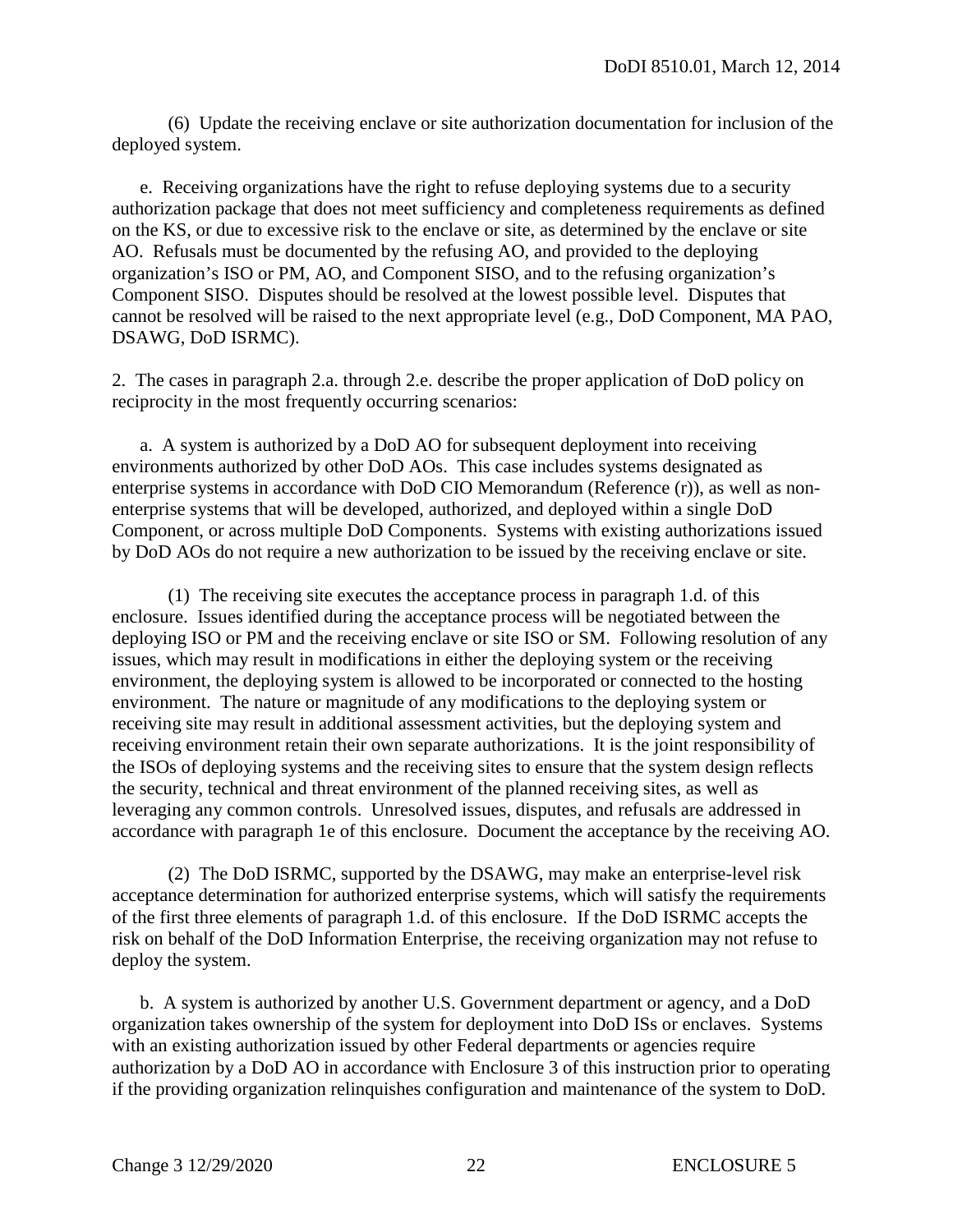The receiving enclave or site will maximize reuse of the external agency's security authorization package to support the authorization by the DoD AO. Following the issuance of a DoD authorization, subsequent deployment of the system by the DoD ISO or PM to DoD receiving sites will follow the review and acceptance process described in paragraph 1d of this enclosure.

c. A system is authorized by a DoD organization for its own use, and subsequently provided to another DoD organization for it to use as a separately owned, managed and maintained system. In this case, the receiving organization becomes the ISO and must authorize the system in accordance with Enclosure 3 of this instruction. The receiving enclave or site will maximize reuse of the existing authorization documentation to support the authorization by the receiving AO. Following the issuance of the authorization, subsequent deployment of the system by the system owner to other receiving sites will follow the review and acceptance process described in paragraph 1d of this enclosure.

 d. A DoD system is authorized and subsequently deployed for acceptance into receiving sites authorized by a U.S. Government agency other than DoD. In this case, the DoD system's security authorization documentation is made available to the receiving U.S. Government agency. If the receiving agency determines there is insufficient information in the documentation or inadequate security measures in place for establishing an acceptable level of risk, the receiving agency may negotiate with the deploying DoD organization for additional security measures or security-related information. The additional security measures or securityrelated information may be provided by the DoD organization, the system developer, the receiving agency, some other external third party, or some combination of the above.

 e. A DoD organization plans to use an IT service under contract from a commercial entity that has been authorized by a DoD or other U.S. Government agency (e.g., a commercial cloud service authorized by the Federal Risk and Authorization Management Program Joint Authorization Board). In this case, the DoD organization leverages an existing authorization, and maximizes reuse of the existing authorization documentation to support a new authorization by a DoD AO. If the DoD organization determines there are inadequate security measures in place for establishing an acceptable level of risk, the DoD organization may negotiate with IT service provider for additional security measures or security-related information. Upon assessment and approval of all newly included security measures and the documentation of all applicable security measures in the contract agreement with the IT service provider, the DoD organization AO issues an authorization.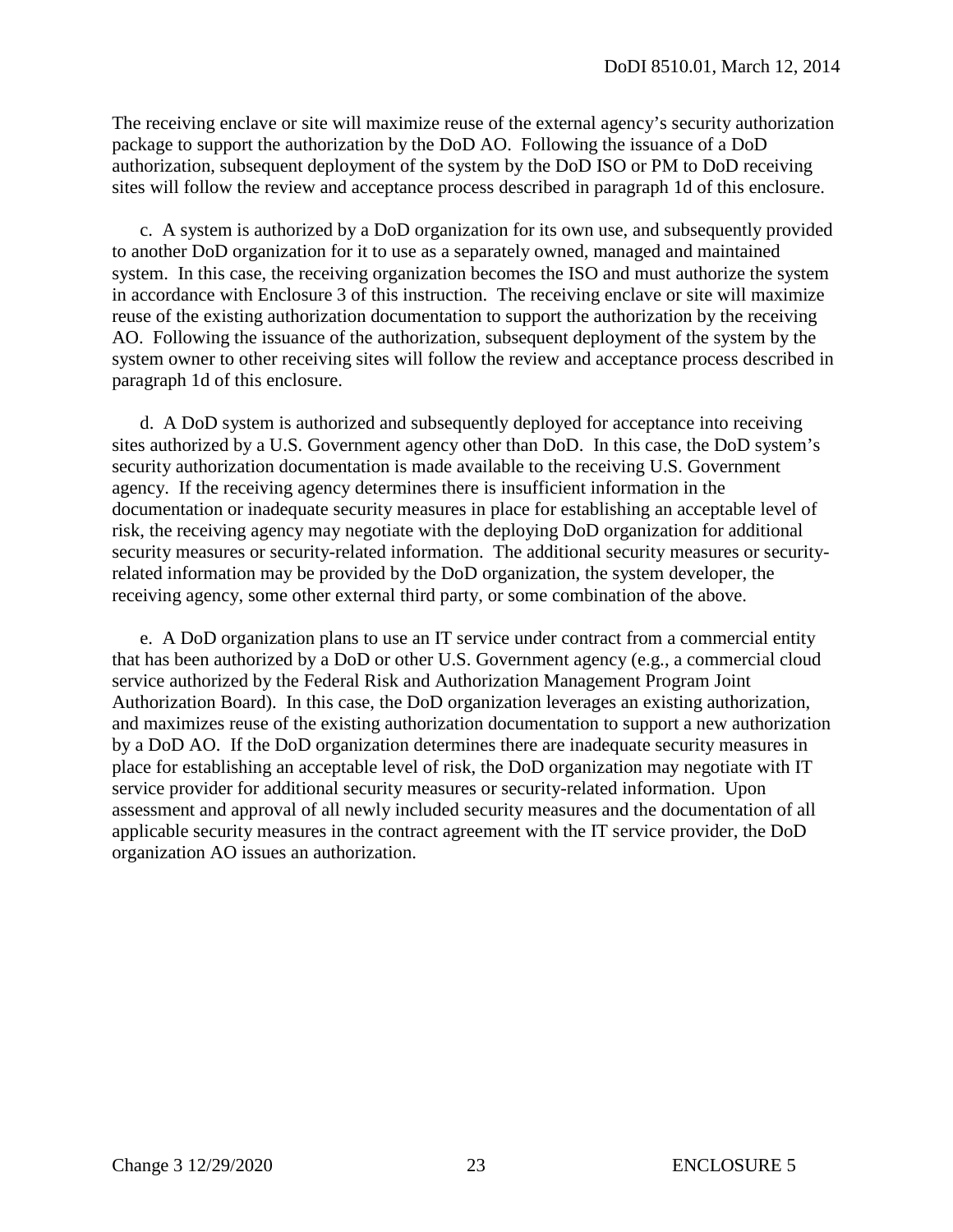#### ENCLOSURE 6

#### RISK MANAGEMENT OF IS AND PIT SYSTEMS

1. OVERVIEW. This enclosure describes the DoD process for identifying, implementing, assessing, and managing cybersecurity capabilities and services, expressed as security controls, and authorizing the operation of IS and PIT systems. This enclosure is designed to be a companion guide to Reference (c), providing specific guidance for implementation within DoD. DoD personnel serving in RMF roles at every level should refer to Reference (c) for a full description of the process, definitions, roles and responsibilities, and activities. In cases where Reference (c) conflicts with this instruction, compliance with this instruction takes precedence and is required. The KS also provides expanded coverage of this subject, as well as tools, templates, and best practice information.

a. Applicability. This process is applicable to all IS and PIT systems, as well as to DoD partnered systems where it has been agreed that DoD standards will be followed. IT below the system level (e.g., products, IT services) will not be subjected to the full process described in this enclosure. However, IT below the system level must be securely configured (in accordance with applicable DoD policies and security controls), documented in the authorization package and reviewed by the responsible ISSM (under the direction of the AO) for acceptance or connection into an authorized computing environment (i.e., an authorized IS or PIT system).

#### b. Considerations for Special System Configurations

 (1) IS and PIT Systems Implementing a Cross Domain Solution (CDS). CDSs are typically deployed within the IS or PIT system authorization boundary on the system with the higher classification of the cross domain connection, and are included in the IS or PIT system authorization. The AO responsible for the IS or PIT system must consider the security impact of the CDS operation in the overall authorization decision. In addition to the high-side security requirements and ATO, the security requirements for the integrity of the information transfer must be considered and implemented on the connecting low-side IS(s). Additional detail and authoritative guidance is provided in DoD CIO and Intelligence Community CIO Memorandum (Reference (u)) and CJCS Instruction 6211.02D (Reference (v)).

 (2) ISs and PIT Systems Providing Unified Capabilities (UC). DoDI 8100.04 (Reference (w)) contains DoD policy for UC, and describes the process for the cybersecurity certification of UC products. UC products are implemented inside the authorization boundaries of DoD ISs, and the UC product cybersecurity certification documentation is used to support the overall system assessment and authorization.

 (3) Type Authorization. The type authorization is used to deploy identical copies of an IS or PIT system in specified environments. This method allows a single security authorization package to be developed for an archetype (common) version of a system. The system can then be deployed to multiple locations with a set of installation, security control and configuration requirements, or operational security needs that will be provided by the hosting enclave.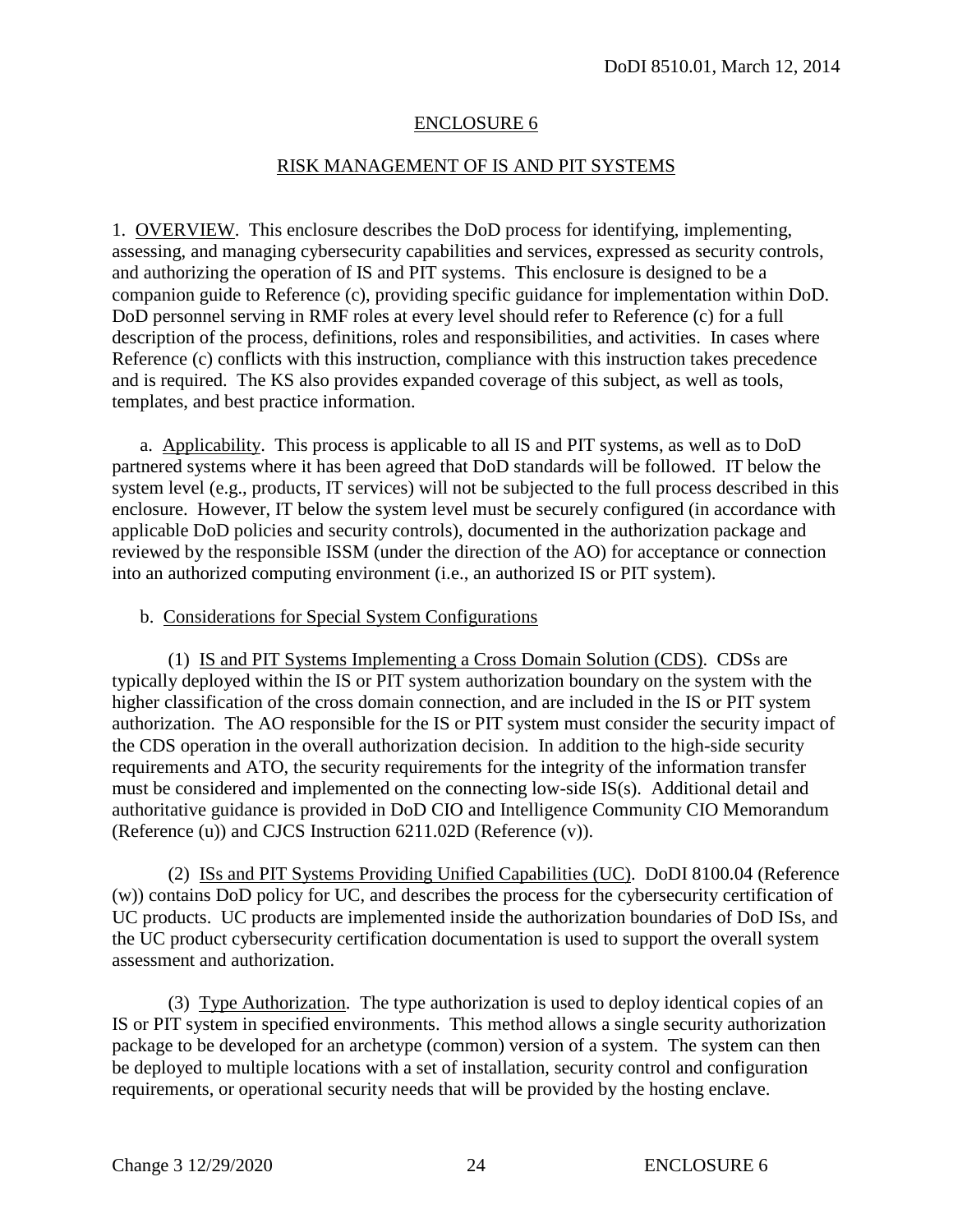(4) Stand-Alone IS and PIT System. Stand-alone IS and PIT systems are types of enclaves that are not interconnected to any other network. Stand-alone IS and PIT systems do not transmit, receive, route, or exchange information outside of the system's authorization boundary. They may range in size from a single workstation to multiple interconnected subsystems as long as they meet the foregoing criteria. Stand-alone IS and PIT systems are authorized as any other IS and PIT systems, but assigned security control sets may be tailored as appropriate with the approval of the AO (e.g., network-related controls may be eliminated). Stand-alone IS and PIT systems must always be clearly identified as such in the authorization documentation. Additionally, identical stand-alone IS and PIT systems that have identical security control implementation and are to be deployed to multiple locations may be type authorized.

 (5) DoD-Controlled IS and PIT Systems Operated by a Contractor or Other Entity on Behalf of the DoD. Externally owned IS and PIT systems that are dedicated to DoD processing and are effectively under DoD configuration control must be authorized as DoD IS and PIT systems. A DoD AO must render an authorization decision for this type of a DoD system prior to DoD use of the capability. The following additional requirements apply:

 (a) Security responsibilities of the service provider down to the control level must be made explicit in the contract or other binding agreement, along with any other performance and service-level parameters by which the DoD entity will measure the cybersecurity performance of the system for the purpose of authorization.

 (b) Technical security of the outsourced environment must be the responsibility of the service provider.

 (c) Responsibility for procedural and administrative security will be shared between the service provider and the supported DoD entity contracting for the service.

 (d) Security requirements for such a system must be determined by the categorization and control selection process described in paragraphs 2*.*a*.* and 2*.*b*.* of this enclosure, just as for other DoD ISs. Any required security controls that are not explicit in the contract or otherwise covered by a SLA must be assessed as non-compliant (NC). All such NC security controls must be documented in a POA&M with an explanation as to why accepting the risk of operating the system with that control in an NC status is acceptable.

 (6) DoD Partnered Systems. DoD partnered systems are ISs or PIT systems that are developed jointly by DoD and non-DoD mission partners, comprise DoD and non-DoD ISs, or contain a mix of DoD and non-DoD information consumers and producers, (e.g., jointly developed systems, multi-national or coalition environments, or first responder environments). Security control selection, system authorization, and other risk management considerations for DoD partnered systems must be clearly defined via a formal partnership agreement, e.g., an MOA, MOU, or SLA. To the extent possible, the negotiated risk management approach should be aligned with the RMF. Regardless of the risk management approach employed, a DoD AO must render an authorization decision for a DoD partnered system prior to DoD use of the capability.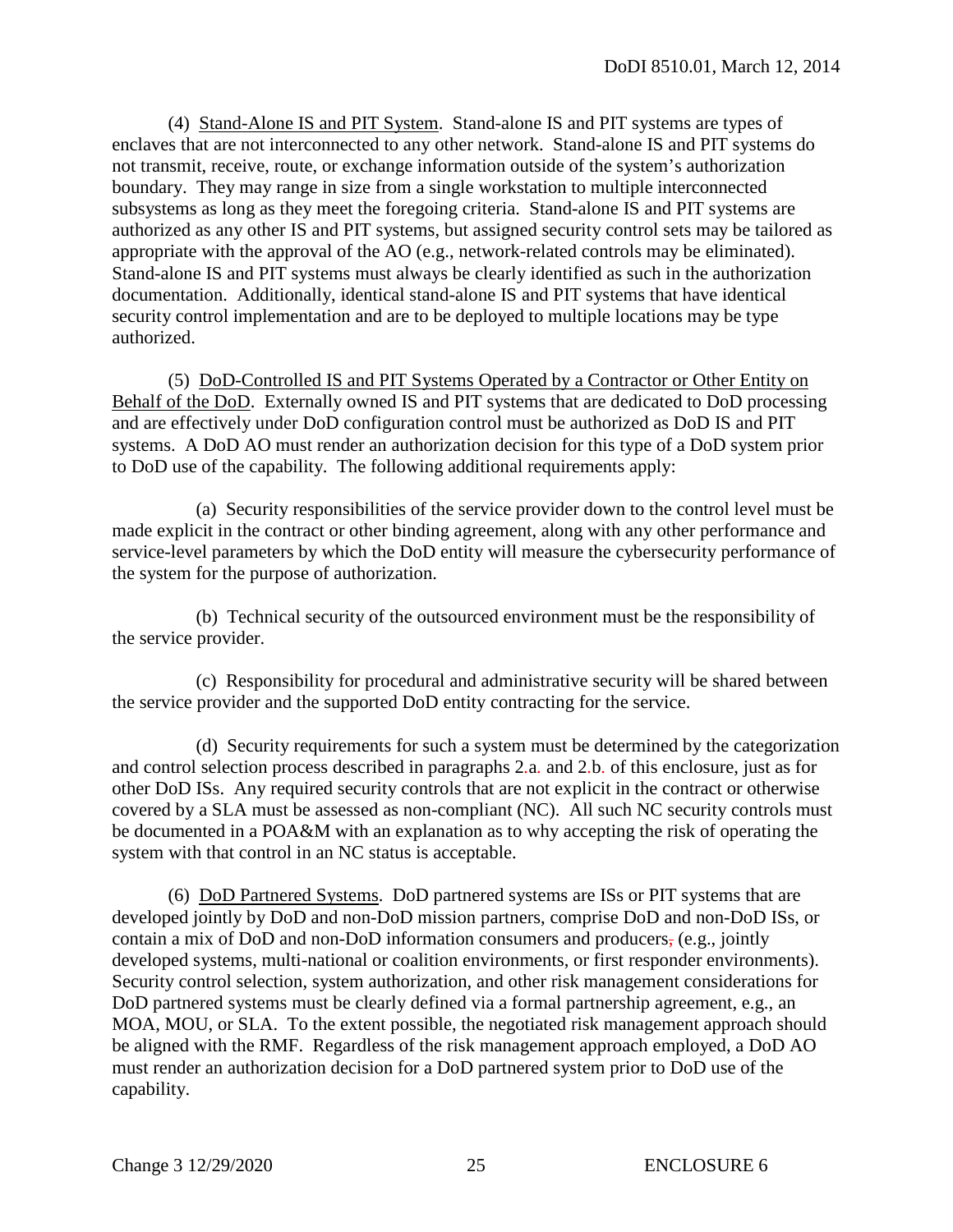(7) OSD Systems. Pursuant to DoDD 5105.53 (Reference (x)), the Director of Administration, Office of the Deputy Chief Management Officer of the Department of Defense, is responsible for the IT, including IS and PIT systems, supporting the OSD staff in the National Capital Region.

c. Authorization Approaches. Reference (c) describes three different approaches when planning for and conducting security authorizations. DoD Components may employ any of the following approaches for the authorization of IS and PIT systems:

 (1) Authorization with a Single AO. This is the traditional authorization process defined in this enclosure, where a single official in a senior leadership position is both responsible and accountable for a system. The official also accepts the system-related security risks that may impact organizational operations and assets, individuals, other organizations, or the Nation.

 (2) Authorization with Multiple AOs. This approach, also known as a joint authorization, is employed when multiple officials*,* either from the same or different organizations, have a shared interest in authorizing a system.

 (a) The AOs collectively are responsible and accountable for the system and jointly accept the system-related security risks that may adversely impact organizational operations and assets, individuals, other organizations, and the Nation.

 (b) A similar authorization process is followed as with an authorization by a single AO, with the essential difference being the addition of multiple AOs.

 (c) Organizations choosing a joint authorization approach are expected to work together on the planning and the execution of RMF tasks, and to formally document their agreement and progress in implementing the tasks. Collaborating on the security categorization, selection of security controls, plan for assessing the controls to determine effectiveness, POA&Ms, and system-level continuous monitoring strategy, is necessary for a successful joint authorization.

 (d) The specific terms and conditions of the joint authorization are established by the participating parties in the joint authorization, including*,* for example, the process for ongoing determination and acceptance of risk.

 (e) The joint authorization remains in effect only as long as there is mutual agreement among AOs and the authorization meets the requirements established by Federal or organizational policies.

 (3) Leveraging of an Existing Authorization. The final approach, leveraged authorization, is employed when a DoD AO chooses to accept some or all of the information in an existing security authorization package generated by another Federal department or agency or other DoD Component (referred to in this instruction as the "owning organization") based on a need to use the same information resources (e.g., IS or services provided by the system). The DoD Component AO reviews the owning organization's security authorization package as the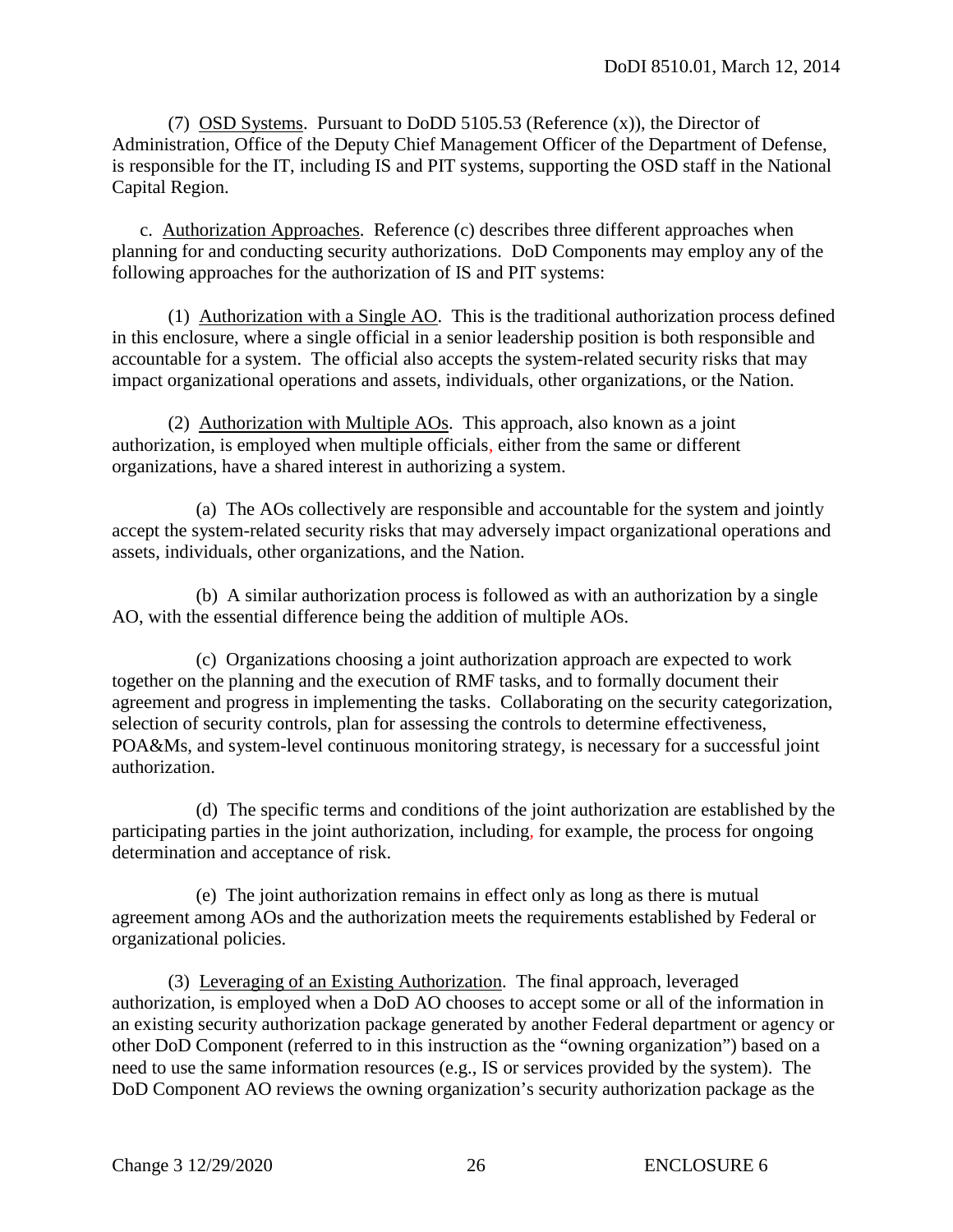basis for determining risk to the leveraging organization before accepting the authorization. It is DoD policy that the reciprocal acceptance of existing DoD and other Federal department or agency and department system authorizations (i.e., leveraged authorizations), and the artifacts contributing to the authorization decisions, must be employed to the maximum extent. See Enclosure 5 of this instruction and the KS for additional procedural guidance regarding reciprocity.

 d. Security Plan. DoD IS and PIT systems must have a security plan that provides an overview of the security requirements for the system and describes the security controls in place or planned for meeting those requirements. The security plan should include implementation status, responsible entities, resources, and estimated completion dates. Security plans may also include, but are not limited to, a compiled list of system characteristics or qualities required for system registration, key security-related documents such as a risk assessment, privacy impact assessment, system interconnection agreements, contingency plan, security configurations, configuration management plan, and incident response plan.

2. RMF STEPS. The RMF consists of the steps depicted in Figure 3. This process parallels the system life cycle, with the RMF activities being initiated at program or system inception (e.g., documented during capabilities identification or at the implementation of a major system modification). However, failure to initiate the RMF at system or program inception is not a justification for ignoring or not complying with the RMF. IS and PIT systems without ATOs must initiate the RMF in accordance with Enclosure 8 of this instruction and Tables 3 and 4, as appropriate, regardless of the system life-cycle stage (e.g., acquisition, operation). Chapter 3 of Reference (c) details the steps of the RMF, and paragraphs 2*.*a*.* through 2*.*f*.* provide amplifying DoD implementation guidance for those steps.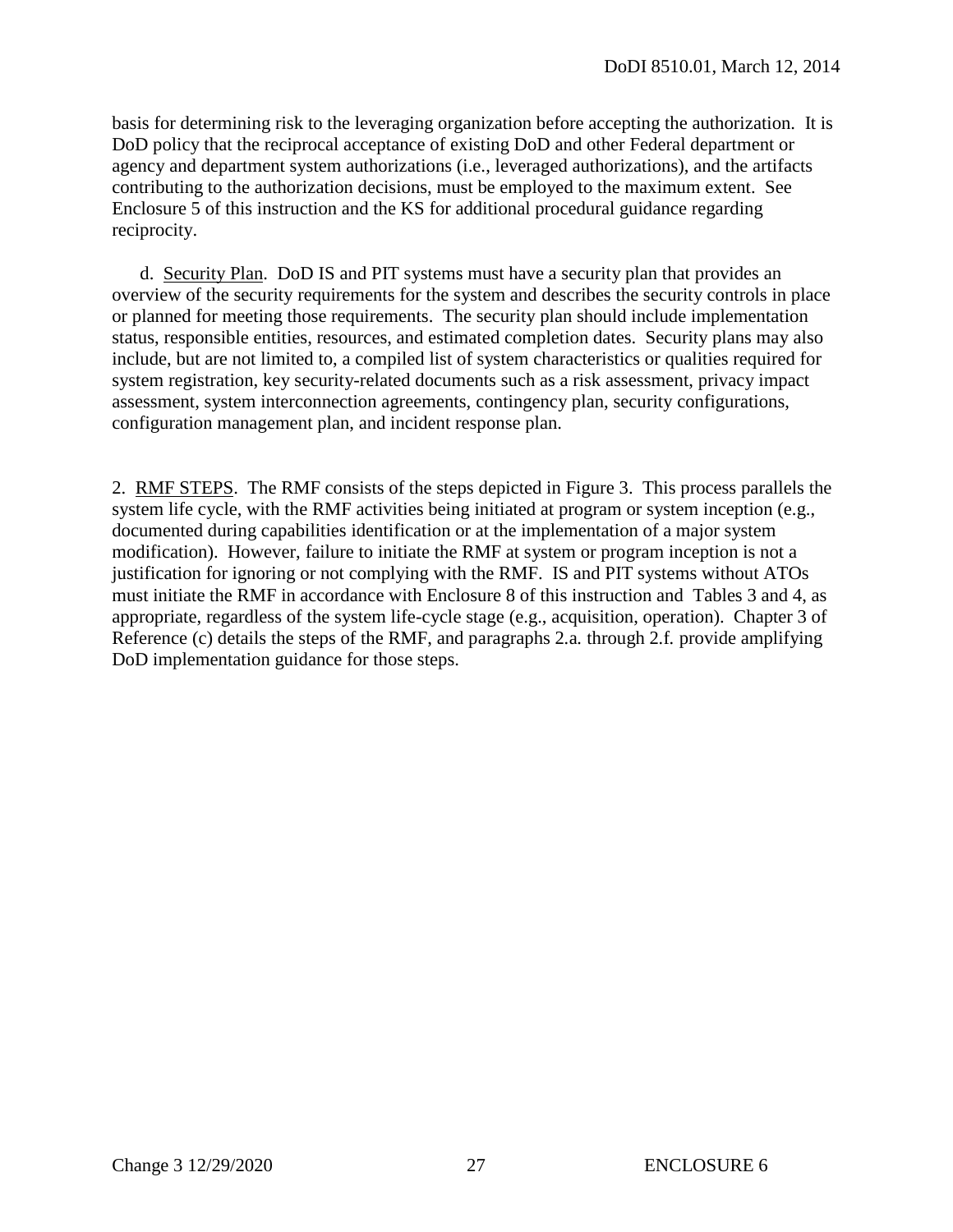

#### Figure 3. RMF for IS and PIT Systems

#### a. Step 1 - Categorize System

 (1) Categorize the system in accordance with Reference (e) and then document the results in the security plan. Categorization of IS and PIT systems is a coordinated effort between the PM/SM, ISO, IO, mission owner(s), ISSM, AO, or their designated representatives. In the categorization process, the IO identifies the potential impact (low, moderate, or high) resulting from loss of confidentiality, integrity, and availability if a security breach occurs. For acquisition programs, this categorization will be documented as a required capability in the initial capabilities document, the capability development document, the capabilities production document, and the cybersecurity strategy within the program protection plan (PPP). Specific guidance on determining the security category for information types and ISs is included in the KS.

 (2) Describe the system (including system boundary) and document the description in the security plan.

 (3) Register the system with the DoD Component Cybersecurity Program. See DoD Component implementing policy for detailed procedures for system registration.

 (4) Assign qualified personnel to RMF roles. The members of the RMF Team are required to meet the suitability and fitness requirements established in DoD Manual 5200.02 (Reference (y)). RMF Team members must also meet appropriate qualification standards in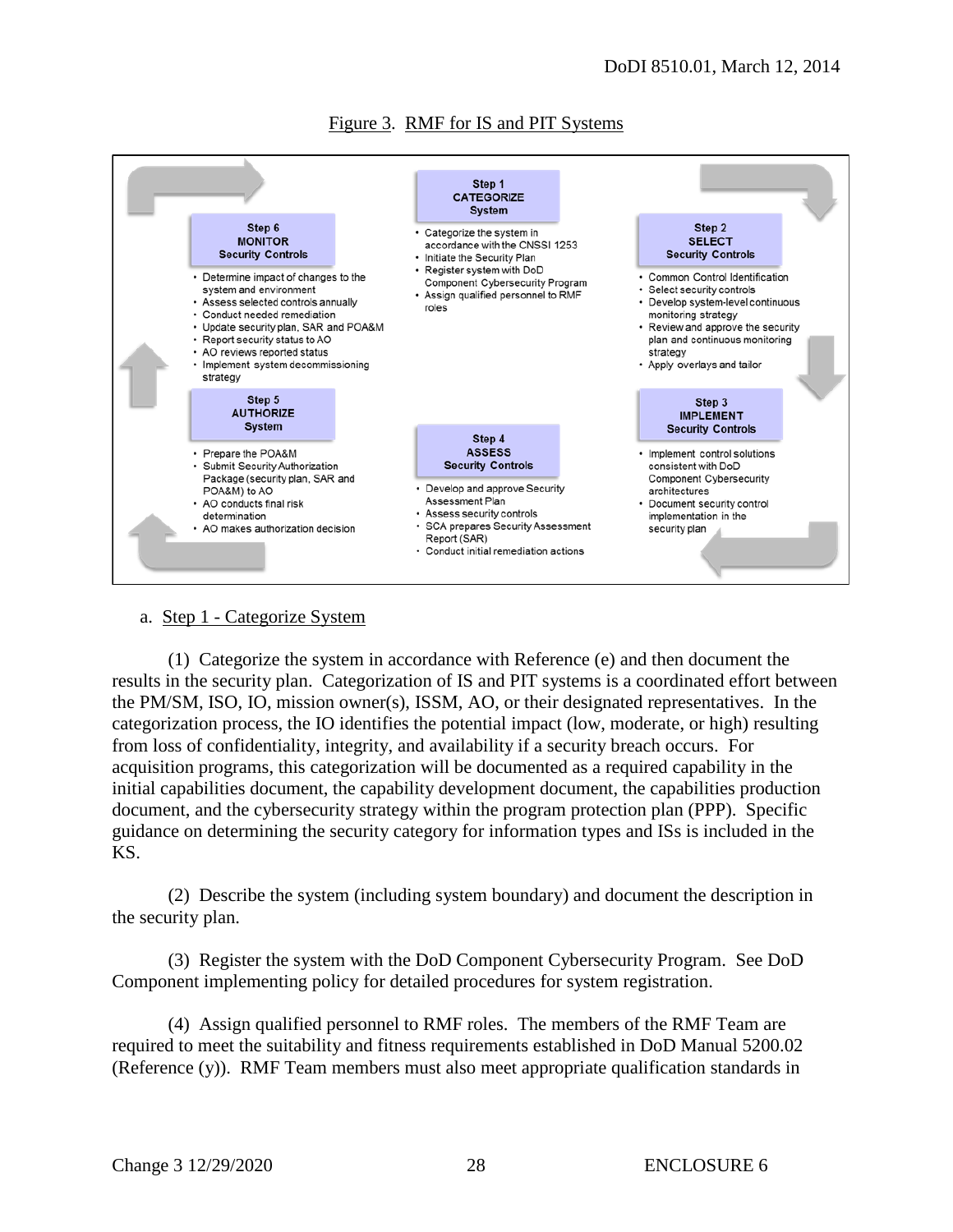accordance with Reference (o). RMF team member assignments must be documented in the security plan.

(5) To avoid potential conflicts of interest or undue influence in RMF roles, certain designations or relationships will not be allowed. The AO or SCA cannot be or report to the PM/SM or program executive officer. The UR cannot be or report to the PM/SM.

#### b. Step 2 - Select Security Controls

 (1) Common Control Identification. This task is the responsibility of the DoD SISO, DoD Component CIOs and other organizations and entities that provide solutions for common controls. Common controls are selected as "common" and provided via the KS based on risk assessments conducted by these entities at the Tier 1 and Tier 2 levels. By identifying the security controls that are provided by the organization as common solutions for IS and PIT systems, and documenting the assessment and authorization of the controls in a security plan (or equivalent document), individual systems within those organizations can leverage these common controls through inheritance. See the KS for identification of common controls for DoD and additional information on how they are documented within the security authorization package.

 (2) Security Control Baseline and Overlay Selection. Identify the security control baseline for the system, as provided in Reference (e), and document in the security plan. The baselines identified in Reference (e) address the overall threat environment for DoD IS and PIT systems. In this step, the applicable security controls baseline and relevant overlays for a system are assigned. See Reference (e) and the KS for detailed procedures. In brief, the process consists of:

 (a) Selecting the applicable initial security control baseline from Reference (e) based on the IS categorization. These security control baselines identify the specific security controls from Reference (f) that are applicable to the system categorization.

 (b) Identifying overlays that apply to the IS or PIT system due to information contained within the system or environment of operation. Overlays may add or subtract security controls, or provide additional guidance regarding security controls, resulting in a set of security controls applicable to that system that is a combination of the baseline and overlay. The combination of baselines and overlays address the unique security protection needs associated with specific types of information or operational requirements. Overlays reduce the need for ad hoc or case-by-case tailoring by allowing COIs to develop standardized overlays that address their specific needs and scenarios. Access to the overlays, and guidance regarding how to determine which overlays may apply, are included in the KS. The KS is the authoritative source for detailed security control descriptions, implementation guidance and assessment procedures. Examples of overlays include:

1. Tactical environments.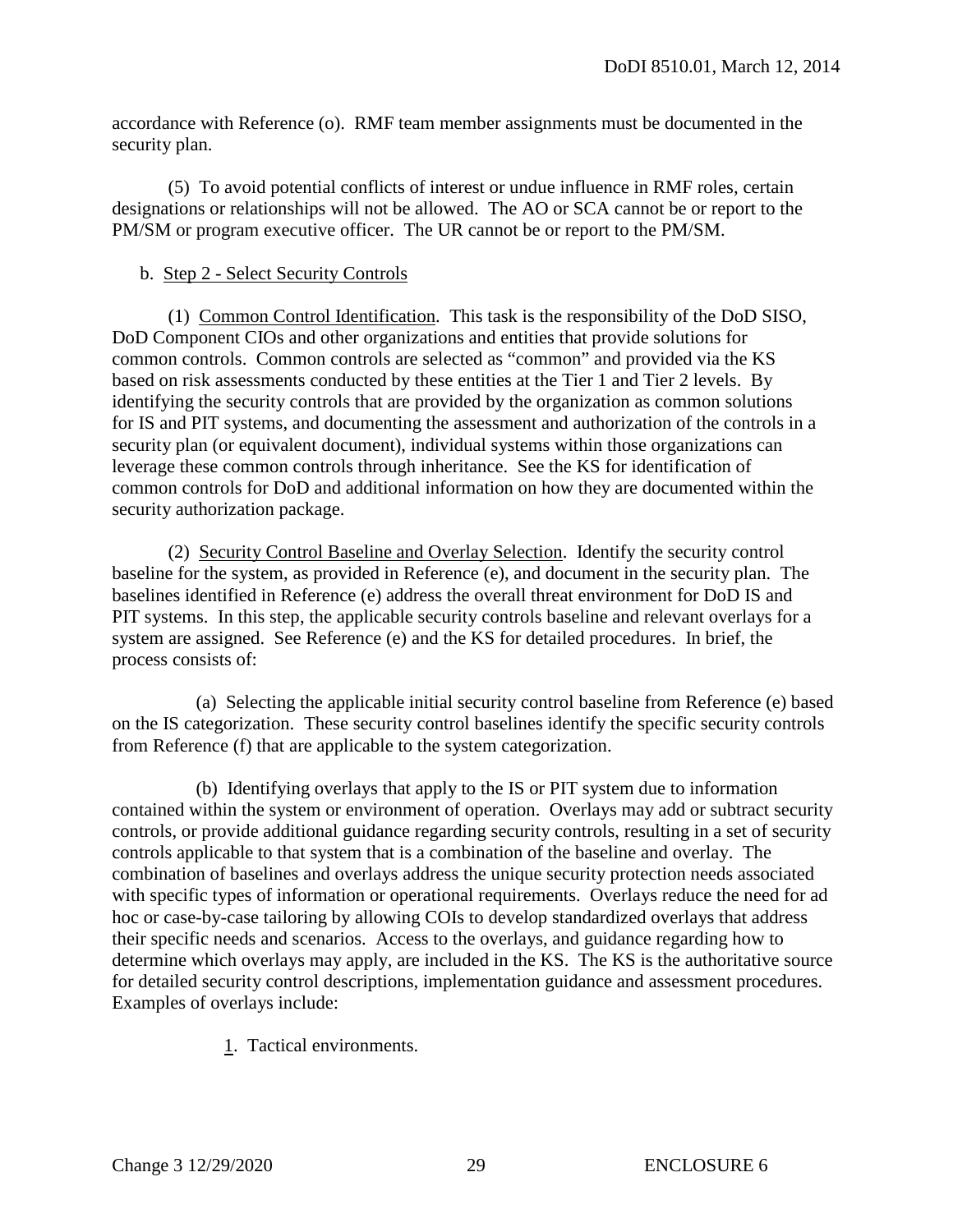2. PIT systems (including special categories of PIT systems, such as Industrial Control Systems or tactical PIT systems).

 3. Personally identifiable information (PII) and Public Law 104-191, also known as the "Health Insurance Portability and Accountability Act" (Reference (z)), requirements.

4. Cross*-*domain requirements.

5. Classified information.

 (c) If necessary, tailor (modify) a control set in response to increased risk from changes in threats or vulnerabilities, or variations in risk tolerance. The resultant set of security controls derived from tailoring is referred to as the tailored control set. Tailoring decisions must be aligned with operational considerations and the environment of the IS or PIT system and should be coordinated with mission owner(s) and URs. Security controls should be added or removed only as a function of specified, risk-based determinations. Tailoring decisions, including the specific rationale (e.g., mapping to risk tolerance) for those decisions, are documented in the security plan for the system. Every selected control must be accounted for either by the organization or the ISO or PM/SM. If a selected control is not implemented, then the rationale for not implementing the controls must be documented in the security plan and POA&M. The tailoring process may include:

1. Applying scoping guidance to the initial set of security controls;

 2. Selecting or specifying compensating controls to adjust the initial set of security controls to obtain an equivalent set deemed to be more feasible to implement; or

 3. Specifying organization-defined parameters in the security controls via explicit assignment and selection statements to complete the definition of the tailored set of security controls.

 (d) Supplementing the tailored baseline security control set, if necessary, with additional controls or control enhancements that consider local conditions including environment of operation, organization-specific security requirements, specific threat information, costbenefit analyses, or special circumstances, and are based on risk assessments consistent with NIST SP 800-30 (Reference (j)).

 (e) The resulting set of security controls is documented, along with the supporting rationale for selection decisions and any system use restrictions, in the security plan. The security plan must identify all common controls inherited from external providers, and establish minimum assurance requirements for those controls.

 (3) Monitoring Strategy. Develop and document a system-level strategy for the continuous monitoring of the effectiveness of security controls employed within or inherited by the system, and monitoring of any proposed or actual changes to the system and its environment of operation. The strategy must include the plan for annual assessments of a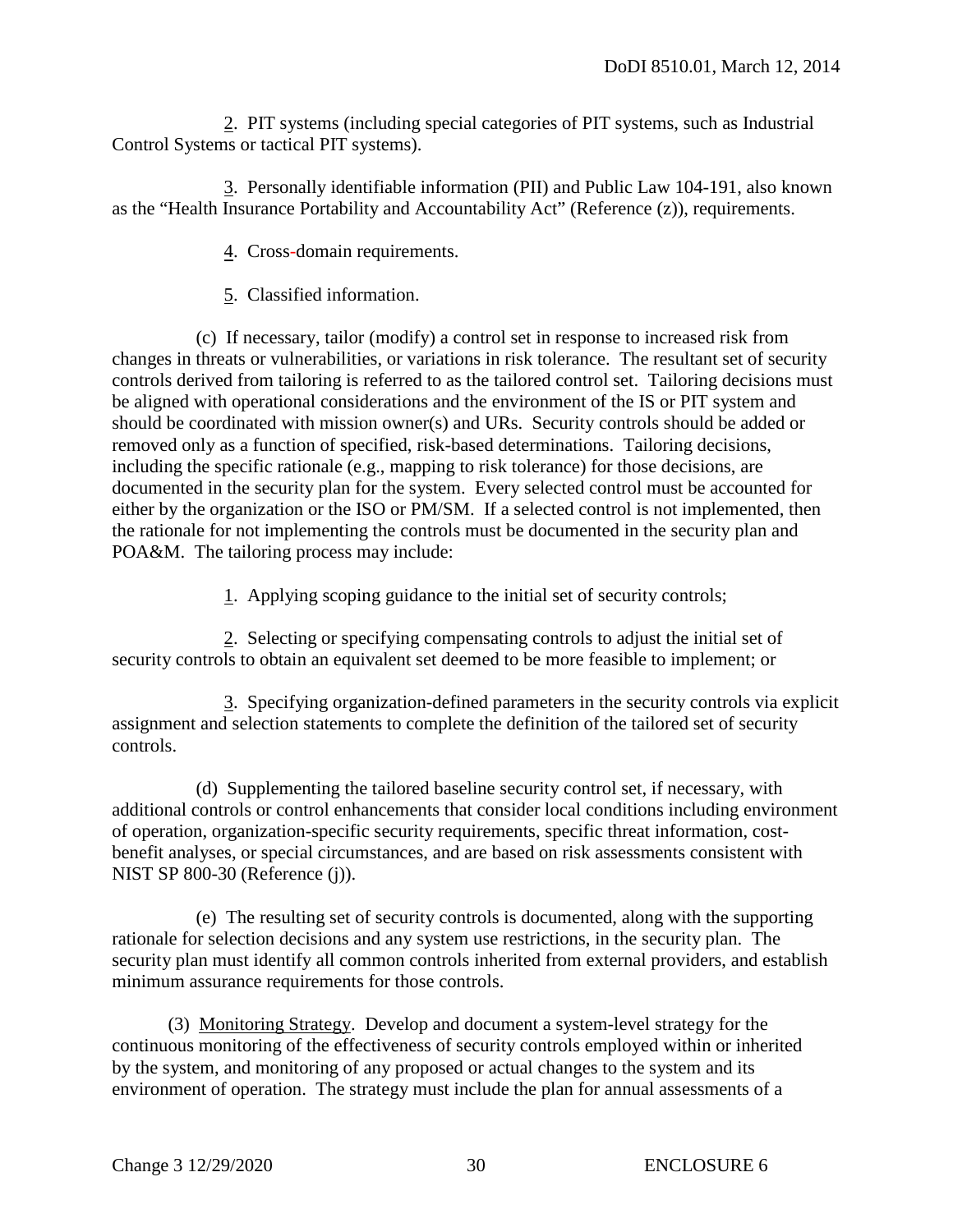subset of implemented security controls, and the level of independence required of the assessor (e.g., ISSM or SCA). The breadth, depth, and rigor of these annual assessments should be reflective of the security categorization of the system and threats to the system. The SCA should be integral to the development of this strategy. The system-level continuous monitoring strategy must conform to all applicable published DoD enterprise-level or DoD Component-level continuous monitoring strategies.

 (4) Security Plan and System-Level Continuous Monitoring Strategy Review and Approval. The DoD Components will develop and implement processes whereby the AO (or designee) reviews and approves the security plan and system-level continuous monitoring strategy submitted by the ISO or PM/SM. By approving the security plan, the AO agrees to the system categorization, the set of security controls proposed to meet the security requirements for the system, and the adequacy of the system-level continuous monitoring strategy. The approval of the security plan also establishes the level of effort required to successfully complete the remainder of the steps in the RMF and provides the basis of the security specification for the acquisition of the system, subsystems, or components. For acquisition programs, approval should be accomplished before Milestone B and the issuance of the design and development request for proposals. If the security plan is deemed unacceptable, the AO or designated representative sends the plan back to the ISO or PM/SM for appropriate action. The AO approval of the security plan must be documented in the security plan.

#### c. Step 3 - Implement Security Controls

 (1) Implement the security controls specified in the security plan in accordance with DoD implementation guidance found on the KS.

 (a) Products used within an IS or PIT system boundary will be configured in accordance with applicable STIGs or SRGs where STIGs are not available.

(b) Security controls are implemented consistent with DoD and DoD Component cybersecurity architectures and standards, employing system and software engineering methodologies, security engineering principles, and secure coding techniques. DoD recommended security control implementation guidance is available on the KS.

 (c) The ISO or PM/SM must ensure early and ongoing involvement by IS security engineers qualified in accordance with DoD 8570.01-M (Reference (aa)). Mission owner(s) must translate security controls into system specifications, ensure the successful integration of those specifications into the system design, and ensure security*-*engineering trades do not impact the ability of the system to meet the fundamental mission requirements. This includes ensuring that technical and performance requirements derived from the assigned security controls are included in requests for proposals and subsequent contract documents for design, development, production, and maintenance.

 (d) The proposed system security design must be addressed in preliminary and critical design reviews. System security design should address security controls that may be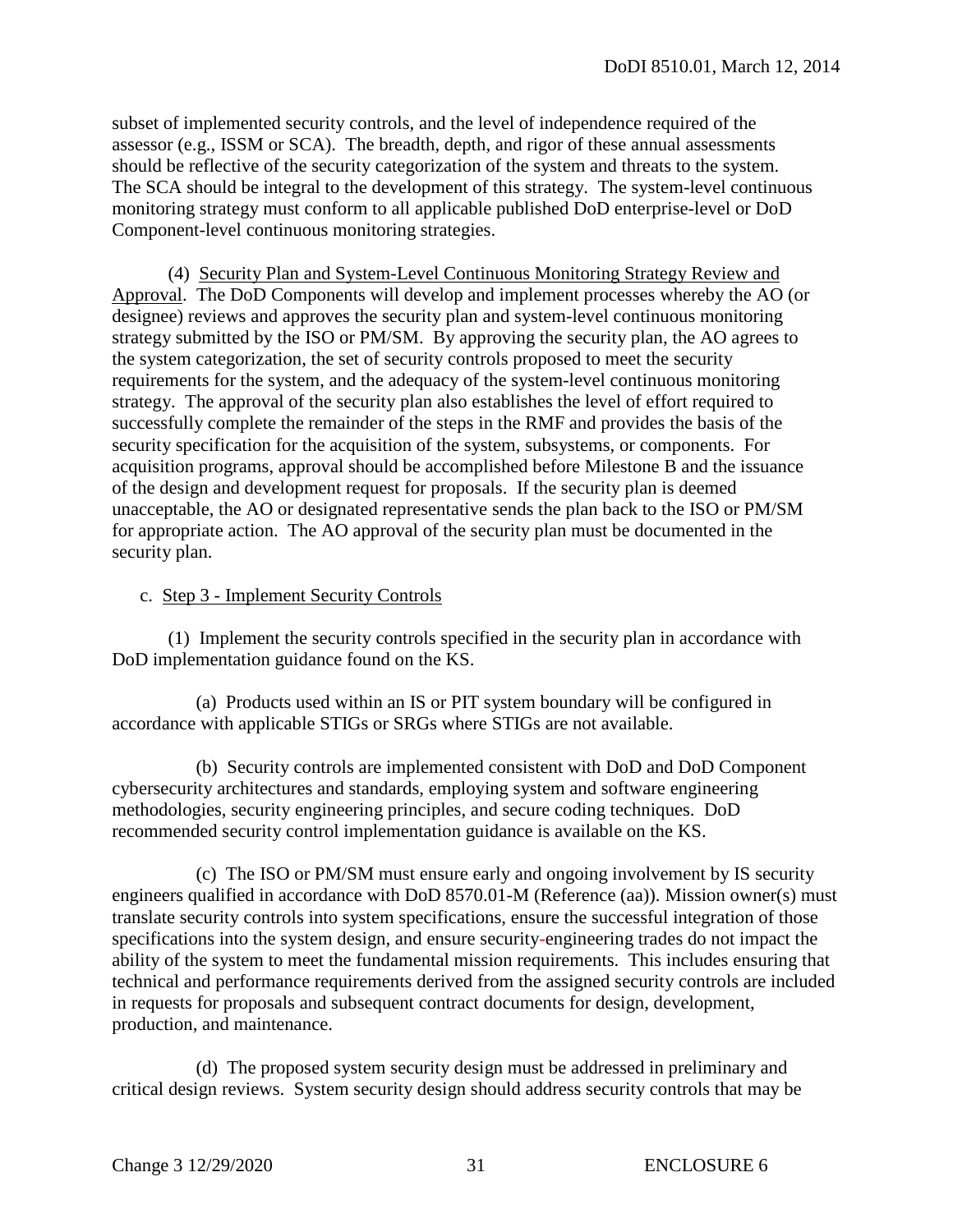satisfied through inheritance of common controls. In addition, mandatory configuration settings are established and implemented on IT products in accordance with Federal and DoD policies.

(e) PMs for programs acquiring IS or PIT systems in accordance with Reference (r) and (s) must integrate the security engineering of cybersecurity requirements and cybersecurity testing considerations into the program's systems engineering, development test and evaluation, and program protection planning processes.

 (2) Document the security control implementation in accordance with DoD implementation guidance found on the KS, in the security plan, providing a description of the control implementation (including planned inputs, expected behavior, and expected outputs) if not in accordance with the KS guidance. See the KS for specific control documentation requirements, including required artifacts, templates, and best practices.

 (3) Security controls that are available for inheritance (e.g.*,* common controls) by IS and PIT systems will be identified and have associated compliance status provided by hosting or connected systems.

#### d. Step 4 - Assess Security Controls

 (1) Develop, review, and approve a plan to assess the security controls. An assessment methodology consistent with Reference (j) is provided in the KS as a model for use or adaptation. DoD Components will use this model, or justify the use of another risk assessment methodology within the Component, to include addressing understanding of the impact on reciprocity across the Federal, Intelligence, and DoD communities. The risk assessment will be used by the SCA to determine the level of overall system cybersecurity risk and as a basis for a recommendation for risk acceptance or denial to the AO. The SCA develops the security assessment plan, and the AO or AODR reviews and approves the plan. PMs of programs acquiring IS and PIT systems, in concert with the SCA and the program's T&E, working-level integrated product team, must:

 (a) Ensure that security control assessment activities are coordinated with the following: interoperability and supportability certification efforts; DT&E events; OT&E events.

 (b) Ensure that the coordination of activities is documented in the security assessment plan and the program T&E documentation to maximize effectiveness, reuse, and efficiency. Where appropriate, integrated testing should include the evaluation of survivability, assessment of controls, and certification testing, as well as developmental and OT&E.

 (2) Assess the security controls in accordance with the security assessment plan and DoD assessment procedures. Assessment procedures are used to verify that a security control has been properly implemented. SRG and STIG compliance results will be documented and used as part of the overall security control assessment. The KS is the authoritative source for security control assessment procedures. Actual results are recorded in the SAR and POA&M as part of the security authorization package, along with any artifacts produced during the assessment (e.g., output from automated test tools or screen shots that depict aspects of system configuration). For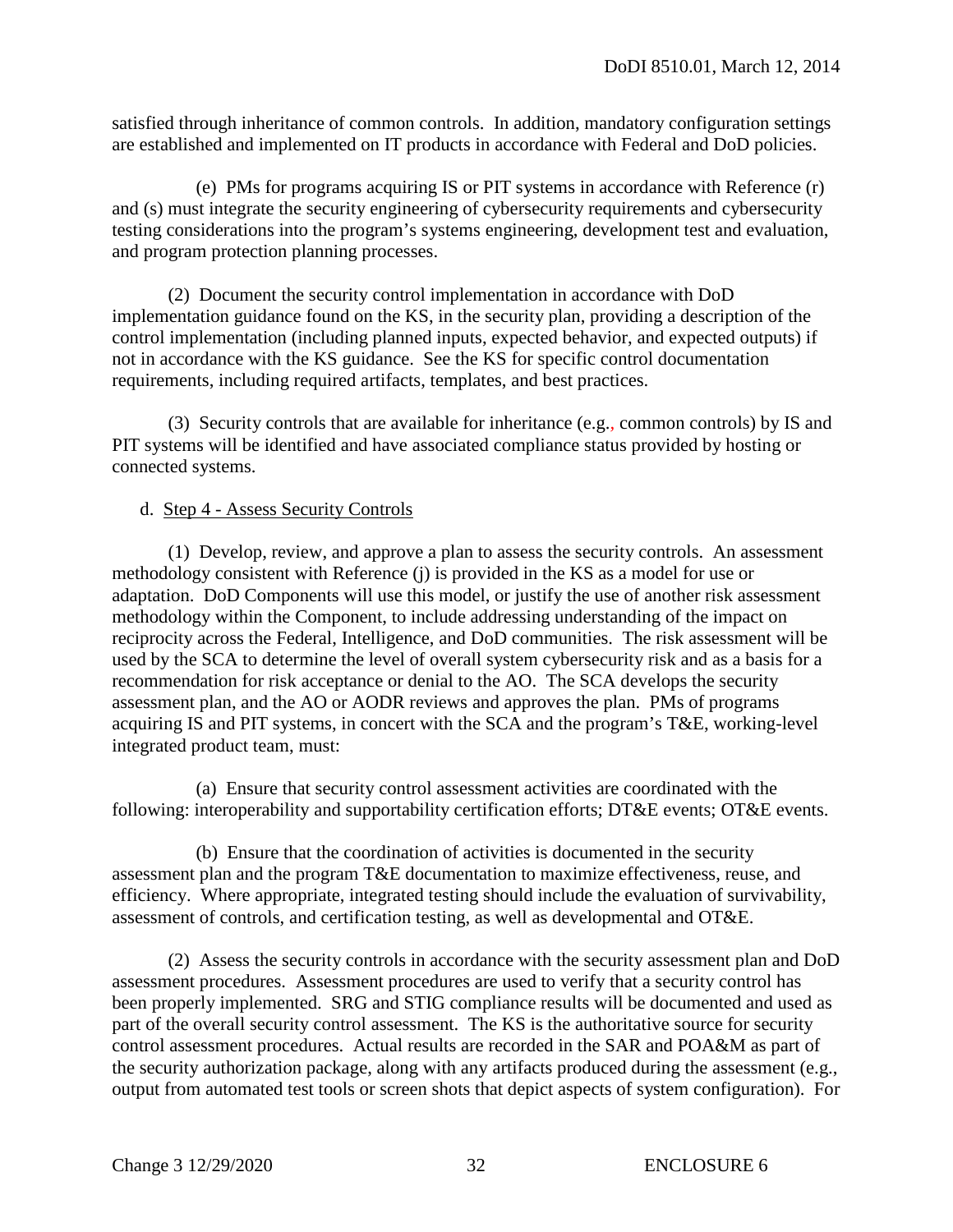inherited security controls, assessment test results and supporting documentation are maintained by the providing system and are made available to SCAs of receiving systems on request. For common controls inherited from the enterprise, instructions for documenting compliance are provided on the KS. SCAs will maximize the reuse of existing assessment (i.e., a leveraged authorization), and T&E documentation in their assessment of the system.

 (a) Record Security Control Compliance Status. If no vulnerabilities are found through the process of executing the assessment procedures, the security control is recorded as compliant. If vulnerabilities are found, the control is recorded as NC in the POA&M, with sufficient explanation. Security controls that are not technically or procedurally relevant to the system, as determined by the AO, will be recorded as not applicable (NA) in the POA&M, with sufficient justification. The status and results of all security control assessments in the control set (see paragraph 2.b*.*(2) of this enclosure) will be recorded in the SAR. DoD implementation guidance and assessment procedures are available on the KS. Assessment procedures that are used that are not in accordance with the KS will be documented fully in the SAR.

 (b) Assign Vulnerability Severity Value for Security Controls. Vulnerability severity values are assigned to all NC controls by the SCA as part of the security control analysis to indicate the severity associated with the identified vulnerability. Vulnerability severity values are identified in Reference (j). Vulnerability severity values for security controls are informed by assessment at the CCI level. If a control has a STIG or SRG associated through CCIs, the vulnerabilities identified by STIG or SRG assessments will be used to inform the overall vulnerability severity value for the security control.

 (c) Determine Risk Level for Security Controls. The SCA determines and documents in the SAR a risk level for every NC security control in the system baseline. NC controls are subjected to a risk assessment process that considers multiple factors in producing the risk level. As described in Reference (j), these factors include, but are not limited to:

 1. The SCA's determination that a credible or validated threat source and potential event exists that is capable of, and likely to, exploit vulnerabilities in the implementation of the control.

 2. Vulnerability severity level and pre-disposing conditions. This includes the SCA's estimate of the adequacy of existing mitigations or compensating controls to address the vulnerability and mitigations provided by the hosting enclave, CSSP, or other protective measures.

 3. The cybersecurity attribute (i.e., confidentiality, integrity, or availability) and associated categorization impact level (high, moderate, low) related to the control.

4. The SCA's estimate of the impact of a successful threat event.

 (d) Assess and Characterize Aggregate Level of Risk to the System. The SCA must determine and document in the SAR an assessment of overall system level of risk (see levels of risk in Reference (j)), and identify the key drivers for the assessment. The SCA's risk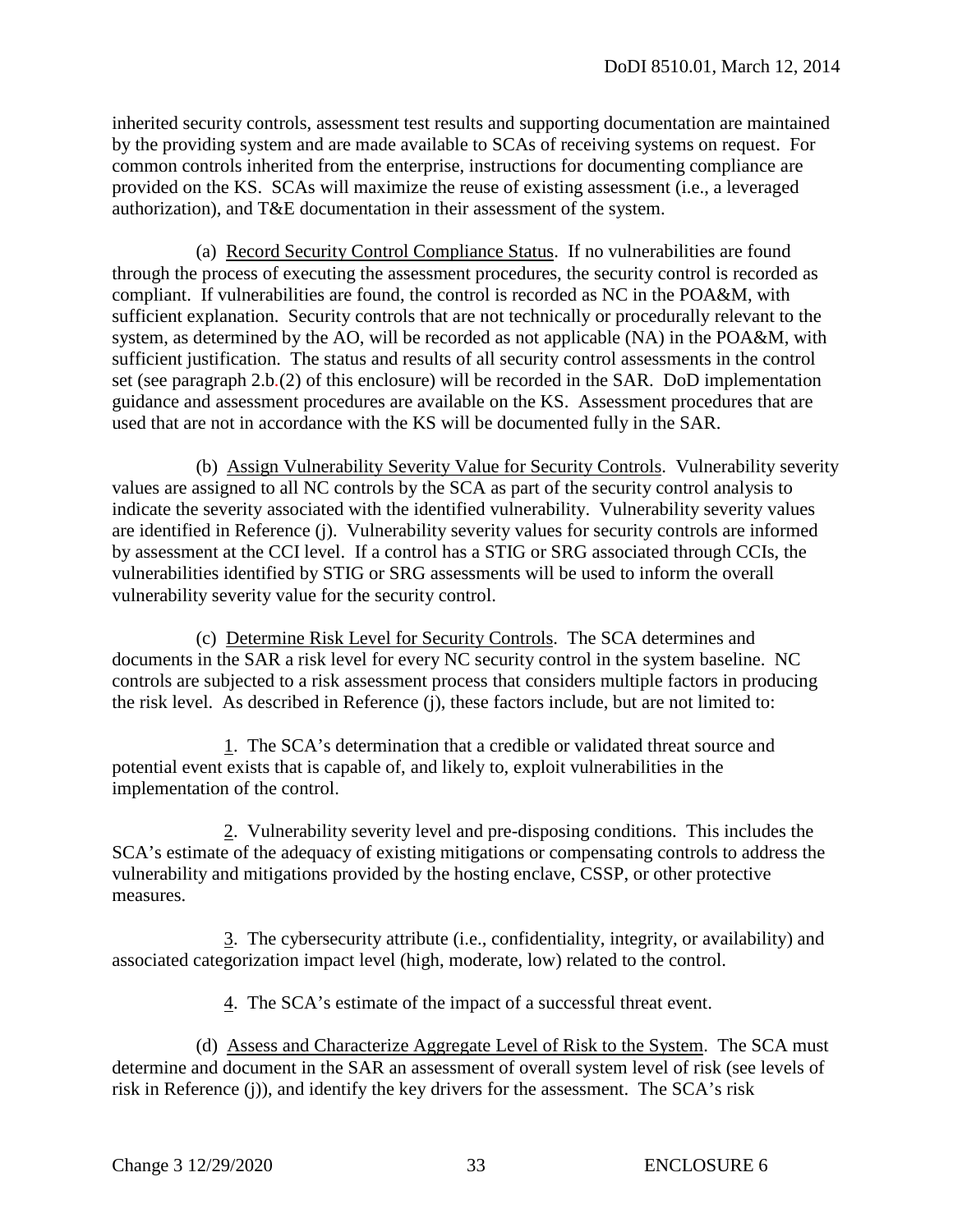assessment considers threats, vulnerabilities, and potential impacts as well as existing and planned risk mitigation. The risk assessment must address all NC controls, and clearly communicate the SCA's conclusion on system cybersecurity risk, and any recommendations for special instructions to accompany the authorization decision.

 (3) Prepare the SAR, documenting the issues, findings, and recommendations from the security control assessment. The SAR documents the SCA's findings of compliance with assigned security controls based on actual assessment results. It addresses security controls in a NC status, including existing and planned mitigations. A SAR is always required before an authorization decision. If a compelling mission or business need requires the rapid introduction of a new IS or PIT system, assessment activity and a SAR are still required.

 (4) Conduct remediation actions on NC security controls based on the findings and recommendations of the SAR and reassess remediated control(s), as appropriate.

e. Step 5 - Authorize System

 (1) Prepare the POA&M based on the vulnerabilities identified during the security control assessment. A full discussion and templates for preparing a POA&M is provided in the KS.

(a) A POA&M that the ISO or PM/SM develops:

 1. Identifies tasks that need to be accomplished to remediate or mitigate vulnerabilities.

2. Specifies resources required to accomplish the elements of the plan.

3. Includes milestones for completing tasks and their scheduled completion dates.

 (b) POA&Ms are maintained throughout the system life*-*cycle. Once posted to the POA&M, vulnerabilities will be updated after correction or mitigation actions are completed, but not removed.

 (c) Inherited vulnerabilities must be addressed on the POA&Ms. POA&Ms must be active throughout a system's life cycle as vulnerabilities remain or are remediated.

 (d) The AOs, or AODRs, must monitor and track overall execution of POA&Ms under their responsibility.

 (e) The ISO or PM/SM must implement the corrective actions identified in the POA&M. With the support and assistance of the ISSM, they must also provide visibility and status to the AO and the SISO.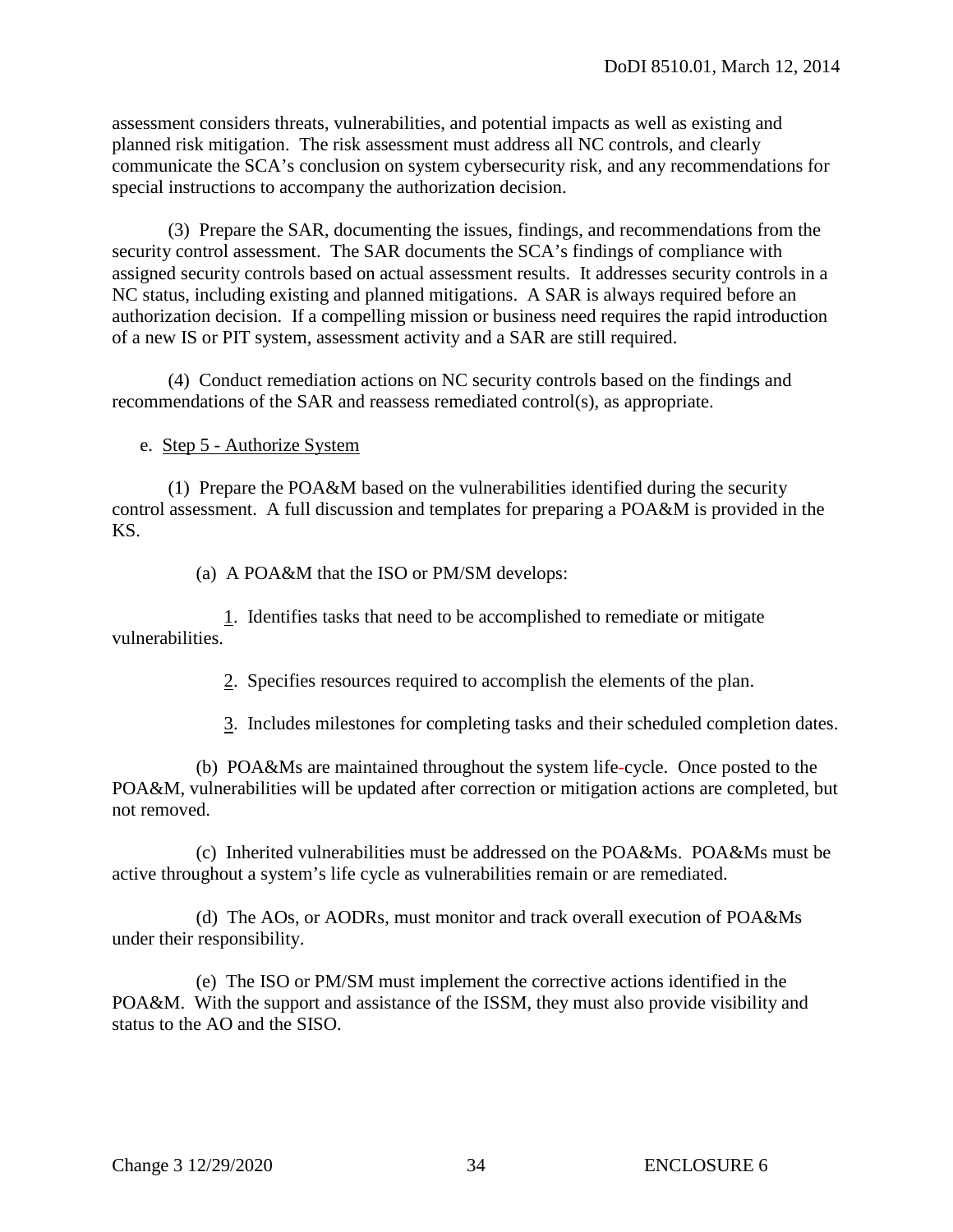(f) The DoD Component SISOs must monitor and track the overall execution of system-level POA&Ms across the entire Component until identified security vulnerabilities have been remediated and the RMF documentation is appropriately adjusted.

 (2) Assemble the security authorization package and submit the package to the AO for adjudication. The ISSM assembles the security authorization package, consisting of the updated security plan, the SAR, and the POA&M. The security authorization package must also contain, or provide links to, the appropriate documentation for any security controls that are being satisfied through inheritance (e.g., security authorization packages, contract documents, MOAs, and SLAs). The security authorization package is submitted to the AO (via the AODR if appropriate) for review and final acceptance.

 (3) Determine the risk to organizational operations (including mission, functions, image, or reputation), organizational assets, individuals, other organizations, or the Nation. The AO considers the current security state of the system (as reflected by the risk assessment and recommendations provided in the SAR), and weighs this against the operational need for the system. The AO must also consider any applicable risk-related guidance from the DoD SISO, PAOs, DoD ISRMC, DSAWG, DoD Component SISO, or mission owner(s). Weighing these factors, the AO renders a final determination of risk to DoD operations and assets, individuals, other organizations, and the Nation from the operation and use of the system. The KS provides additional guidance and tools for conducting system authorization risk assessments.

 (4) Determine if the risk to organizational operations, organizational assets, individuals, other organizations, or the Nation is acceptable. The product of this risk determination is the authorization decision. An authorization decision applies to a specifically identified IS or PIT system and balances mission need against risk to the mission, the information being processed, the broader information environment, and other missions reliant on the shared information environment. A DoD authorization decision is expressed as an ATO, an IATT, or a DATO. An IS or PIT system is considered unauthorized if an authorization decision has not been made.

 (a) If overall risk is determined to be acceptable, and there are no NC controls with a level of risk of "Very High" or "High," then the authorization decision should be issued in the form of an ATO. An ATO authorization decision must specify an ATD that is within 3 years of the authorization date unless the IS or PIT system has a system-level continuous monitoring program compliant with DoD continuous monitoring policy as issued.

 (b) If NC controls with a level of risk of "Very High" or "High" exist that cannot be corrected or mitigated immediately, but overall system risk is determined to be acceptable due to mission criticality, then the authorization decision will be issued in the form of an ATO with conditions and only with permission of the responsible DoD Component CIO. If the system still requires operation with a level of risk of "Very High" or "High" after 1 year, the DoD Component CIO must again grant permission for continued operation of the system. This authority cannot be delegated below the DoD Component CIO. The DoD Component CIO must concur in writing or through DoD public key infrastructure (PKI)-certified digital signature that the security risk of continued system operation is acceptable due to mission criticality. The DoD Component CIO provides a copy of the concurrence and authorization decision document with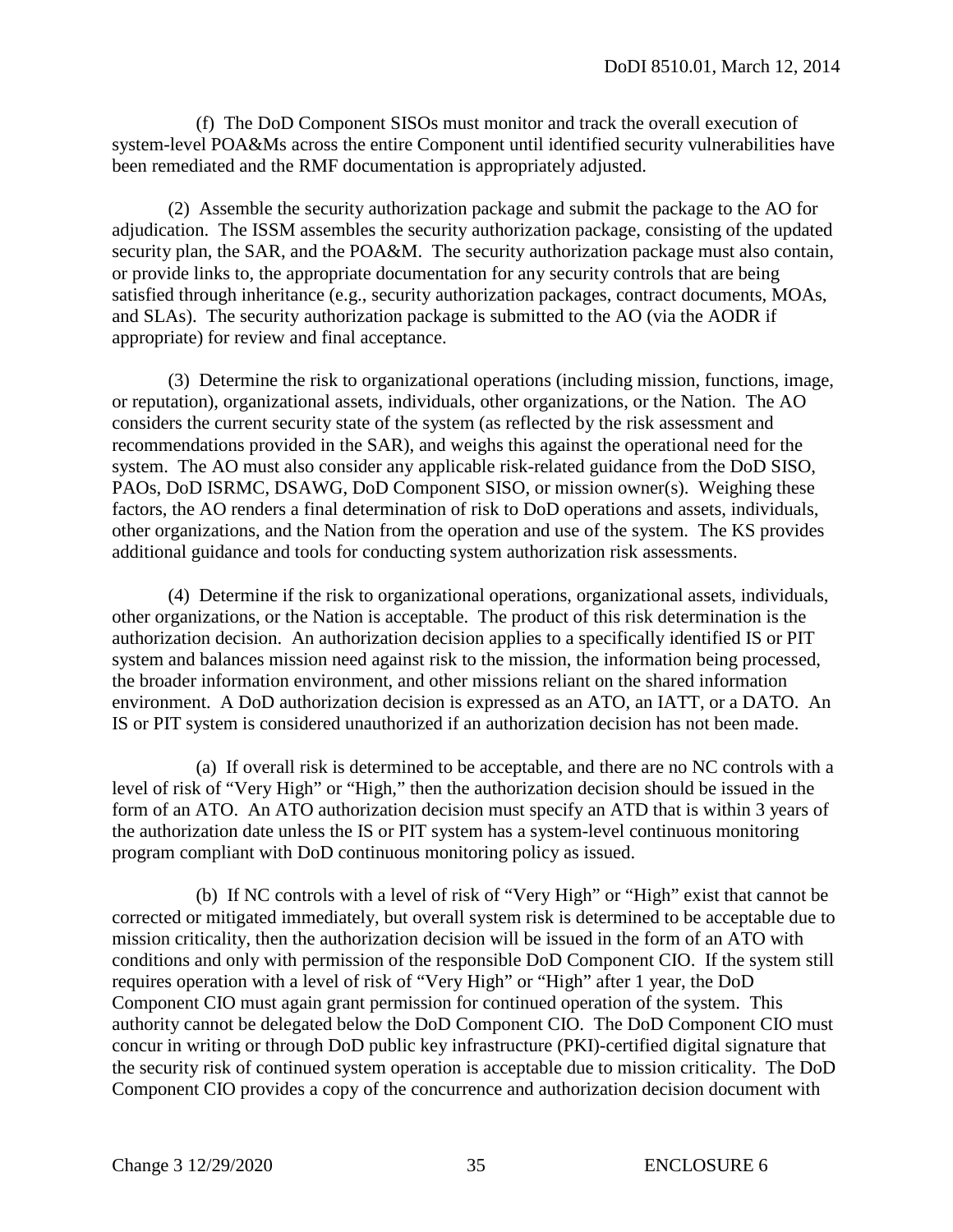supporting rationale to the DoD ISRMC Secretariat and the DoD SISO. This authorization decision closely manages risk while allowing system operation. The ATOs with conditions should specify an AO review period that is within 6 months of the authorization date. The POA&M supporting this ATO documents identified vulnerabilities and specifies corrective actions to be completed before the review.

 (c) If the risk determination is being made to permit testing of the system in an operational information environment or with live data, and the risk is acceptable, then the authorization decision should be issued in the form of an IATT.

 1. IATTs should be granted only when an operational environment or live data is required to complete specific test objectives (e.g., replicating certain operating conditions in the test environment is impractical), and should expire at the completion of testing (normally for a period of less than 90 days). Operation of a system under an IATT in an operational environment is for testing purposes only (i.e., the system will not be used for operational purposes during the IATT period). The application of an IATT in support of DT&E needs to be planned, resourced, and documented within the program T&E plan in accordance with Reference (r) and (s).

2. For full and independent operational testing, an ATO (rather than an IATT) may be required if operational testing and evaluation is being conducted in the operational environment or on deployed capabilities. In this case, the ATO should be reviewed following operational testing and evaluation for modification as necessary in consideration of the operational test results.

 3. All applicable security controls should be tested and satisfied before testing in an operational environment or with live data except for those that can only be tested in an operational environment. In consultation with the ISO or PM/SM, the AO will determine which security controls can only be tested in an operational environment.

 (d) If risk is determined to be unacceptable, the authorization decision should be issued in the form of a DATO. If the system is already operational, the AO will issue a DATO and stop operation of the system immediately. Network connections will be immediately terminated for any system issued a DATO. A DATO may also be issued coincidental to implementing a decommissioning strategy for a system.

 (e) Documentation supporting an authorization decision will be provided in electronic form if requested by AOs of interconnecting IS and PIT systems.

#### f. Step 6 - Monitor Security Controls

 (1) Determine the security impact of proposed or actual changes to the IS or PIT system and its environment of operation. Included in the security controls assigned to all IS and PIT systems are security controls related to configuration and deficiency management, performance monitoring, and periodic independent evaluations (e.g., penetration testing).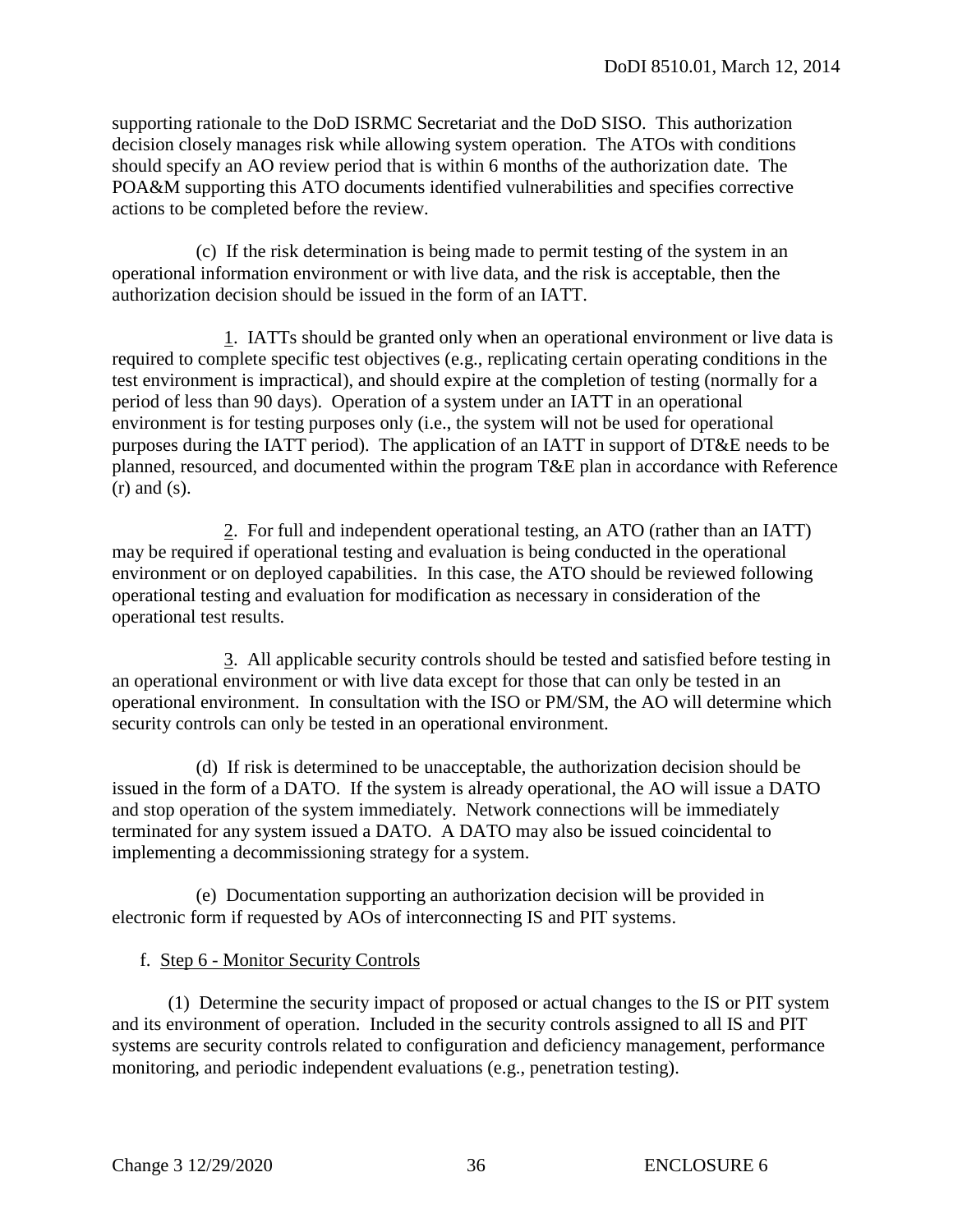(a) The ISSM, in coordination with other appropriate personnel (e.g., IS security engineer, system administrators, CSSP):

 1. Continuously monitors the system or information environment for securityrelevant events and configuration changes that negatively affect security posture.

 2. Periodically assesses the quality of security controls implementation against performance indicators, such as: security incidents; feedback from external inspection agencies (e.g., OIG DoD, Government Accountability Office (GAO)); exercises; and operational evaluations, including Director, OT&E assessments.

 3. Must report any significant change in the security posture of the system, and recommended mitigations, immediately to the SCA and AO.

 4. May recommend to the SCA or AO a reassessment of any or all security controls at any time.

 (2) Assess a subset of the security controls employed within and inherited by the IS or PIT system in accordance with the AO-approved system-level continuous monitoring strategy.

 (a) The assessor must provide a written and signed (or if digital, DoD PKI-certified digitally signed) report in the SAR format to the AO that indicates the results of an annual assessment of selected security controls. Reference (c) provides additional guidance on conducting annual assessments.

 (b) The results of the annual assessment must be documented in an SAR, which will recommend either no change to the authorization status or downgrade to a DATO. The POA&M will also be updated as appropriate.

 (c) The AO must review the SAR in light of mission and information environment indicators and determine a course of action that will be provided to the responsible CIO or SISO for reporting requirements described in FISMA. An AO may downgrade or revoke an authorization decision at any time if risk conditions or concerns so warrant.

 (3) Conduct remediation actions based on the results of ongoing monitoring activities, assessment of risk, and outstanding items in the POA&M. Systems with a current ATO that are found to be operating in an unacceptable cybersecurity posture through Director, OT&E assessments, GAO audits, OIG DoD audits, or other reviews or events (such as an annual security review or compliance assessment) must have the newly identified vulnerabilities and associated level of risk added to an existing or newly created POA&M.

 (4) The PM/SM ensures that the security plan and POA&M are updated based on the results of the system-level continuous monitoring process. The ISSM may recommend changes or improvement to the implementation of assigned security controls, the assignment of additional security controls, or changes or improvements to the design of the system itself to the SCA and AO at any time.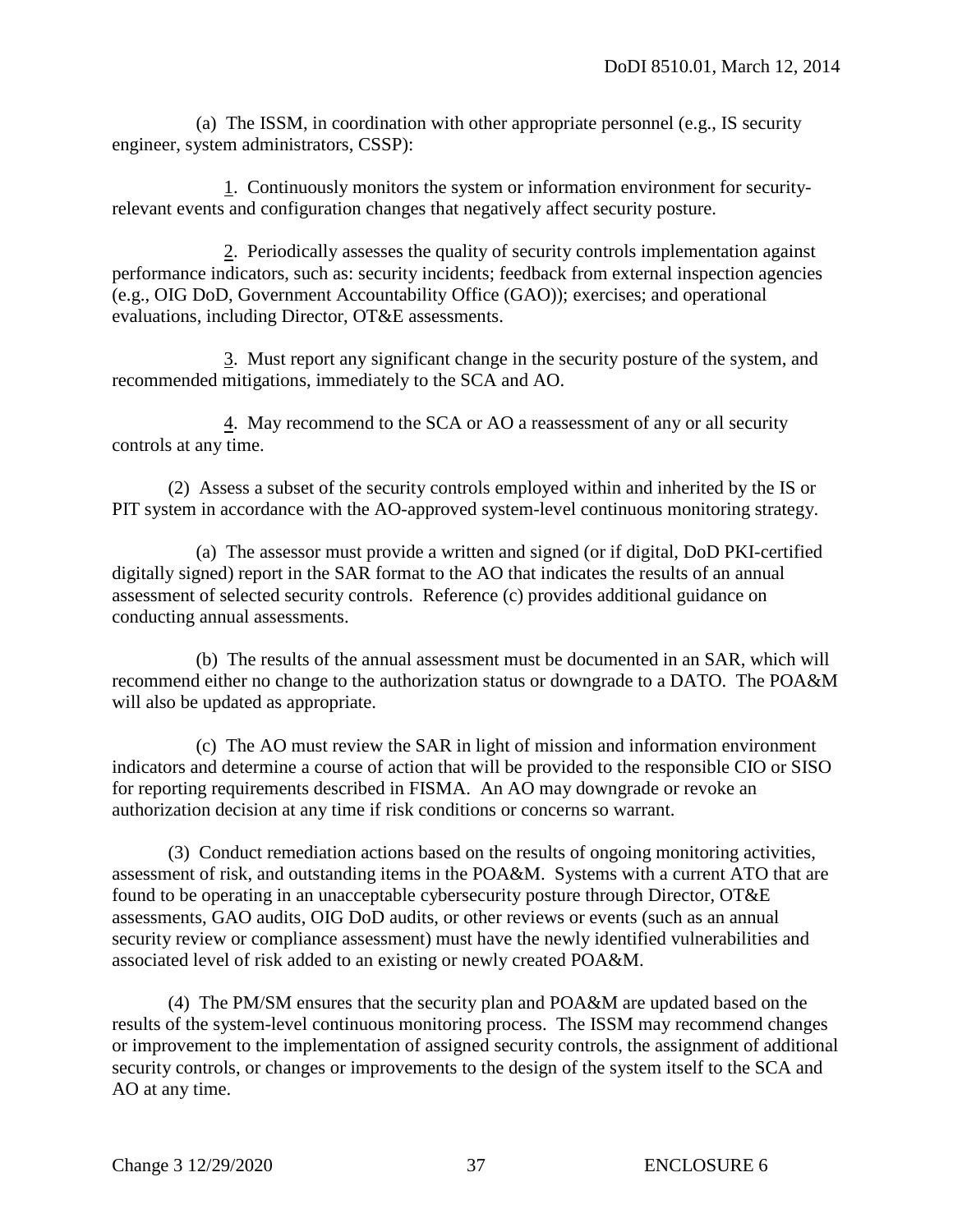(5) Report the security status of the system (including the effectiveness of security controls employed within and inherited by the system) to the AO and other appropriate organizational officials on an ongoing basis in accordance with the monitoring strategy.

 (6) The AO reviews the reported security status of the system (including the effectiveness of security controls employed within and inherited by the system) on an ongoing basis in accordance with the monitoring strategy to determine whether the risk to organizational operations, organizational assets, individuals, other organizations, or the Nation remains acceptable.

 (a) In accordance with Appendix III to OMB Circular A-130 (Reference (ab)), systems must be reassessed and reauthorized once every 3 years. The results of an annual review or a major change in the cybersecurity posture at any time may also indicate the need for reassessment and reauthorization of the system.

 (b) Systems that have been evaluated as having a sufficiently robust system-level continuous monitoring program (as defined by emerging DoD continuous monitoring policy) may operate under a continuous reauthorization. Continuous monitoring does not replace the security authorization requirement; rather, it is an enabler of ongoing authorization decisions.

 (7) Implement a system decommissioning strategy, when needed, which executes required actions when an IS or PIT system is removed from service. When a system is removed from operation, a number of RMF-related actions are required. Before decommissioning, any control inheritance relationships should be reviewed and assessed for impact. Once the system has been decommissioned, the security plan should be updated to reflect the system's decommissioned status, and the system should be removed from all tracking systems. Other artifacts and supporting documentation should be disposed of according to its sensitivity or classification. Data or objects in cybersecurity infrastructures that support the DoD Information Enterprise, such as key management, identity management, vulnerability management, and privilege management, should be reviewed for impact.

#### 3. INTEGRATING THE RMF INTO THE DEFENSE ACQUISITION MANAGEMENT

SYSTEM. The RMF is designed to be complementary to*,* and supportive of, DoD's acquisition management system activities, milestones, and phases. RMF activities should be initiated as early as possible in the DoD acquisition process to increase security and decrease cost. Requirements development, procurement, and T&E processes should be considered in applying the RMF to the acquisition of DoD IT. Threats to these systems should be designated consistent with the most severe risk to any individual component or subcomponent for consideration of requirements, acquisition, and testing and evaluation. Figure 4 illustrates the alignment of RMF steps to the acquisition life cycle.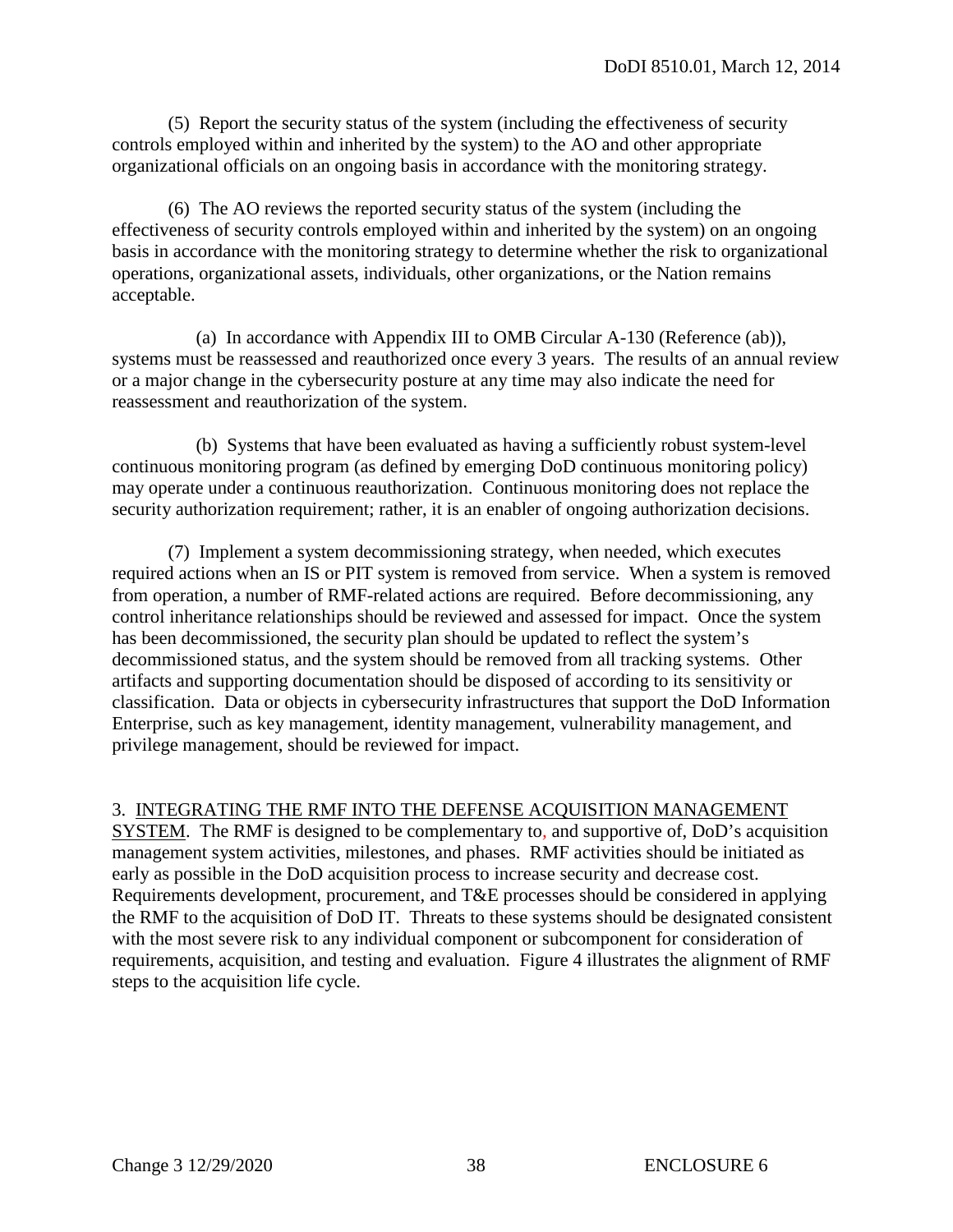

#### Figure 4. RMF and the Defense Acquisition Management System

4. SECURITY AUTHORIZATION DOCUMENTATION. The security authorization documentation consists of all artifacts developed through RMF activity. Security authorization documentation is maintained throughout a system's life cycle. The security authorization package consists of the security plan, SAR, POA&M, risk assessment report, authorization decision document, and is the minimum information necessary for the acceptance of an IS or PIT system by a receiving organization. Detailed information on the content of the security authorization package is available on the KS.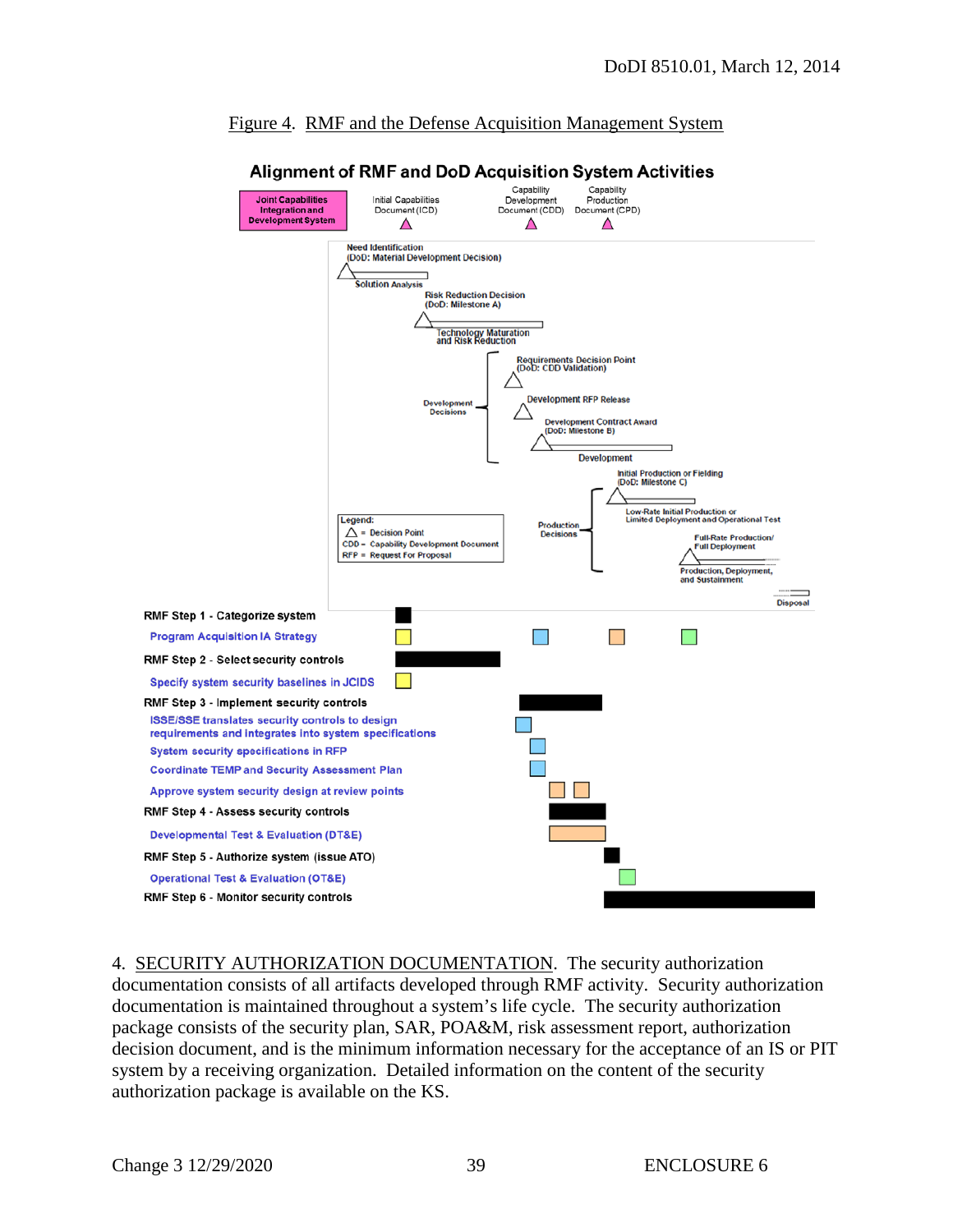#### ENCLOSURE 7

#### KS

1. DoD RMF practitioners need ready access to RMF policy and guidance to effectively and efficiently apply the appropriate methods, standards, and practices required to protect DoD IT. Implementation guidance must reflect the most up-to-date DoD intent regarding evolving security objectives and risk conditions. To address this enterprise challenge, the KS was established as the online, web-based resource that:

a. Provides guidance and tools for implementing and executing the RMF.

b. Is the authoritative source for RMF guidance and the repository for DoD RMF policy.

c. Is available to all individuals with IT risk management responsibilities.

 d. Provides convenient access to security controls baselines, overlays, individual security controls and security control implementation guidance and assessment procedures.

e. Supports automated and non-automated implementation of the RMF.

2. The KS website (https://rmfks.osd.mil) is accessible by individuals with a DoD PKI certificate (common access card (CAC)), or External Certification Authority certificate in conjunction with DoD sponsorship (e.g., for DoD contractors without a CAC and who work offsite).

3. The KS hosts a library of tools, diagrams, process maps, documents, etc., to support and aid in the execution of the RMF. It is also a collaboration workspace for the RMF user community to develop, share, and post lessons learned, best practices, cybersecurity news and events, and other cybersecurity-related information resources.

4. The RMF TAG is responsible for the functional configuration and content management of the KS, and provides detailed analysis and authoring support for the enterprise portion of the KS content.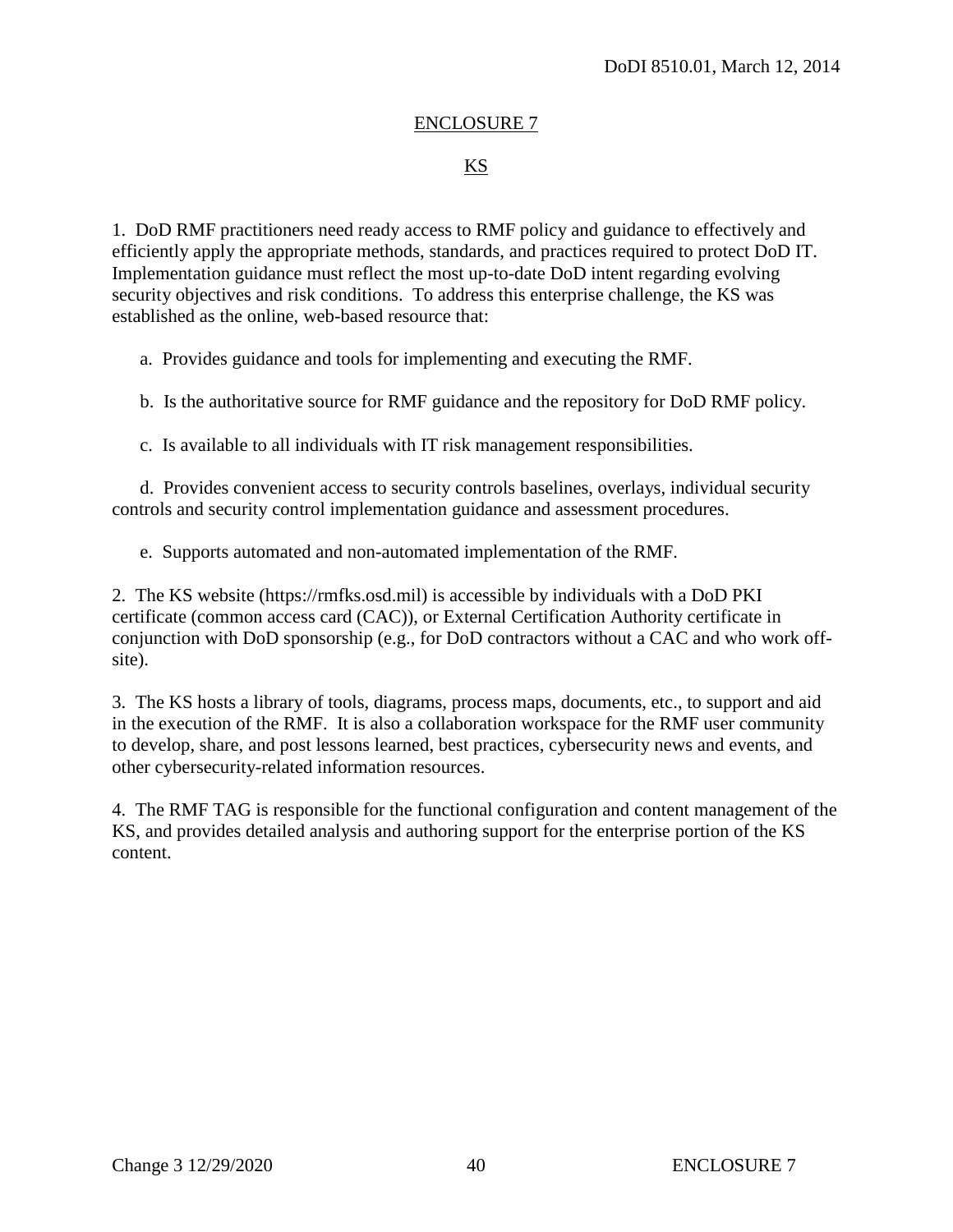#### ENCLOSURE 8

#### RMF TRANSITION

1. DoD IS and PIT systems will transition to the RMF in accordance with Table 2. All IS and PIT systems must transition to the Reference (e) categorization and security controls selection methodology, Reference (f) security control catalog, and the RMF.

2. Components are authorized and encouraged to start using RMF immediately. Recognizing the transition to RMF is complex; Table 2 establishes the timeline for the authorized continued use of DIACAP.

3. There are three key events in Table 2:

a. The date the package is submitted to the AO; this date determines the maximum duration of the ATO.

b. The date the package is signed by the AO (i.e. ATO date); this date starts the clock on the ATO.

c. The ATD, based on the maximum duration of the ATO, is calculated from the AO signature date/ATO Date.

4. Table 2 provides a staggered timeline and ATO duration for IS and PIT systems under the DIACAP. The timelines apply to new system authorizations as well as existing systems with an expiring ATO. All IS and PIT systems must comply.

5. In the case of significant financial or operational impacts of transitioning to RMF, an AO may submit a request for deviation from this guidance for specific systems to the respective DoD Component CIO for approval. All requests for deviation forwarded to the Component CIO must be accompanied by an IS transition plan and a plan of action and milestones.

| Completed DIACAP Package                |                 | <b>Maximum Duration of ATO</b>   |
|-----------------------------------------|-----------------|----------------------------------|
| Submitted to AO for Signature           | <b>ATO</b> Date | under DIACAP                     |
| Signature date of this document through |                 | 2.5 years from AO signature date |
| May 31, 2015                            | Determined by   |                                  |
| June 1, 2015 through February 1, 2016   | AO Signature    | 2 years from AO signature date   |
| February 2, 2016 through October 1,     | Date            | 1.5 years from AO signature date |
| 2016                                    |                 |                                  |

Table 2. RMF Initial Transition Timeline and Instructions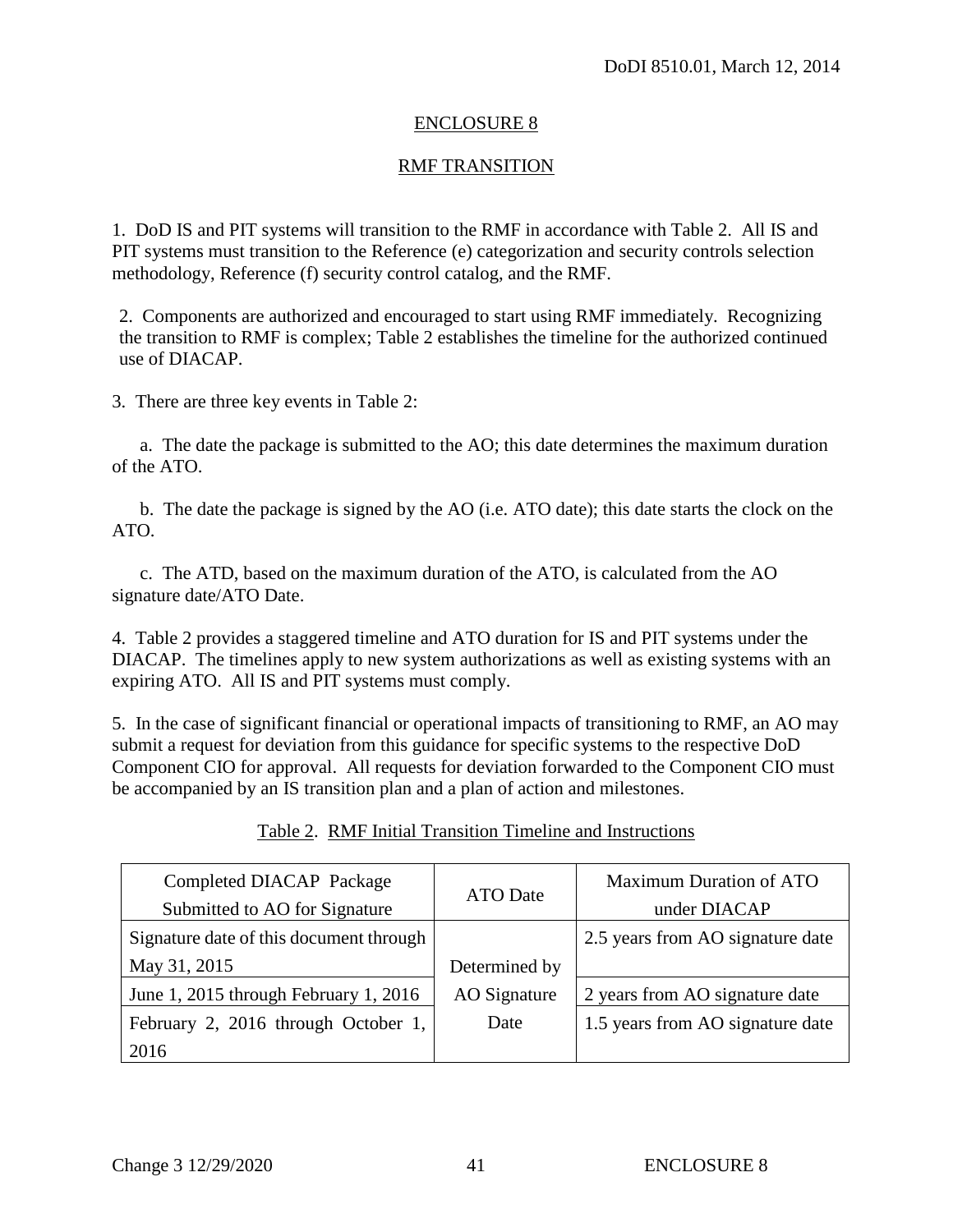6. Transition to updated versions of Reference (e) will be in accordance with Table 3 for IS and PIT systems that have transitioned to the RMF.

|                | DoD System Authorization Status                                                                                                                     | Transition Timeline and Instructions (Upon)<br>publication of future versions of CNSSI<br>1253)                                                                                                                                                                                                                                                                                         |
|----------------|-----------------------------------------------------------------------------------------------------------------------------------------------------|-----------------------------------------------------------------------------------------------------------------------------------------------------------------------------------------------------------------------------------------------------------------------------------------------------------------------------------------------------------------------------------------|
| $\mathbf{1}$   | New start or unauthorized operational system<br>(No initiated RMF activity or Component PIT<br>system certification and accreditation<br>activity). | Transition to new versions of CNSSI 1253<br>within 6 months of publication of updates and<br>execute RMF.                                                                                                                                                                                                                                                                               |
| 2              | System has initiated RMF, but has not yet<br>begun executing the security plan.                                                                     | Transition to new versions of CNSSI 1253<br>within 6 months of publication of updates and<br>execute RMF.                                                                                                                                                                                                                                                                               |
| 3              | System has begun executing the RMF<br>security plan.                                                                                                | Either:<br>a. Continue under the current version of CNSSI<br>1253. Develop a strategy and schedule for<br>transitioning to the new version of CNSSI 1253.<br>Obtain AO's approval of the strategy and<br>schedule. The schedule for transitioning must<br>not exceed the system re-authorization timeline.<br>Or;<br>b. Transition to the new version of CNSSI 1253<br>and execute RMF. |
| $\overline{4}$ | System has an RMF or equivalent DoD<br>Component PIT system authorization decision<br>that is current within 3 years.                               | Develop a strategy and schedule for<br>transitioning to the new version of CNSSI 1253.<br>Obtain AO's approval of the strategy and<br>schedule. The schedule for transitioning must<br>not exceed the system re-authorization timeline.                                                                                                                                                 |
| 5              | System has an RMF or equivalent DoD<br>Component PIT system authorization that is<br>more than 3 years old.                                         | Transition to the new version of CNSSI 1253<br>immediately and execute RMF.                                                                                                                                                                                                                                                                                                             |

|--|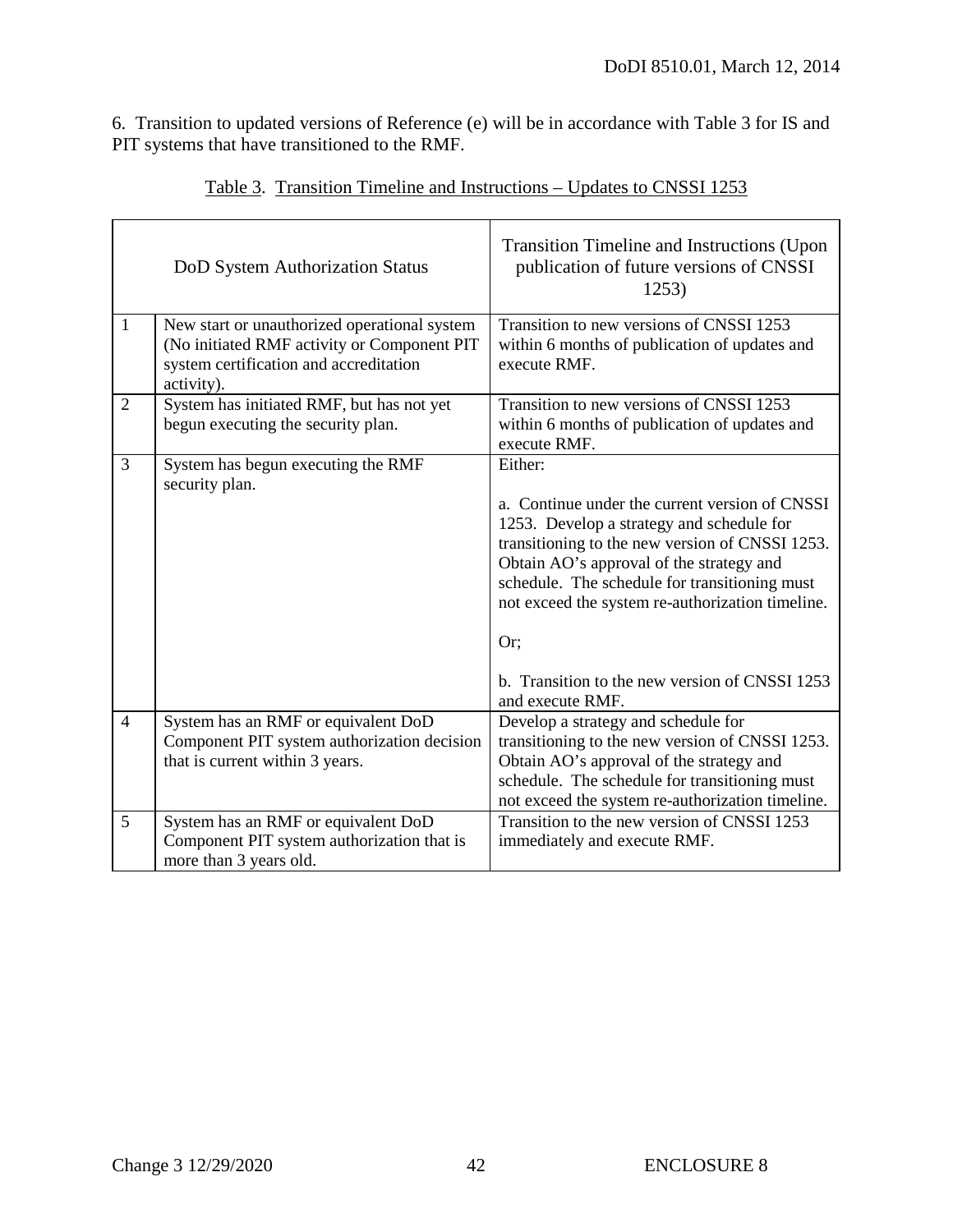### **GLOSSARY**

# PART I. ABBREVIATIONS AND ACRONYMS

| authorizing official                                               |
|--------------------------------------------------------------------|
| authorizing official designated representative                     |
| authorization termination date                                     |
| authorization to operate                                           |
| business mission area                                              |
| common access card                                                 |
| control correlation identifier                                     |
| cross domain solution                                              |
| chief information officer                                          |
| Chairman of the Joint Chiefs of Staff                              |
| cybersecurity service provider                                     |
| Committee on National Security Systems Instruction                 |
| community of interest                                              |
| Director, Developmental Test and Evaluation                        |
| denial of authorization to operate                                 |
| DoD Information Assurance Certification and Accreditation Process  |
| DoD portion of the intelligence mission area                       |
| Director, National Security Agency/Chief, Central Security Service |
| <b>Defense Information Systems Agency</b>                          |
| <b>Defense Information Systems Network</b>                         |
| DoD Chief Information Officer                                      |
| DoD Information Security Risk Management Committee                 |
| <b>DoD</b> Directive                                               |
| DoD Instruction                                                    |
| DoD Senior Information Security Officer                            |
| Director, Operational Test and Evaluation                          |
| Defense Security Cybersecurity Authorization Working Group         |
| developmental test and evaluation                                  |
| enterprise information environment mission area                    |
| <b>Enterprise Mission Assurance Support Service</b>                |
| Federal Information Security Management Act                        |
| Government Accountability Office                                   |
| information assurance                                              |
| interim authorization to test                                      |
|                                                                    |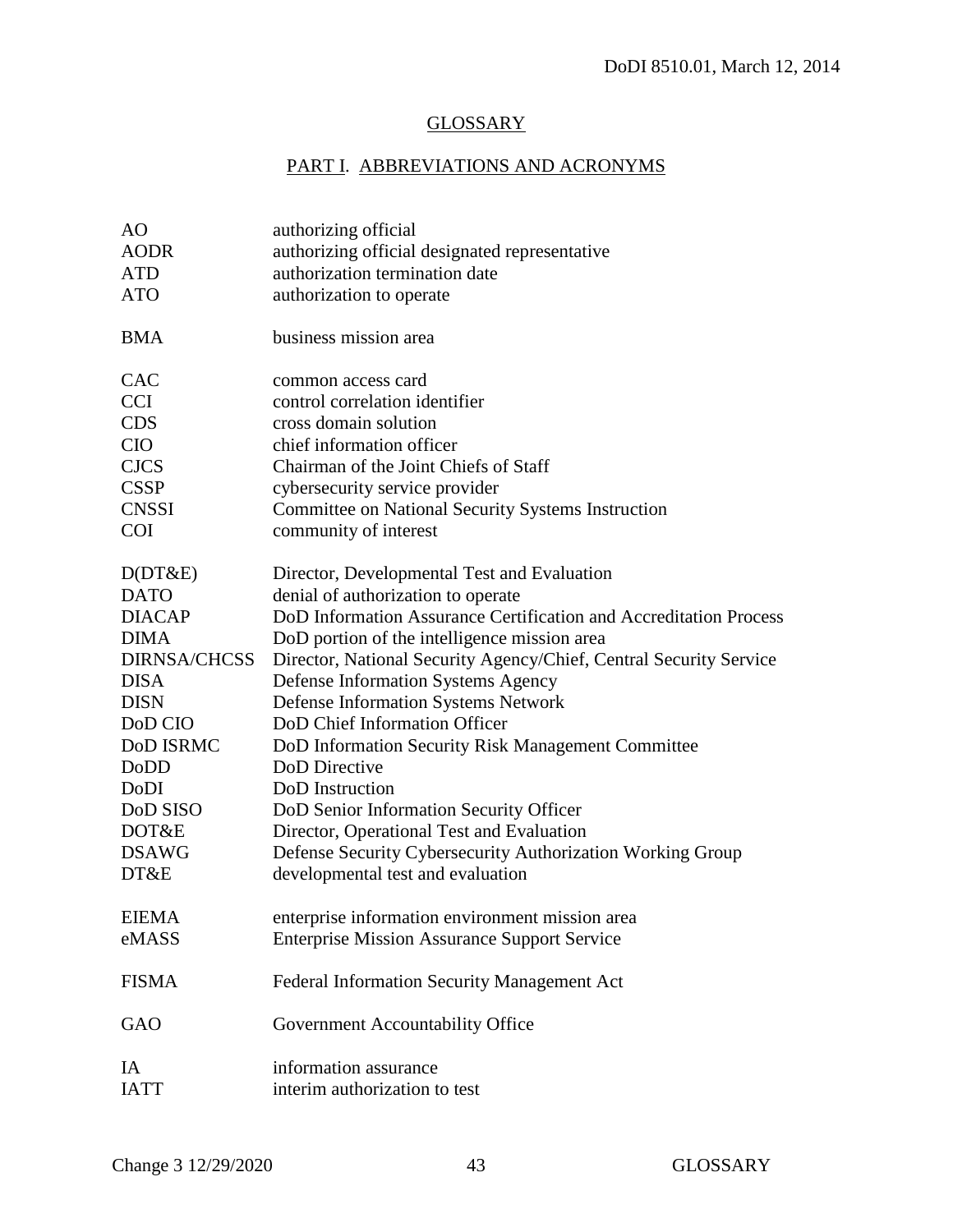| <b>IO</b>    | information owner                                            |
|--------------|--------------------------------------------------------------|
| <b>IS</b>    | information system                                           |
| <b>ISO</b>   | information system owner                                     |
| <b>ISRMC</b> | <b>Information Security Risk Management Committee</b>        |
| <b>ISSM</b>  | information system security manager                          |
| <b>ISSO</b>  | information system security officer                          |
| IT           | information technology                                       |
| <b>JCIDS</b> | Joint Capabilities Integration and Development System        |
| KS           | Knowledge Service                                            |
| <b>MA</b>    | mission area                                                 |
| <b>MOA</b>   | memorandum of agreement                                      |
| <b>MOU</b>   | memorandum of understanding                                  |
| NA           | not applicable                                               |
| NC           | non-compliant                                                |
| <b>NIST</b>  | National Institute of Standards and Technology               |
|              |                                                              |
| OIG DoD      | Office of the Inspector General of the Department of Defense |
| <b>OMB</b>   | Office of Management and Budget                              |
| OT&E         | operational test and evaluation                              |
| PAO          | principal authorizing official                               |
| PII          | personally identifiable information                          |
| PIT          | platform information technology                              |
| <b>PKI</b>   | public key infrastructure                                    |
| <b>PM</b>    | program manager                                              |
| PM/SM        | program manager/system manager                               |
| POA&M        | plan of action and milestones                                |
| <b>PPP</b>   | program protection plan                                      |
| <b>RMF</b>   | risk management framework                                    |
| <b>SAR</b>   | security assessment report                                   |
| <b>SCA</b>   | security control assessor                                    |
| <b>SCI</b>   | sensitive compartmented information                          |
| <b>SISO</b>  | senior information security officer                          |
| <b>SLA</b>   | service level agreement                                      |
| <b>SM</b>    | system manager                                               |
| SP           | <b>Special Publication</b>                                   |
| <b>SRG</b>   | security requirements guide                                  |
| <b>STIG</b>  | security technical implementation guide                      |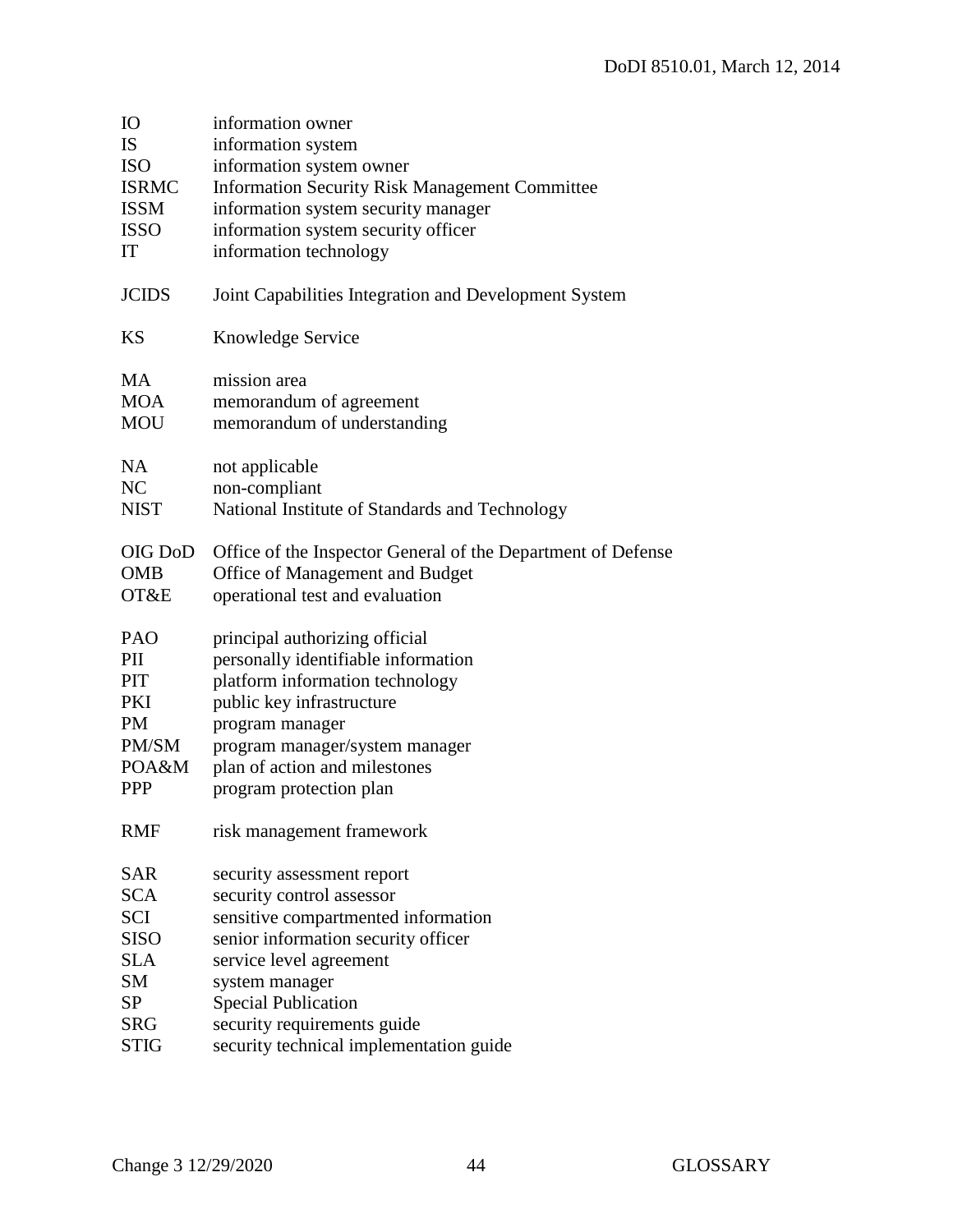| <b>TAG</b>        | <b>Technical Advisory Group</b>                            |
|-------------------|------------------------------------------------------------|
| T&E               | test and evaluation                                        |
| <b>UC</b>         |                                                            |
|                   | unified capabilities                                       |
| <b>UR</b>         | user representative                                        |
| U.S.C.            | <b>United States Code</b>                                  |
| USD(A&S)          | Under Secretary of Defense for Acquisition and Sustainment |
| USD(R&E)          | Under Secretary of Defense for Research and Engineering    |
| <b>USSTRATCOM</b> | United States Strategic Command                            |
|                   |                                                            |
| <b>WMA</b>        | warfighting mission area                                   |

#### PART II. DEFINITIONS

Unless otherwise noted, these terms and their definitions are for the purposes of this instruction.

application. Defined in CNSSI 4009 (Reference (ac)).

authorization. Defined in Reference (c).

authorization boundary. Defined in Reference (c).

AO. Defined in Reference (ac).

AODR. An organizational official acting on behalf of an AO in carrying out and coordinating the required activities associated with security authorization

ATO. Defined in Reference (ac).

CCI. Defined in Reference (h).

CDS. Defined in Reference (ac).

common controls. Defined in Reference (c).

cybersecurity. Prevention of damage to, protection of, and restoration of computers, electronic communications systems, electronic communications services, wire communication, and electronic communication, including information contained therein, to ensure its availability, integrity, authentication, confidentiality, and nonrepudiation. Defined in National Security Presidential Directive-54/Homeland Security Presidential Directive-23 (Reference (ad)).

DoD Information Enterprise. Defined in DoDD 8000.01 (Reference (k)).

DoD IT. Defined in Reference (h).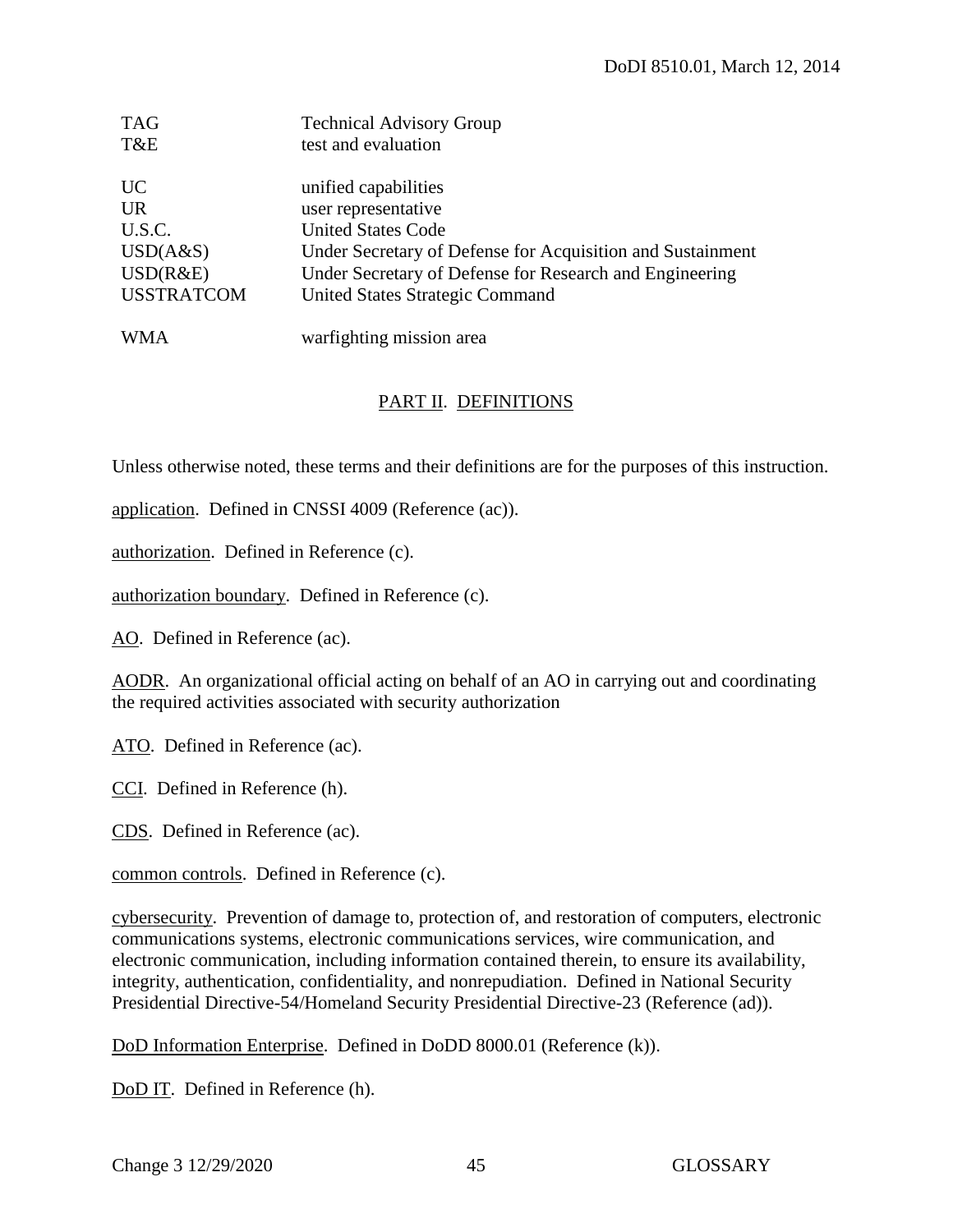enclave. Defined in Reference (ac).

hardware. Defined in Reference (ac).

IATT. Defined in Reference (ac).

IT product. Defined in Reference (h).

IT Service. Defined in Reference (h).

IO. Defined in Reference (ac).

IS. Defined in Reference (ac).

ISO. Defined in Reference (c), but for the purposes of this instruction is not synonymous with "PM" as indicated in Reference (c).

ISSM. Defined in Reference (ac).

ISSO. Defined in Reference (ac).

MA. Defined in Reference (m).

Milestone B. Defined in Reference (r).

mission partners. Defined in Reference (k).

network. Defined in Reference (ac).

penetration testing. Defined in Reference (ac).

PIT. Defined in Reference (h).

PIT system. Defined in Reference (h).

PM/SM. Defined in Reference (h).

POA&M. Defined in Reference (ac).

reciprocity. Defined in Reference (ac).

risk. Defined in Reference (ac).

risk assessment. Defined in Reference (ac).

risk executive function. Defined in Reference (ac).